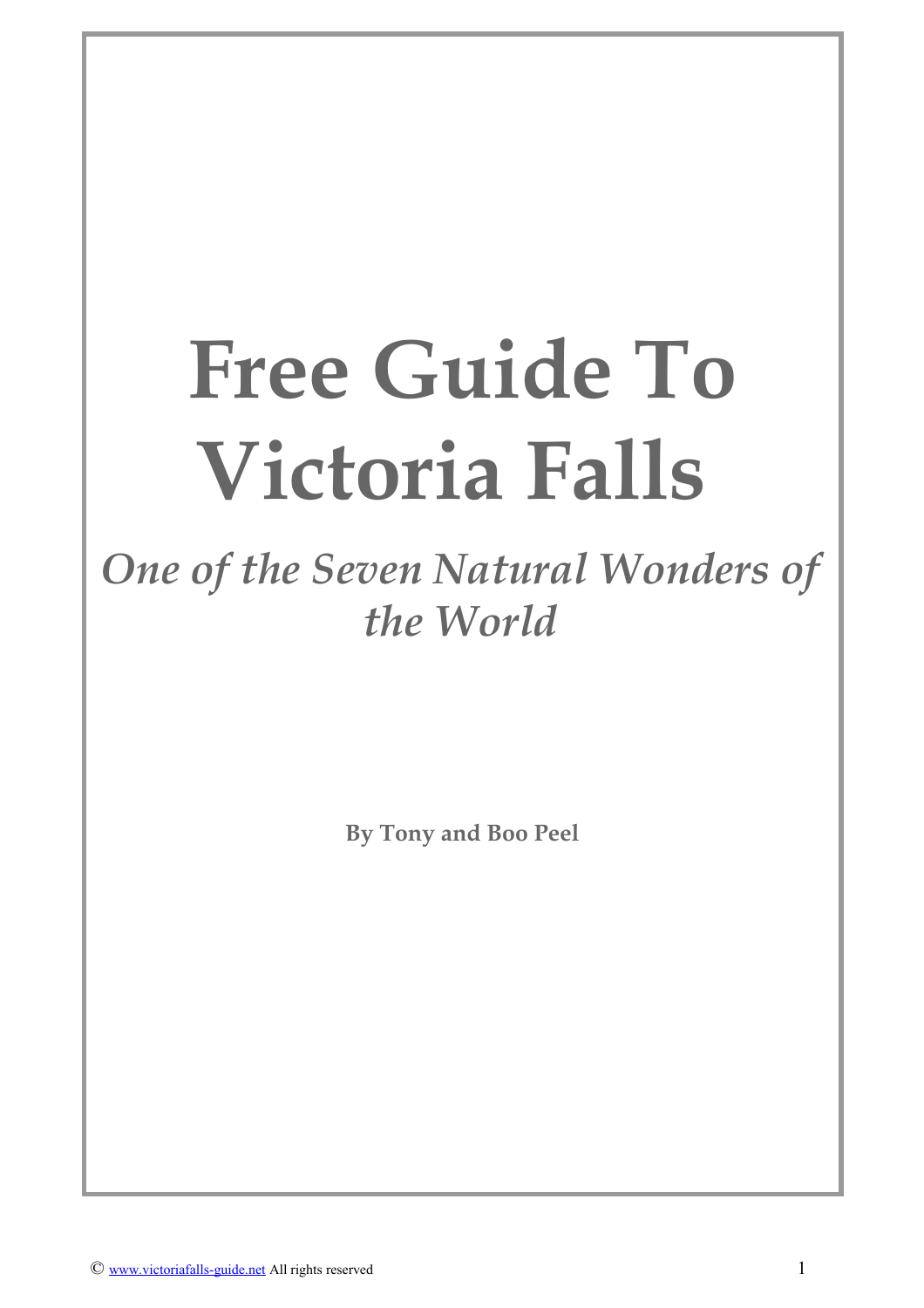# <span id="page-1-0"></span>**About this Quick Guide**

This Free Quick Guide to Victoria Falls is jammed full with information and answers to the common questions we get asked over and over every day. When you are setting off or planning on going to a completely new destination you have absolutely no idea where things are or how they work, what's good and what's bad, this guide will hopefully give you a much better understanding of the Victoria Falls area.

If you feel that you are still uncertain about some things, you might want to purchase our [Destination E-guide To Victoria Falls](http://www.victoriafalls-guide.net/victoria-falls-guide-book.html) which is much more detailed and includes a whole host of extras like;

- ➢ The Activity Fact File a comprehensive information booklet about ALL the activities on offer by ALL of the different tour operators. It's Not a Sales Brochure from a single company. It's solid, straight forward information
- ➢ Important TIPS in every section these will SAVE YOU money, time and frustration
- ➢ Not so well known things To Do and See a selection of our local recommendations of things you can do, mostly free that you won't find in any travel agency.
- ➢ Ndebele Language guide a quick guide to help you communicate in the local language for basic day to day requirements.
- ➢ Up-to-date Area and town centre map detailing all the important stuff.
- ➢ Slide-show of 30 lovely pictures of the Falls to music.
- $\geq$  30 high quality photographs of Victoria Falls in case yours don't turn out that well.
- ➢ Bird and mammal checklist Includes 56 mammal species and 440 bird species that you can see in the Victoria Falls region. Rare specials endemic to Victoria Falls have been highlighted for easy reference.
- $\triangleright$  Tour of the Falls (includes a map) this will enhance your time spent at the actual waterfall. Detailing all the viewpoints and what you are likely to see from each one. We have also included facts and history and some information on the more common flora and fauna which you are likely to see.

#### **[To Find Out More Click Here](http://www.victoriafalls-guide.net/victoria-falls-guide-book.html)**

The advantage that electronic guides have over hard copy guide books is that this information is being continually updated and improved as changing regulations and circumstances take place in Zimbabwe. The version you have downloaded is current, accurate and we are confident that you can rely on the information as being correct and up to date.

The other advantage is that you can print it as many times as you like, you can scribble on the pages and make notes and highlight the activities that are of particular interest to you.

We have checked and re-checked for spelling and grammatical errors, please excuse us if you find any. We have used British English because that is what Zimbabweans use. Words like Travelling or Colour might look misspelt, but they are nevertheless correct.

The information contained in this guide is for the **Zimbabwean side of Victoria Falls**. The Zambian side would require a whole separate guide, as the two countries are quite different.

Thank you for downloading this guide, we hope that you find this information useful and that you have a great holiday.

Best wishes

Tony and Boo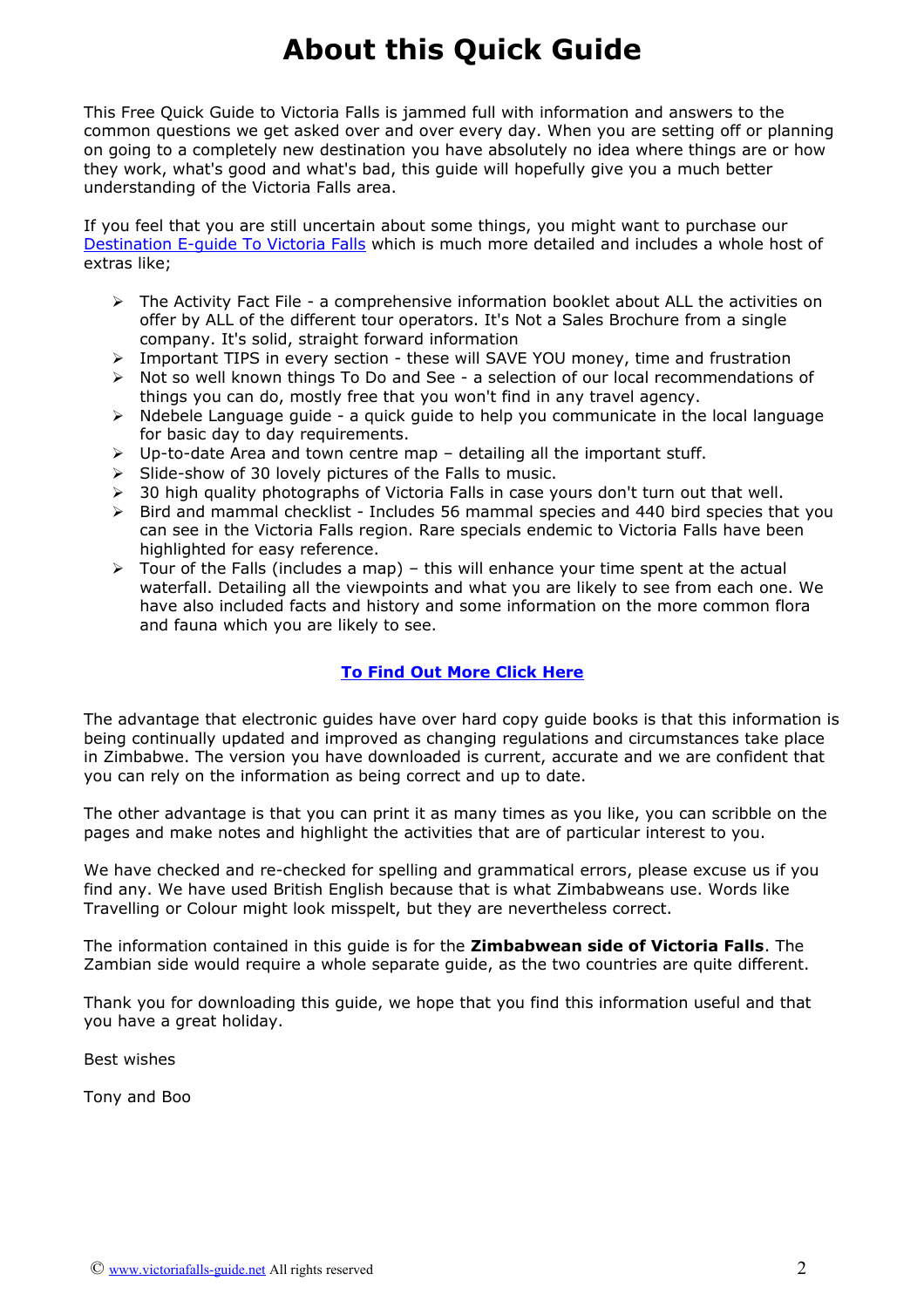# <span id="page-2-0"></span>**How to Use This Book**

The Table of Contents on the next page is self explanatory; it's an index of what's contained in this book. While viewing this e book on your computer you can click on any of the headings in the Table of Contents and you will skip to that page. Once printed out those links obviously don't work anymore but just like any other book it is easy enough to find what you are looking for by the page numbers.

While viewing in Adobe I find it easier to click on the little bookmark icon in the left hand column which opens an index that helps you to navigate your way around.

There are also hyper-links throughout the guide (blue text). Clicking on these will take you through to more in-depth information on our site or to relevant information in this guide.

A lot of the information contained here will be useful to you once you are at Victoria Falls. So my suggestion would be to print the whole booklet and take it with you.

# **Copyright Notice**

Copyright © [www.victoriafalls-guide.net](http://www.victoriafalls-guide.net/) Tony Peel and Boo Peel, ALL RIGHTS RESERVED Except as permitted by the Copyright Act 1968, no part of the Victoria Falls Travel Guide ("this book") may in any form or by any electronic, mechanical, photocopying, recording, or any other means be reproduced, stored in a retrieval system or be broadcast or transmitted without the prior written consent of the authors, Tony Peel and Boo Peel.

(The Copyright Act DOES allow you to print this book for your own personal use)

# **Disclaimer**

All the information in this book is provided as a general guide only. We, the authors, Tony Peel and Boo Peel, do not express or imply anything regarding the accuracy or reliability of this information or its suitability for a particular purpose.

We have made every effort to ensure the information contained within this book is correct, and we expressly disclaim any liability or responsibility for the accuracy of the information in this book or for any loss, injury or inconvenience by any person using this book. It is your responsibility to confirm the accuracy, currency, validity and suitability of all the information we offer.

WE DO NOT MAKE ANY EXPRESS OR IMPLIED WARRANTIES, REPRESENTATIONS OR ENDORSEMENTS WHATSOEVER (INCLUDING, WITHOUT LIMITATION, THE IMPLIED WARRANTIES OF MERCHANTABILITY OR FITNESS FOR A PARTIULAR PURPOSE) WITH REGARD TO THE BOOK, THE MATERIALS, ANY PRODUCTS, INFORMATION OR SERVICE PROVIDED THROUGH THE BOOK, OR ANY SERVICES LISTED THEREIN, AND WE WILL NOT BE LIABLE FOR ANY COST OR DAMAGE ARISING EITHER DIRECTLY OR INDIRECTLY FROM THE USE OF THIS BOOK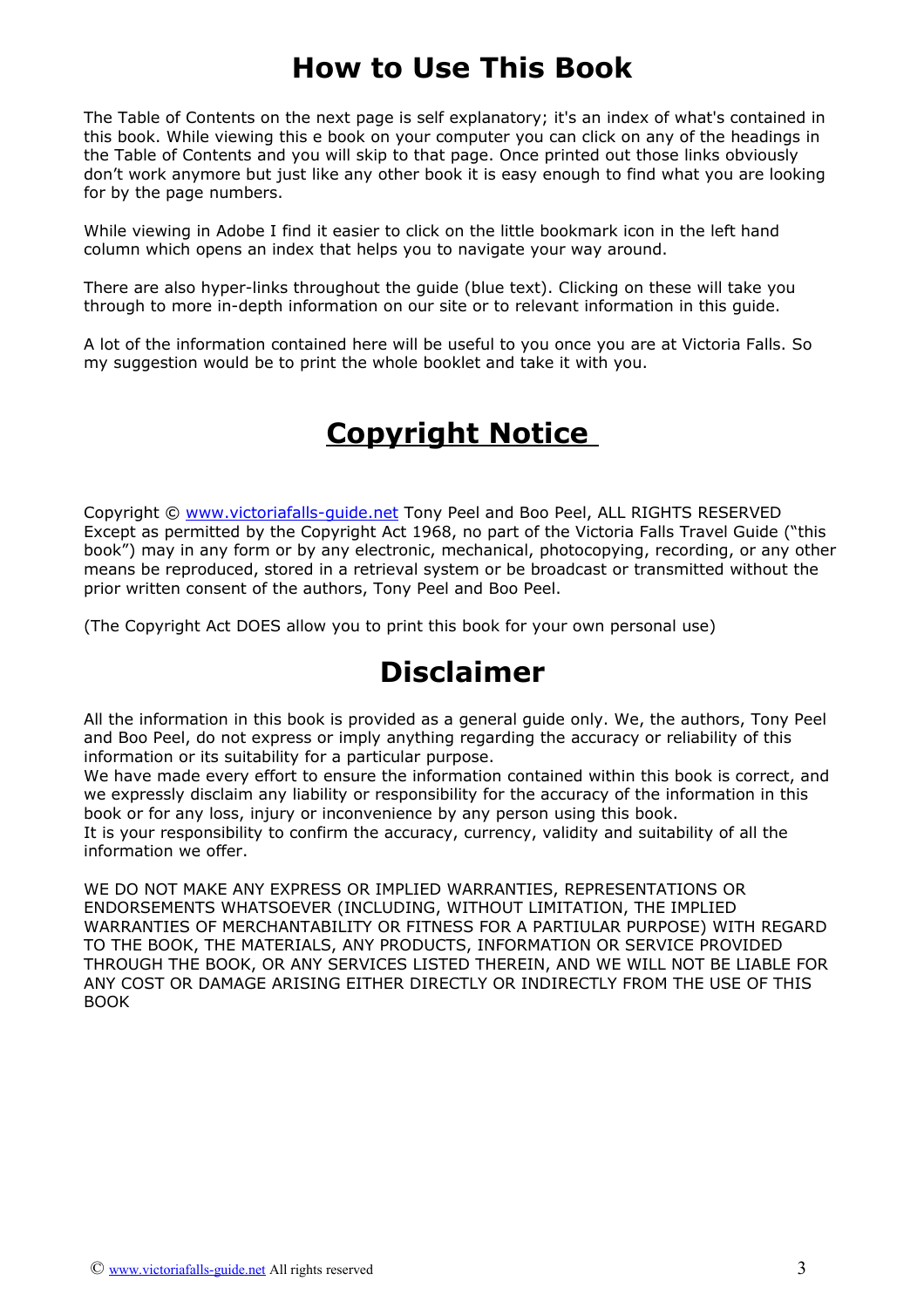# **Table of Contents**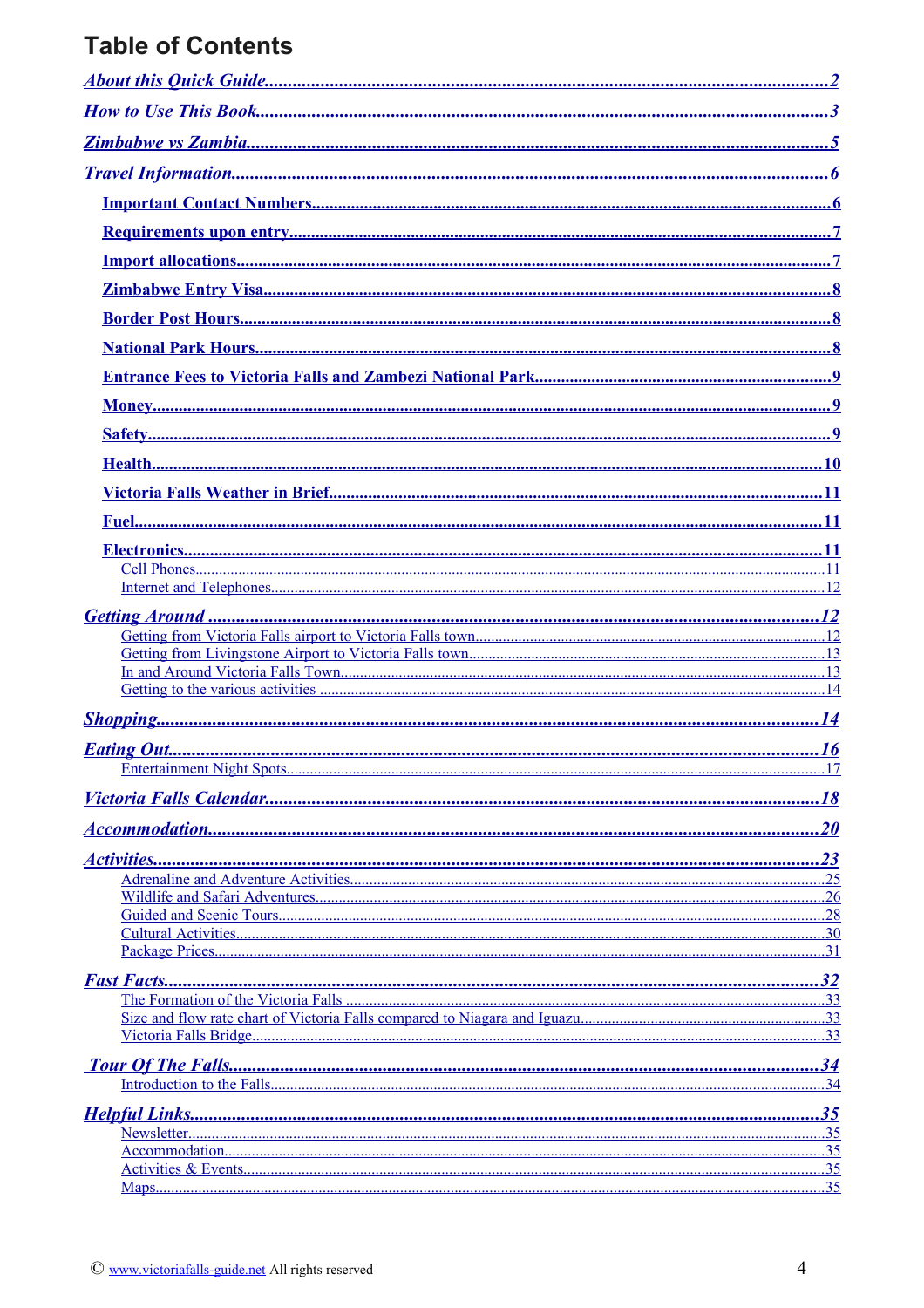## <span id="page-4-0"></span>**Zimbabwe vs Zambia**

The first big question that confronts many people when considering a visit to Victoria Falls is **"which country should I go to, Zimbabwe or Zambia?"** For those of you who are not familiar with the geography here; the Zambezi River which creates the magnificent Victoria Falls is the border between these two countries. It is therefore possible to see the Falls from either country but deciding on which one can hugely impact your experience and your wallet.

Historically, Zimbabwe was considered the best country to view The Victoria Falls, its infrastructure and the town's locality to the Falls made it more suitable. However in the last decade due to the political turmoil in Zimbabwe, Zambia has established itself firmly as a tourist destination. They have injected a lot of money into their infrastructure and new hotels and tour operators have sprung up everywhere. Today it enjoys a large slice of the market share. However we would just like to highlight a few fundamental differences between the two so you can make your own decision.

## **Zimbabwe Pros and Cons**

- ➢ **75% of the Falls** are seen from the Zimbabwean side, with a variety of 16 viewpoints bisecting the rainforest. A network of paths allows you to thoroughly see the Falls from every angle.
- ➢ **A true rainforest**, where it rains 24hrs, 365 days of the year, from the falling spray created by these powerful Falls.
- ➢ In Zimbabwe the Falls **never dry up** even at the height of the dry season in October and November, Main Falls and Devils cataract will still have impressive water flow.
- ➢ **Prices for accommodation and activities are lower** than Zambia due to lower government taxes and levies.
- $\triangleright$  Most of the popular activities can be done in either country; however Microlight flights, Devils swim and Livingstone Island tour can only be done in Zambia. Game viewing opportunities are better in Zimbabwe.
- $\triangleright$  Development on the banks of the Zambezi River upstream of Victoria Falls in Zimbabwe has been carefully controlled. Almost the entire stretch of river from Victoria Falls to Kazangula +/- 80 kms is pristine National Park filled with wildlife.
- $\triangleright$  The town of Victoria Falls in Zimbabwe is situated less than one kilometre away from the Falls. This means that many of the Hotels and Lodges are within close striking distance of the Falls. Victoria Falls is a much smaller town than Livingstone, Zambia and everything seems to be more convenient and accessible.
- $\geq$  Zimbabwe has had very negative exposure in the last decade which has portrayed it as an unsafe tourist destination. I would like to allay these fears and assure you that it is a totally safe destination. This is corroborated by the millions of tourists who do venture there.

## **Zambia Pros and Cons**

- ➢ **Zambia has only a 25% view of the Falls** the eastern cataract. There is a reasonable network of paths and several viewpoints covering this small section. One of the advantages is that you can look right down the length of the Falls at Sunset and yet be close enough to the exit gate to get out quickly before they close them.
- ➢ **No true rainforest** on this side as there are times of the year when the water flow is very low or has completely stopped.
- ➢ At the height of the dry season the Zambian Section the **eastern cataract dries up** completely leaving just a rock face.
- ➢ **Prices for accommodation and activities are higher** than Zimbabwe due to higher government taxes and levies.
- $\triangleright$  Development on the banks of the Zambezi River upstream of Victoria Falls over the years has had less control than Zimbabwe and many farms and developments exist.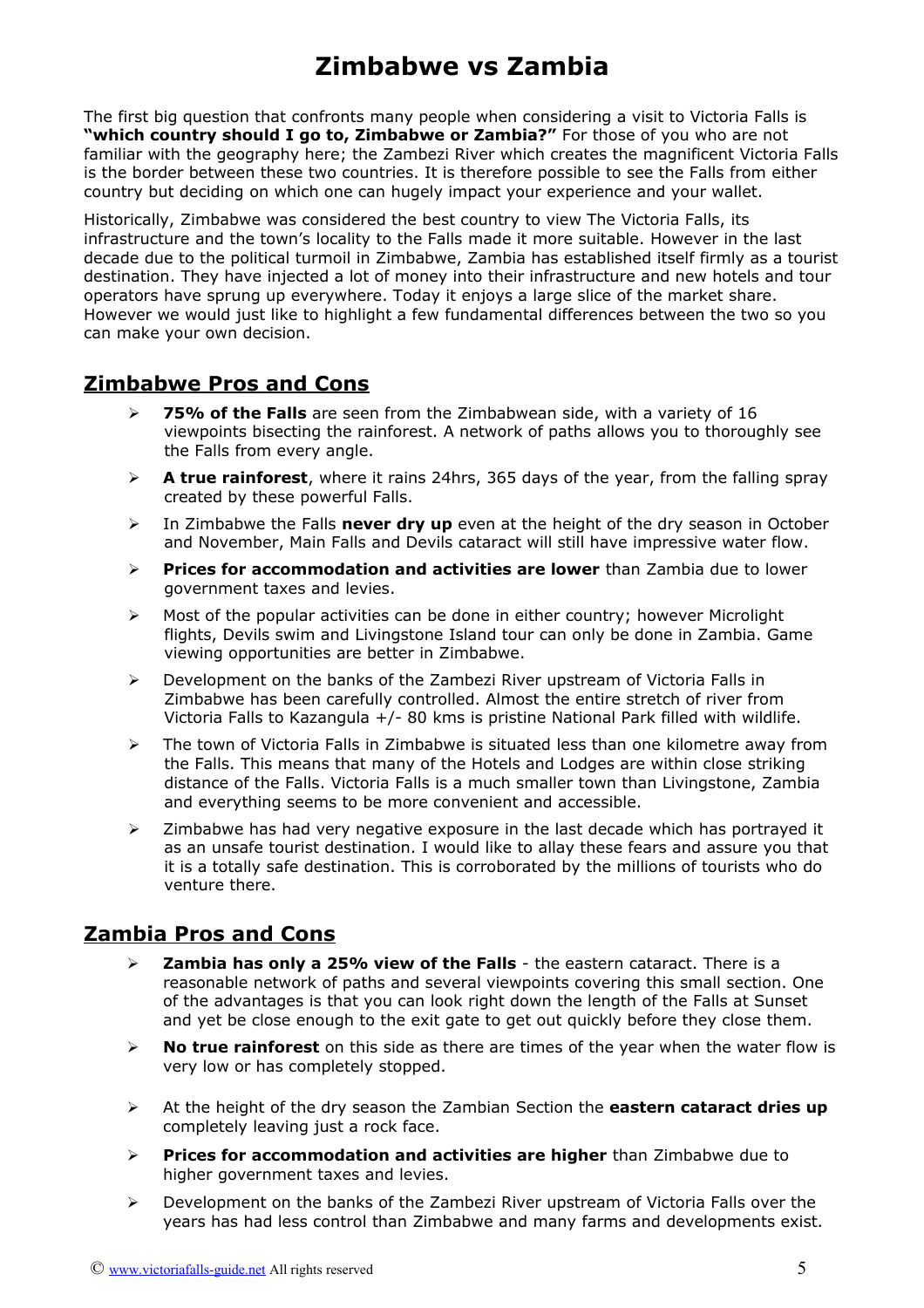- ➢ There are only two hotels close to the entrance of Victoria Falls, the Royal Livingstone Hotel and the Avani Victoria Falls Resort. Residents at these two hotels have the advantage of their own entrance gate to the Zambian section of the Falls.
- $\triangleright$  The town of Livingstone is situated about 10 kms from the entrance to the Falls, if you are staying in a Lodge or Hotel in Livingstone town, you will incur extra costs in getting to the various activities or to see the Falls.
- $\triangleright$  Livingstone Island tours are only available from the Zambian side, this is a highly recommended activity as you get to see the Falls from a completely different angle, right on the edge exactly where David Livingstone saw it for the first time.
- ➢ Most of the popular activities can be done in either country, however Microlight flights, Devils swim and Livingstone Island tour can only be done in Zambia. Game viewing opportunities are better in Zimbabwe.
- ➢ Zambia has a hydroelectric station which draws water from the Zambezi River above Victoria Falls. At low water levels when this is switched on the eastern cataract can suddenly dry up.

So there you have it a few of the major differences between the two countries. If you have the opportunity, time and money to see Victoria Falls from both countries, that is obviously first prize, as you get a different perspective from each side, the different viewpoints, angle to the sun etc.

If you are only able to visit one country I would have to recommend Zimbabwe as it has a superior viewing of the Falls, better locality and wildlife opportunities. If you end up going to Zambia at the height of the dry season all you will see is an impressive but dry rock face and I feel you will be slightly disappointed.

In conclusion, if you see the Falls from Zimbabwe only you can be confident that you have seen the best of the Falls, if you see them from Zambia only, I am sorry but the same can't be said.

# <span id="page-5-1"></span>**Travel Information**

## <span id="page-5-0"></span>*Important Contact Numbers*

Victoria Falls International access code: +(263) (83) (followed by the number)

All numbers given below exclude the international and local dialling codes detailed above.

- ➢ **The Health Bridge Medical Centre** 2846635 **Email** [vicfalls@thehealthbridge.org](mailto:vicfalls@thehealthbridge.org)
- ➢ **Victoria Falls Pharmacy** 2844403
- ➢ **Police** Emergency/Enquiries 2842206 C.I.D 2844201
- ➢ **Airport** 2841576 or 2844255 or 2844428 or 2844554
- ➢ **Zambezi National Park Entrance** 2842294 or 2844566
- ➢ **Victoria Falls National Park Entrance gate to the Victoria Falls** 2842204
- ➢ **Customs and Immigration (Victoria Falls Bridge)** 2845876 or 2844235
- ➢ **Victoria Falls Guide** Landline +(263) (83) 2846213; Cell +(263) 778 732 841 or SA Cell +27 (0)712 932 982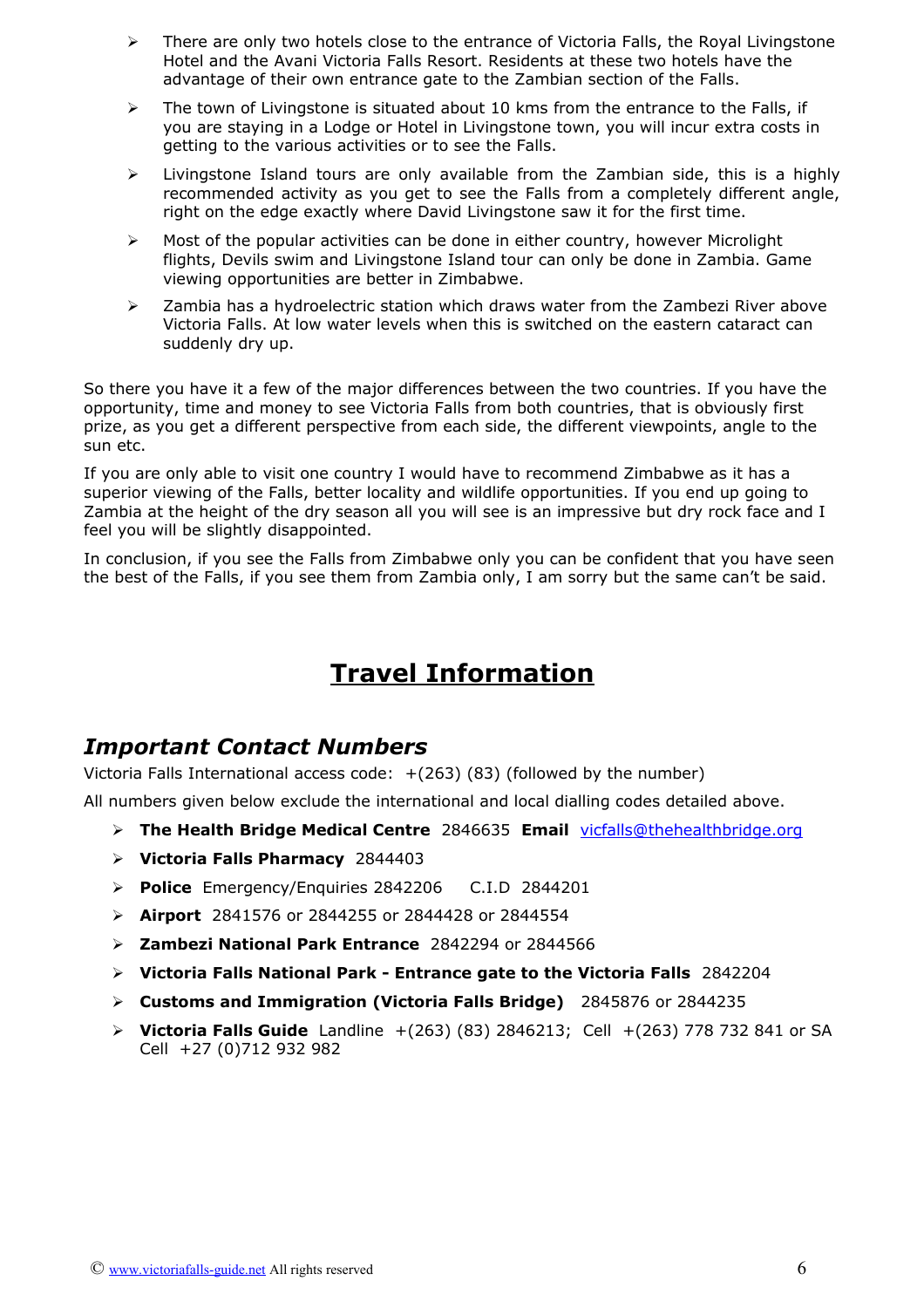## <span id="page-6-1"></span>*Requirements upon entry*

- ► Some Nationalities require an Entry Visa for details refer to our website Zimbabwe Visa
- $\triangleright$  Passport valid for at least 6 months from date of entry,
- $\mathcal V$  Return ticket to your country (or enough money to buy one)
- $\mathsf{\nu}$  Sufficient funds to cover your stay in Zimbabwe.
- $\sim$  Enough blank pages in your passport to fit the required entry visas (one full page per visa).
- $\triangleright$  For the latest COVID-19 requirements for Zimbabwe, please refer to our website [Zimbabwe Covid-19 Latest Travel News](https://www.victoriafalls-guide.net/zimbabwe-covid19-latest-travel-news.html)

#### **Requirements to bring a vehicle into Zimbabwe for holiday purposes**

- ✔ Original or Police certified copy of vehicle registration book and a **certified** letter of permission to use the vehicle if the registration book is not in the drivers name.
- $\vee$  Non Zimbabwe vehicles pay a Carbon Tax valid for 30 days. Cost depends on engine size. Below 1500cc US\$6 1501 to 2000cc US\$11

2001 to 3000cc US\$15 3001cc and above US\$30

- $\sim$  3<sup>rd</sup> Party Insurance cost approx US\$30 for the 1 month. Purchase at the border.
- $\sqrt{ }$  T.I.P (Temporary Import Permit) No Charge. Issued at the border
- ✔ C.V.G (Commercial Vehicle Guarantee) About \$120 for Hire Vehicles
- $\triangleright$  Road Access Fee US\$10 per light vehicle per entry into the country. Purchase at the border.
- $\lambda$  Zimbabwe law requires that all vehicles have 2 x white round reflective tape on the front bumper and 2 x 6 inch red reflective tape on the rear bumper. You can get fined if you don't have these.
- $\checkmark$  New law (effective June 2011) states that vehicles must have two red warning triangles and a fire extinguisher with SAZ (Standards Association of Zimbabwe) approval. Full [details](http://www.victoriafalls-guide.net/new-zim-vehicle-regulations-to-apply-from-1st-june-2011.html)

## <span id="page-6-0"></span>*Import allocations*

We don't want to stick our necks out here, so these allocation details are only a guideline. This is a bit of a grey area and a lot will depend on the customs official on the day and his mood.

- Beer reasonable personal consumption
- Wine 5 litres
- Spirits reasonable personal consumption
- Meat 25 kgs
- Cash US\$ 5000.00

The official [Zimra Website](http://www.zimra.co.zw/) (Zimbabwe Revenue Authority) has very useful up to date information on Zimbabwe customs and immigration, duties and taxes.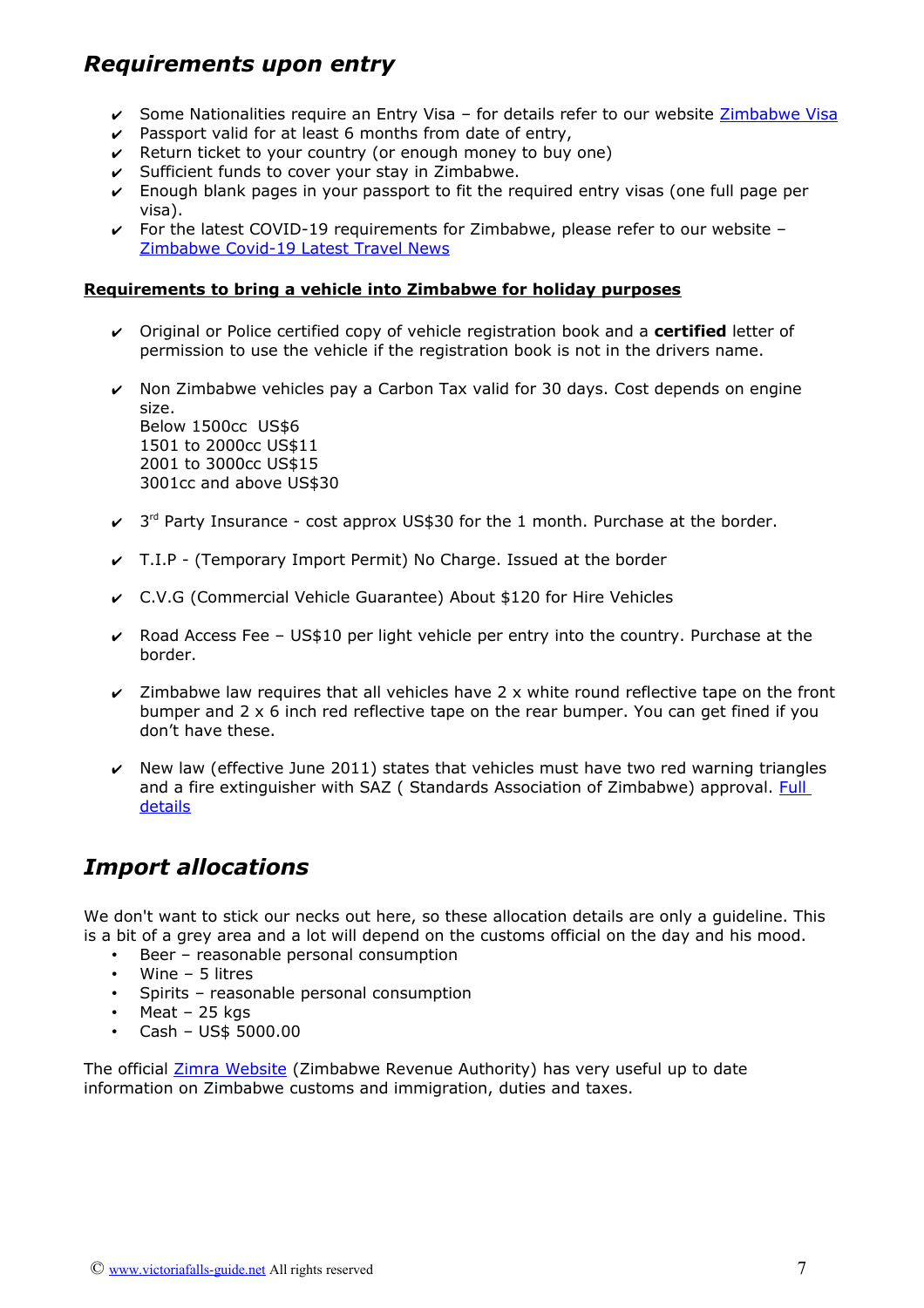## <span id="page-7-2"></span>*Zimbabwe Entry Visa*

There are 3 categories:

**Category A:** Countries whose nationals do NOT require a Visa. No action required, you will be granted easy entry at any border post.

**Category B:** Countries whose nationals are granted a Zimbabwe visa at the port of entry on payment of requisite visa fees. These visas are easiest obtained on your arrival at the Airport or border post, or online using the [Zimbabwe evisa website](https://www.evisa.gov.zw/) - payment is made online. If you get them done via an agency in your home country they will often cost you quite a bit more and be a lot more hassle.

**Category C:** Countries whose nationals are required to apply for and obtain a Zimbabwe visa prior to travelling. Unfortunately this is a bit of a pain, but you can apply through an agency or the Zimbabwe High Commission in your home country. **Zimbabwe immigration have launched a website where Category C's can now apply online**. Click on this link *eVisa* [Zimbabwe](https://www.evisa.gov.zw/)

Please refer to our website (**Zimbabwe Visa**) to see tables of which countries fall into which categories and how much the visa's cost. Single and Double entry visa's are available.

**Children:** Cannot be included on their parents visas and have to purchase their own if their nationality requires them to do so.

The **KAZA UniVisa** is allows multiple entries into both Zimbabwe and Zambia for those that qualify. For information on this visa, visit our [UniVisa page.](https://www.victoriafalls-guide.net/univisa-zimbabwe-zambia.html)

## <span id="page-7-1"></span>*Border Post Hours*

**Victoria Falls Bridge border post:** Opens 06h00 - Closes 22h00 **Kazungula border post:** Opens 06h00 - Closes 20h00

## <span id="page-7-0"></span>*National Park Hours*

#### **Victoria Falls National Park – Entrance to the Falls:**

(Summer 15th August to 14th May; Opens 06h00 - Closes 18h00) (Winter  $15<sup>th</sup>$  May to  $14<sup>th</sup>$  August; Opens 06h30 - Closes 18h00)

#### **Zambezi National Park: Upper Zambezi**

(Summer: Opens 06h00 - Closes 18h00) (Winter: Opens 06h30 - Closes 18h00)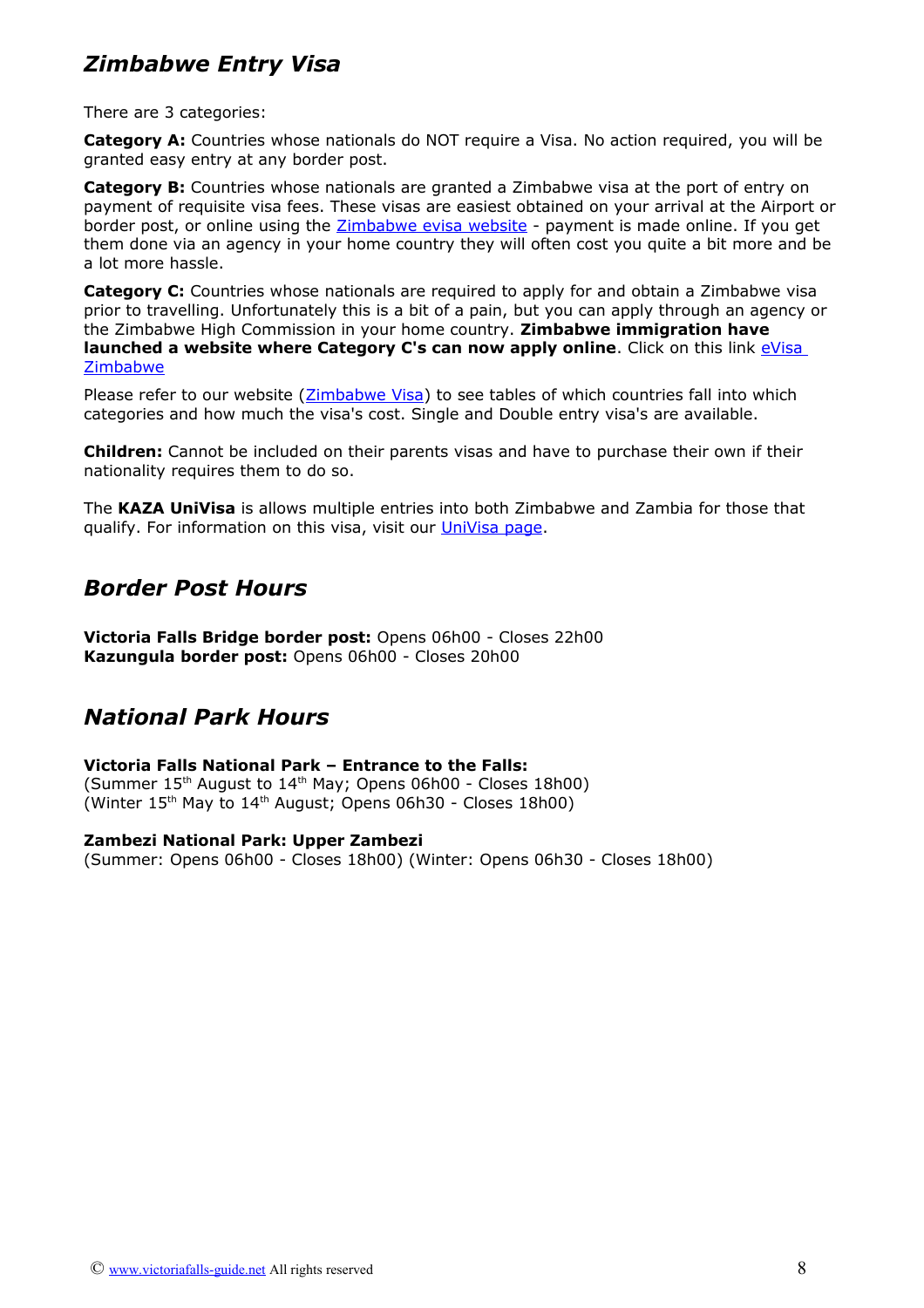## <span id="page-8-2"></span>*Entrance Fees to Victoria Falls and Zambezi National Park*

Passports are required for proof of nationality. Children Under 12 half price.

## **2021 Entrance Fees to View the Victoria Falls and the rainforest**

- → International Tourists US\$30
- → Regional Tourist US\$20
- ➔ Local Tourists \$7 for citizens and \$10 for residents
- → Night time viewing for International/Regional tourists US\$40
- → Night time viewing for Local Zimbabweans \$20

## **2021 Entry to Zambezi National park**

- → International Tourists US\$15
- → Regional Tourist US\$12
- → Local Tourists \$5
- ➔ Vehicles: International/Regional US\$10 and Local \$5
- → Trailers: International/Regional US\$10 and Local \$5

## <span id="page-8-1"></span>*Money*

- $\triangleright$  The money situation in Zimbabwe is complicated to say the least. Years of mismanagement of the economy necessitated more austerity measures to be implemented in 2019, to once again stabilise the economy, which to a certain extent have worked but if you are a visitor to Zimbabwe it is vitally important to understand some of the complexities to avoid losing money.
- $\triangleright$  Credit and Debit cards are now accepted by most large establishments but not all, so essential to have some cash on you. (VISA Mainly, but Mastercard as well. Not AMEX or Diners). It is advisable to pay for [accommodation](http://www.victoriafalls-guide.net/victoria-falls-accommodation.html) and [activities](http://www.victoriafalls-guide.net/victoria-falls-activities.html) before you go, to avoid carrying large sums of cash or hefty credit card transaction fees.
- ➢ For more up-to-date information on the cash situation in Zimbabwe, please visit this link - https://www.victoriafalls-guide.net/zimbabwe-currency.html

## <span id="page-8-0"></span>*Safety*

Victoria Falls is essentially a very safe travel destination. It has a small population and has experienced no serious security incidents for many years. However, petty crime does exist and it is advisable to always be vigilant. This is our advice:

- ➢ The Victoria Falls Tourism Police operate seven days a week from 0900 to 1900hrs and are a comforting and friendly presence in town. They patrol the small road network and are there to assist you in any way and to ward off the many Curio traders, who are harmless but who can become very irritating.0
- $\triangleright$  Keep valuables locked away in your hotel room or with the hotel reception.
- ➢ Don't carry large sums of cash and certainly don't flash money about.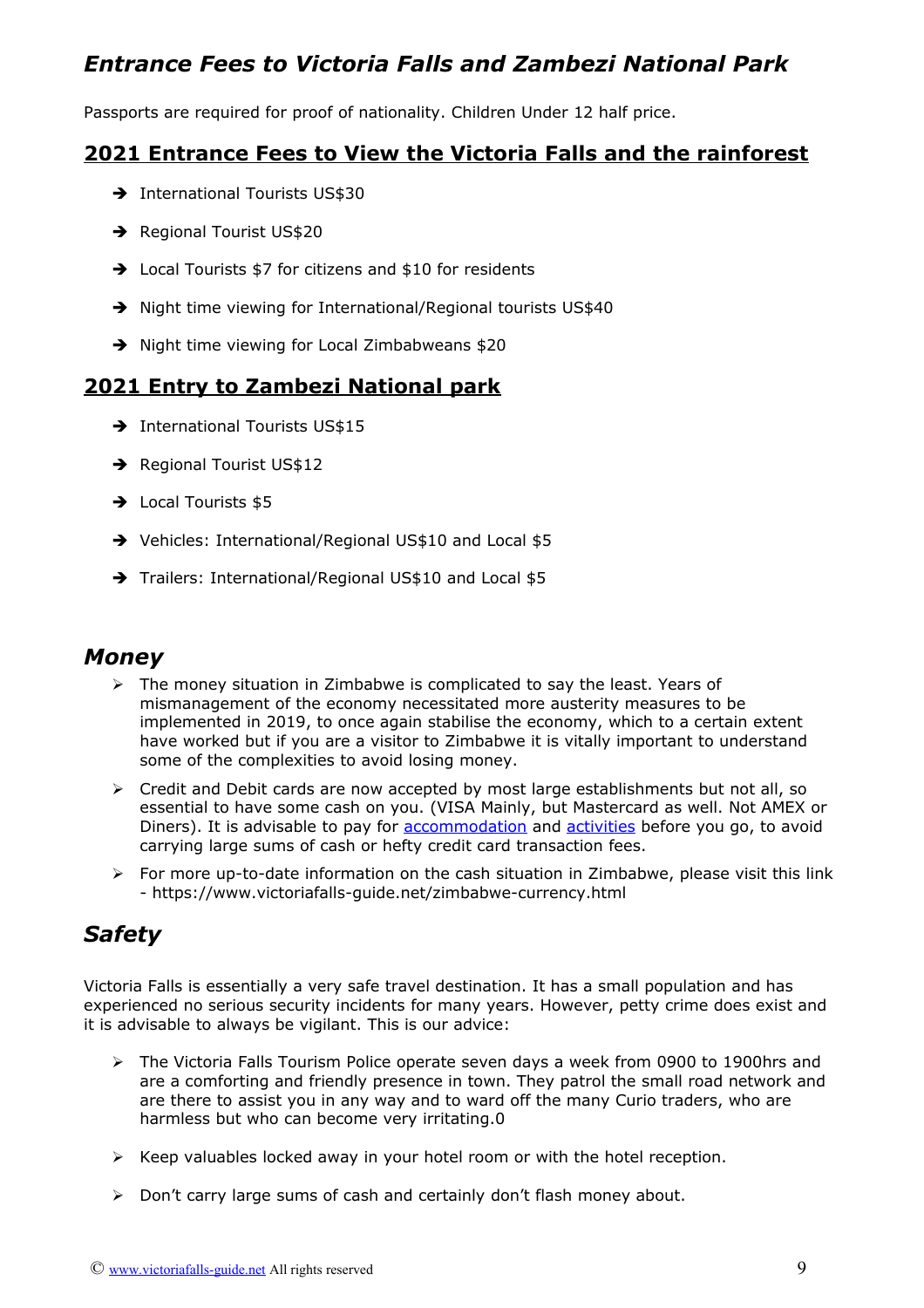- ➢ Street vendors will hassle you to buy their curios etc; it is best not to get angry with them. They mean no harm and are actually just desperate for a sale. They are not in anyway dangerous. If you show any slight interest in buying something they won't leave you alone.
- $\triangleright$  If you are staying at one of the smaller establishments in the residential part of town, don't walk around at night, there are wild animals. Rather catch a taxi.
- ➢ Do NOT try to make deals on accommodation and activities with dodgy street characters who will swindle you; stick to the larger companies that have a good reputation.
- $\triangleright$  Please be very careful when you buy curios and ask for them to be shipped home. We have reports about a certain shop in town which is taking payment and promising to ship items, which then never arrive. Read this post on our website [http://www.victoriafalls](http://www.victoriafalls-guide.net/southern-africa-gallery.html)[guide.net/southern-africa-gallery.html](http://www.victoriafalls-guide.net/southern-africa-gallery.html)
- $\geq$  You will read many reviews from recent travellers on all the travel forums who say they feel very safe when in Victoria Falls, the only concern in fact is the street vendors who hassle you.

## <span id="page-9-0"></span>*Health*

Victoria Falls Health Bridge (medical centre is open Monday to Friday 8am to 5pm and Saturday 8am to 1pm. However the doctor is on duty outside these hours.

<span id="page-9-1"></span>[See our map](http://www.victoriafalls-guide.net/map-victoria-falls.html) for the clinic's location and [important numbers](#page-9-1) for contact details. There is also MARS (Medical Air Rescue Services) for emergency evacuation of any serious cases to one of the larger Hospitals in Zimbabwe or South Africa.

The clinic has a resident doctor. They have an X-ray machine and a mini theatre for minor surgery. They also have three wards for overnight patients.

The pharmacy in town [\(see town centre map\)](http://www.victoriafalls-guide.net/map-victoria-falls.html) is well stocked with medicines and prescriptions. However, if you are on prescription drugs it is always preferable to bring enough with you.

#### **There are some serious health threats to visitors**

- ➢ **Malaria** Please read our website<http://www.victoriafalls-guide.net/malaria.html>for full details. Hot and wet summer months (December through till May) are most vulnerable times especially at dawn and dusk. A prophylactic medication is essential and you should consult your local physician prior to departure. However if you have arrived and haven't started a course of prophylactic tablets please visit the clinic or pharmacy asap (see map). Additionally ensure that you use insect repellent and sleep under a mosquito net. Symptoms which are often flu-like occur 10 to 14 days after exposure, so if you feel unwell when you get back home see your doctor immediately and inform him that you have been in a malaria area, specifically mention that the strain Plasmodium falciparum also known as Cerebral Malaria occurs here.
- ➢ **Water Borne Disease**  can at times be prevalent. The best advice is to drink bottled water ONLY, then you are completely safe.
- ➢ **Sun** The African sun is extremely powerful, please use wide brimmed hats and plenty of sunscreen. Don't underestimate this as it can ruin your holiday.
- ➢ **Bilharzia** Is a snail borne disease which occurs in very slow moving or stagnant water where there is plenty of human habitation. Bilharzia requires humans to complete its life-cycle. Avoid swimming in locations that fit this description.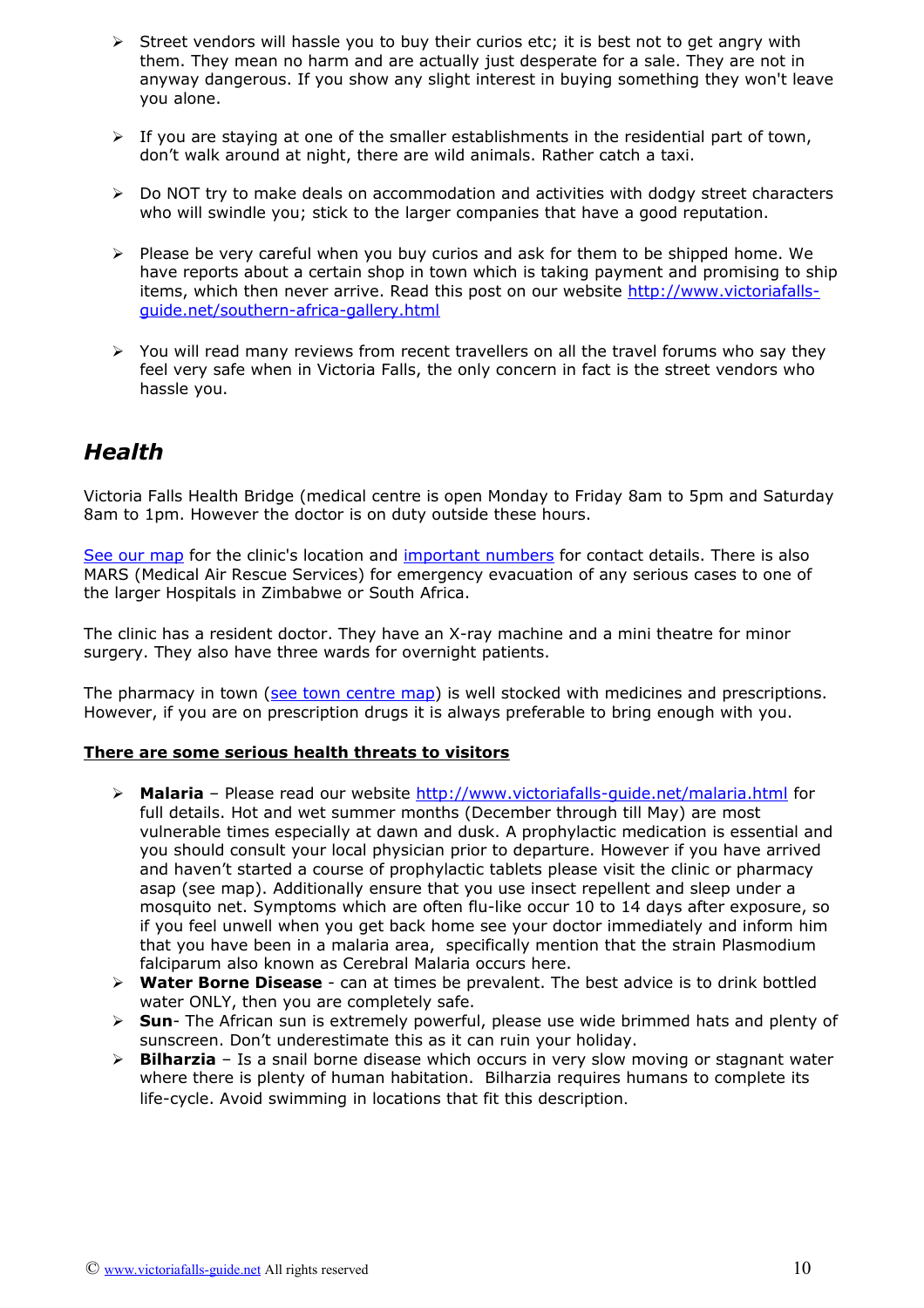## <span id="page-10-3"></span>*Victoria Falls Weather in Brief*

- ➢ **Winter** (May to Mid August) is mild and dry. Average high temperatures ranging from 25-27°C (77-81°F) and average lows between 7-10°C (45-50°F). Not a bad winter day!
- ➢ **Summer** (Mid August to end April) is generally hot to very hot and wet during the rainy season (Mid November to April). Average highs between 32-34°C (90-93°F) and average lows between 15-19°C (59-66°F)

For detailed information on the weather including the best times of year to visit, please refer to our website [www.victoriafalls-guide.net/victoria-falls-weather.](http://www.victoriafalls-guide.net/victoria-falls-weather.html)

See the [Calender](#page-17-0) in this guide which gives more details on temperature, sunrise/sunset and rainfall.

## <span id="page-10-2"></span>*Fuel*

There are a few garages in the town centre  $-$  Puma, Zuva and Total [\(see town centre map\)](http://www.victoriafalls-guide.net/map-victoria-falls.html). Between these, you should always be able to get fuel both diesel and petrol. If these fail there are a couple of bulk depots in the industrial sites [\(see town centre map\)](http://www.victoriafalls-guide.net/map-victoria-falls.html). **For the latest news on fuel availability, please check our [Newsflash Page.](https://www.victoriafalls-guide.net/newsflash.html)**

## <span id="page-10-1"></span>*Electronics*

## **Electricity**

- $\geq$  220 240 volt Square 3 pin 13 amp plugs same as the UK.
- $\triangleright$  The major hotels will either have a variety of plug sockets to fit international plugs or adaptors at reception.

## <span id="page-10-0"></span>*Cell Phones*

- $\triangleright$  Roaming service is available provided you have activated it through your home cell service provider. The signal is strong around town but can be intermittent due to power cuts and also overloading of the network. Extreme patience is often required as it can take many attempts to make a single call, although this is much improved nowadays.
- ➢ There are 3 main networks Econet, NetOne and Telecel, in our experience Econet has the broadest and most reliable coverage with Telecel having the least. Sim cards with local numbers are available and are cheap and easy to purchase. This is a good option as it is much cheaper than a roaming service, especially if you are here for a few days.
- ➢ Econet has a large modern internet café/shop in Sopers arcade on Park Way next door to Shearwater. TeleCel is around the corner in the Phumula Center. NetOne is at Sawanga Mall along the Bulawayo Road.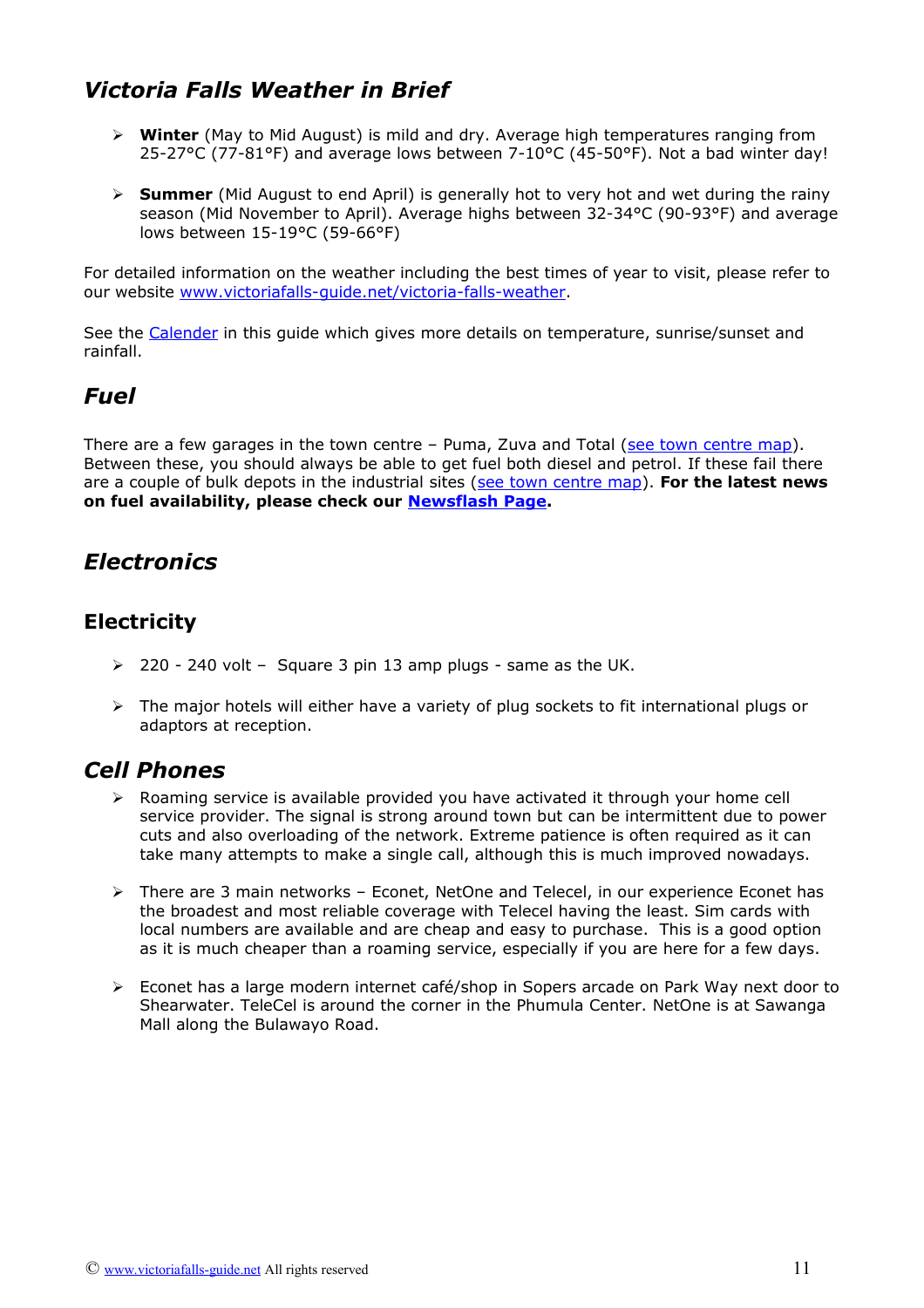## <span id="page-11-3"></span>*Internet and Telephones*

Connecting to the internet these days seems to be one of the most important factors for many people, it certainly is for us due to the nature of our business. You can do this several ways.

- ➢ There are several internet cafés in the town centre where you can access the internet.
- ➢ Most accommodation establishments have internet access, many with Free Wi-Fi internet in the rooms and public areas for their clients ONLY. Check when you book.
- $\geq$  3G access is available through the Econet and NetOne network providers. This is reasonably fast internet and is reliable most of the time. Simply buy and register a local sim card from one of the shops (detailed above). Get them to setup your mobile data and buy the airtime from them. Convert the airtime to data bundles as these tend to be cheaper. It is quite an expensive way (approx ZWL 1.30 per MB) but at least you have internet access. The larger the bundle, the cheaper they get.
- $\triangleright$  The telephone system is reasonably reliable and has international dialling capabilities.
- ➢ International access code for Victoria Falls + (Country code 263) (Area code 83) followed by the local number.

[http://www.netone.co.zw](http://www.netone.co.zw/index.php?option=com_content&view=article&id=36&Itemid=69) [http://www.econet.co.zw](http://www.econet.co.zw/#services) [http://www.telecel.co.zw](http://www.telecel.co.zw/)

## <span id="page-11-2"></span>*Getting Around*

How do I get from A to B is understandably a very common question. You can see several previous [questions and answers here.](http://www.victoriafalls-guide.net/victoria-falls-travel-related-questions.html)

## <span id="page-11-1"></span>**Getting from Victoria Falls Airport to Victoria Falls Town**

- ➢ If travelling by air, the first thing you need to think about is getting from the **Victoria Falls airport** to town (a distance of about 22kms). Airport transfers to any of the hotels in town is relatively cheap (U\$14pp) and easily arranged. **Enquire here**
- $\triangleright$  [Car Rental](http://www.victoriafalls-guide.net/car-rental-victoria-falls.html) is available and vehicles may be picked up from the airport. There are car hire offices just outside the airport terminal.
- ➢ Taxi There are taxis at the airport for every flight. Expect to pay about US\$35 to get into town, if you are a good negotiator you can get this down to about \$25. The taxi obviously carries at least 4 passengers so if you are in a group it is a good option.
- ➢ If you haven't arranged a transfer, don't panic there are buses at the airport for every flight. You just need to approach one of the drivers or their representatives, however the cost will be the same as if you have pre-arranged it so it makes more sense to organise this before hand. Your driver will then be there to greet you with a welcome sign. No hassles.

## <span id="page-11-0"></span>**Getting from Livingstone Airport to Victoria Falls town**

➢ If you are **flying into Livingstone airport, Zambia but staying in Zimbabwe** a transfer can be easily arranged to the Zimbabwe side. The cost is US\$26.50pp and the bus will take you through the border between the two countries, hassle free. Enquire [here](http://www.victoriafalls-guide.net/booking-enquiry-form.html)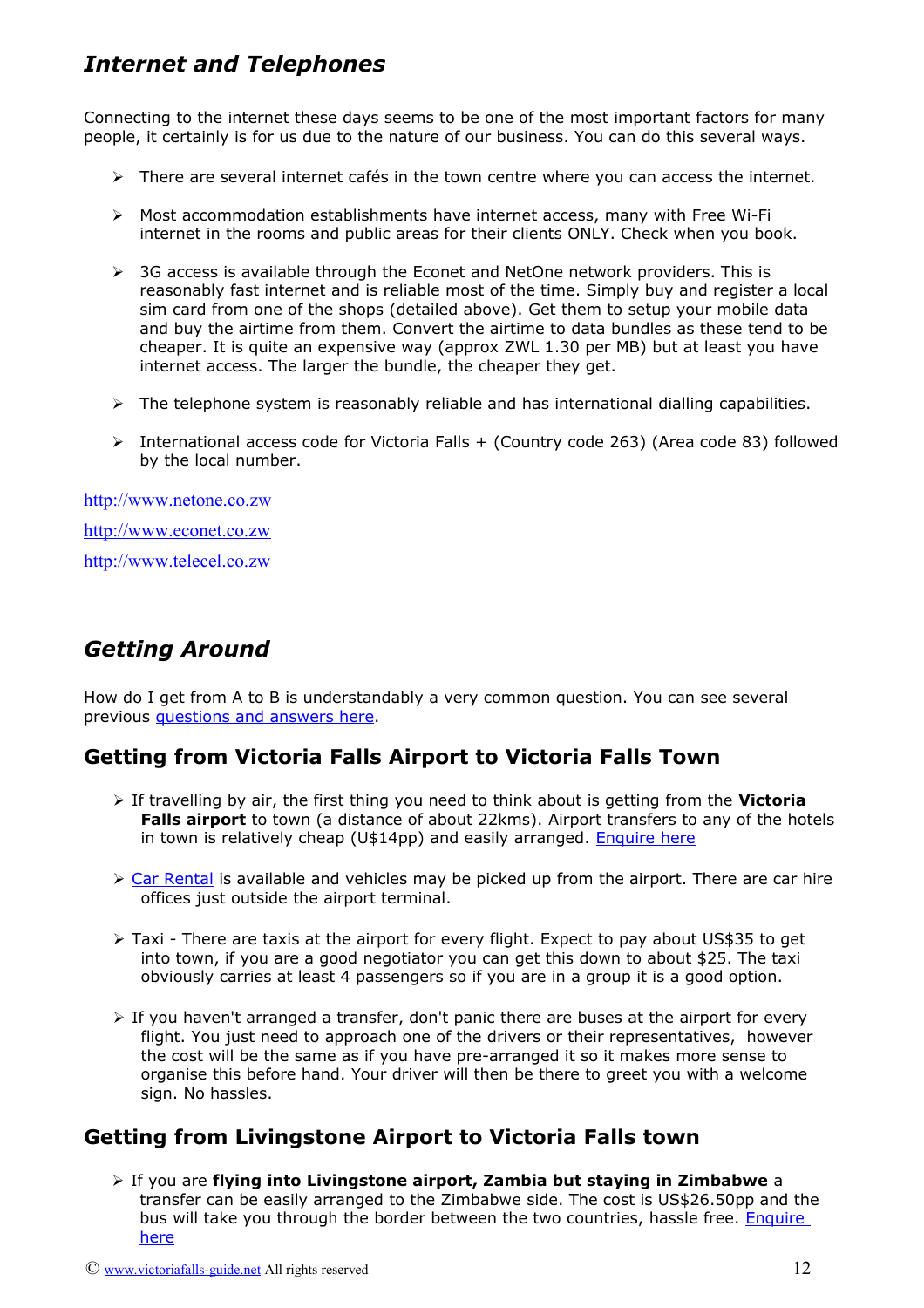➢ You can also catch a taxi, but in-fact you will need to catch 3 taxi's, one from the airport to the Zambian Bridge Border post (+/- 18kms US\$25-\$30) one across the bridge which is no man's land between the border posts (+/- 1.5kms US\$5) and then another taxi from the Zimbabwean border post to your accommodation in Zimbabwe (+/- US\$5 to 10). Prices are for the whole taxi not per person, taxis are plentiful so it's quite easy, just a bit of a hassle getting your luggage in and out each time.

## <span id="page-12-1"></span>**In and Around Victoria Falls Town**

 $\triangleright$  Walking – Within the town itself most things are within walking distance of each other [\(see town map\)](http://www.victoriafalls-guide.net/map-victoria-falls.html). We have heard people worrying about their safety from criminals while walking around but honestly, it really is very safe. However, it does **get extremely hot during the summer months**, which can make walking exhausting. Street vendors will also approach you to sell their wares. Read our section in this guide on ["Safety"](#page-8-0) for tips on how to deal with these vendors.

Please be aware of the wild life that you might encounter. Victoria Falls town is surrounded by National Parks and wildlife areas. This is what makes it such a unique and wonderful place, man and animal do co-exist here. Warthogs, monkeys and baboons are plentiful in the town; they generally will not harm you unless you corner them or provoke them. However, the monkeys and baboon have become very skilful at stealing anything that they perceive to be worth eating. So if they are around please be vigilant if you have anything remotely edible on or near you.

Frequently, elephants wander into the town centre and the residential area, it is their feeding ground, we are the ones intruding not them [\(see stories here\)](http://www.victoriafalls-guide.net/on-the-elephant-frontline.html). These are totally **wild elephants** and are potentially extremely dangerous, **do NOT** try to get close to them to take photographs.

Other dangerous game such as lion and buffalo are unlikely to be encountered in the town centre but are seen regularly on the roads leading out of town or to hotels such as Victoria Falls Safari Lodge, Elephant Hills Hotel or the A Zambezi River Lodge. Therefore, DO NOT walk to these Hotels or even wander to attractions like the BIG TREE. Rather take a taxi, tour or transfer. It always amazes me to see tourists fresh from abroad, wandering along these roads oblivious to the potential dangers, as if it were Hyde Park, meanwhile a herd of 300 buffalo could be around the next corner. Incidents do happen!

- ➢ Shuttle Service Some hotels and lodges offer a free shuttle service that take guests to the town centre, the other hotels and the Falls themselves. Ask at your reception.
- ➢ Victoria Falls Tours Another idea is to book a guided tour of the town [\(enquire here\)](http://www.victoriafalls-guide.net/booking-enquiry-form.html) this will include trips to the local curio shops and markets as well as other sites of interest.
- $\triangleright$  Taxis are available and most places you are staying at will call them for you or you will find them in and around town. A fare anywhere is generally \$5 to \$10.
- $\triangleright$  Bicycles are available for hire in the town centre Landela Centre [\(see map\)](http://www.victoriafalls-guide.net/map-victoria-falls.html). These cost \$5 for one hour, \$10 for half day or \$20 for a full day. There are no designated bike trails as such.

## <span id="page-12-0"></span>**Getting to the various activities**

- $\triangleright$  Transport to and from all the Hotels, Lodges and B & B's within Victoria Falls town is provided FREE by all the tour operators for activities booked with them. When you make your activity booking you will be asked which Hotel/Lodge you want to be collected from, then just wait at the reception. The exception to this is the Shearwater High Wire/Bungee jumping off the Victoria Falls Bridge where clients have to make their own way down to the bridge. High wire activities with Wild Horizons include Free transfers.
- ➢ For the Lodges out of town, like Elephant camp, Stanley and Livingstone, Ursula's Homestead and Gorges Lodge an additional charge will be levied by the tour operator for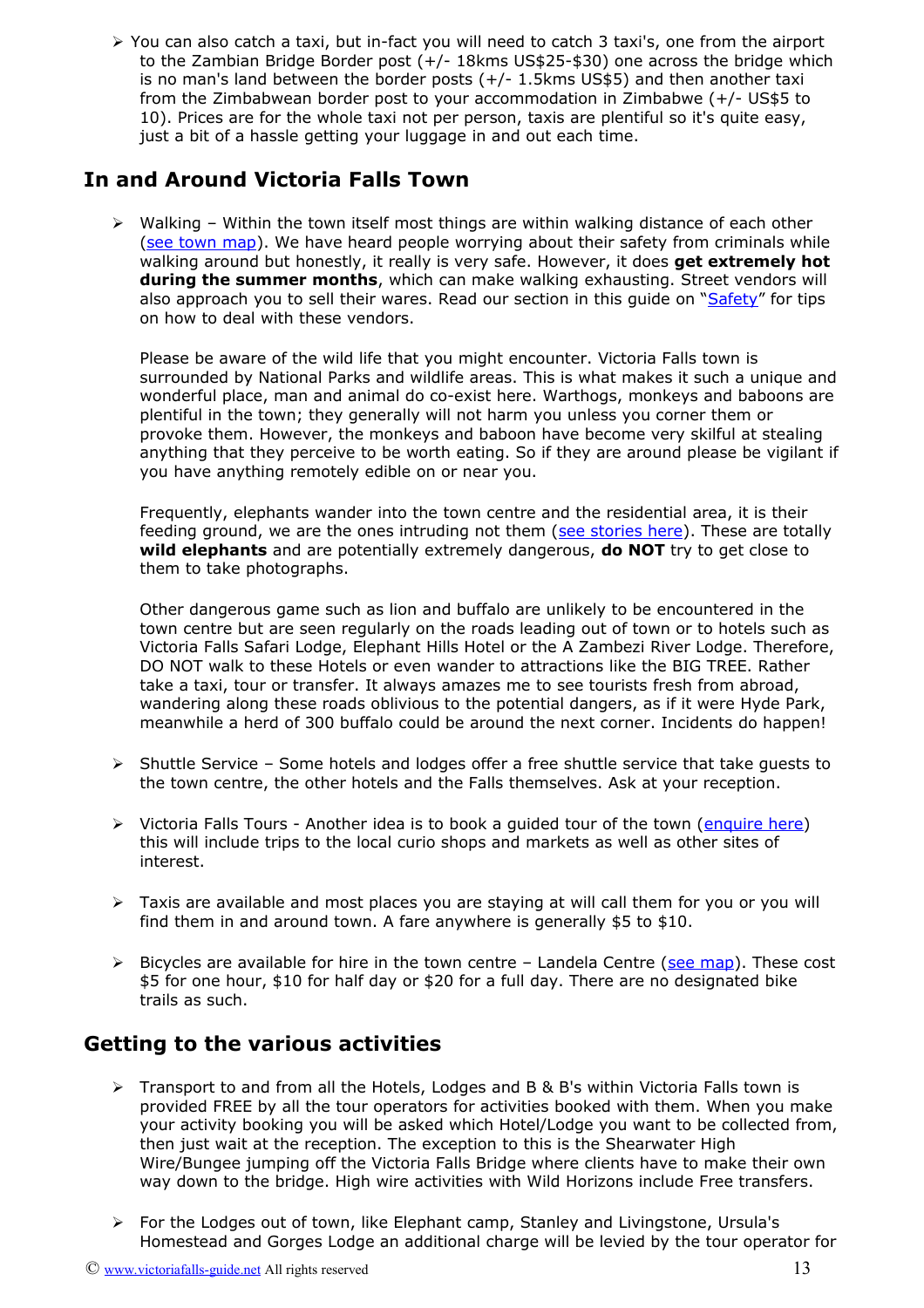collection for an activity from the hotels. However, these establishments themselves normally provide between 1 and 3 Free transfers per day into town, so just a little planning is necessary.

**N.B.** If you have made your activity bookings through us, on the vouchers and itinerary we provide will be full details of your collection and drop off - including times.

## <span id="page-13-0"></span>*Shopping*

This is a small town focused primarily as one would expect, on tourists. So there is an array of curios shops, arts and crafts, galleries and little boutiques and tasty restaurants. You will not find any Multi National Chain stores here.

There are plenty of hotels, and in each of these hotels there is normally a couple of curio shops. These shops are invariably quite pricey and you are not able to do any bargaining. So it's a good idea to have a stroll around the town to see what else is on offer.

Please refer to our [Map of the town centre](http://www.victoriafalls-guide.net/map-victoria-falls.html) which shows you the various shopping areas. The main shopping centres are Elephants Walk, Landela Centre, Phumula Centre and Sawanga Mall. Each one of these centres is relatively small but has a selection of curio shops, boutiques, café s, restaurants and service providers.

Very close to [Elephants Walk Centre](http://www.victoriafalls-guide.net/elephant) is the large outdoor curio market, where you will be stunned by the sheer volume of wood carvings, stone sculptures and other forms of exceptionally good art from some very talented artists. [\(see here\)](http://www.victoriafalls-guide.net/zimbabwe-art.html)

A lot of people ask **"How much do curios cost?"** quite a difficult question to answer for obvious reasons, but to give you an indication; a copper bangle will cost \$1 to \$2 - a small carving of say a hippo will cost between \$5 and \$10, and a good quality hand sized carving will cost between \$20 and \$50. Prices then range into several thousand dollars dependant on the type of wood or stone and the artists renown. Street and market vendors are always open to bargaining and will start at about 4 times their final price. This however is their living and they are highly skilled at it. Our advice is to pay what you think is fair and what you think the item is worth. Don't rip them off but don't let yourself be ripped off as well.

Please be very careful when you buy curios and ask for them to be shipped home. We have reports about a certain shop in town which is taking payment and promising to ship items, which then never arrive. Read this post on our website [http://www.victoriafalls](http://www.victoriafalls-guide.net/southern-africa-gallery.html)[guide.net/southern-africa-gallery.html.](http://www.victoriafalls-guide.net/southern-africa-gallery.html) Rather use the services of DHL or Fedex.

At the entrance gate to the actual Victoria Falls, there are a few curio stalls outside the gate, selling local crafts, then once through the gate there is a well stocked shop selling a variety of items relating to the Falls area including a range of clothing and accessories.

There are three large well stocked supermarkets (OK Supermarket, OK Mart and Pick N Pay) [\(see map\)](http://www.victoriafalls-guide.net/map-victoria-falls.html). Although these are probably not up to international standards, you will certainly be able to get most things you require. These stores normally close at 8pm daily. In the low density area where some of the lodges are located, there is a "7 to 11" store with your basic grocery needs. Meat is best bought from specialist butcheries located in the industrial area, and at Pumula Centre in the centre of town.

The tour operators like Shearwater and Wild Horizons also have a selection of T-shirts and other merchandise related to the various activities you can do like bungee jumping or rafting. They also sell DVD's and photographs of your trip. These are available at their offices in the town centre.

#### **Here are details of a few unusual shops that stand out and we think are worthwhile visiting.**

**The Larry Norton Art Gallery -** Located in Victoria Falls Hotel (follow the signs boards). [Larry](http://www.victoriafalls-guide.net/larry-norton.html)  [Norton](http://www.victoriafalls-guide.net/larry-norton.html) is a world renowned Wildlife artist who now lives in Victoria Falls. Several of his paintings are of Victoria Falls and are displayed in the foyer of the Victoria Falls Hotel. They also sell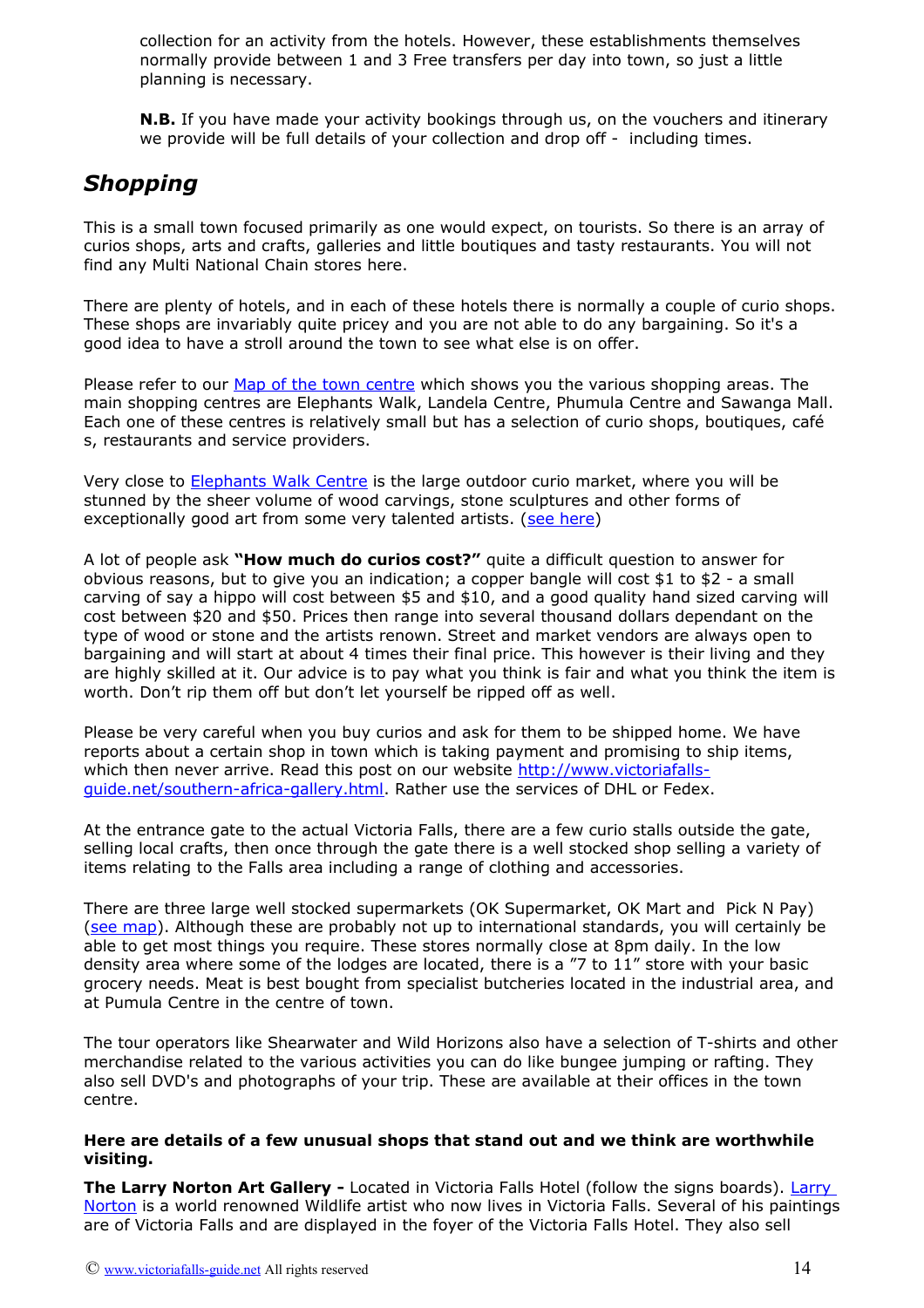prints and giclees, which make great gifts or mementos of your holiday. His art is outstanding and the gallery is well worth a visit.

**Savannah Wood -** Located in Industrial sites make beautiful furniture hand crafted from Rhodesian teak and also old railway sleepers. This company is reputable and will ship worldwide

**Stone Dynamics Gallery -** Situated in the gardens of Victoria Falls Hotel have a wide selection of some the best Stone carvings available. This company is reputable and will ship worldwide.

**Prime Art Gallery** – Situated in the Elephants Walk shopping centre [\(see map\)](http://www.victoriafalls-guide.net/map-victoria-falls.html), this gallery has a fine selection of Stone carvings and paintings from some of the most renowned Zimbabwe artists. This company is reputable and will ship worldwide.

**Victoria Falls Guide Online Gift Shop -** We have created some unique gifts which include Tshirts, sweaters, caps, mugs, mouse pads, bags and posters. You can even create your own. These can all be ordered online and can be shipped worldwide. See them here <http://www.zazzle.com/victoriafallsguide/gifts>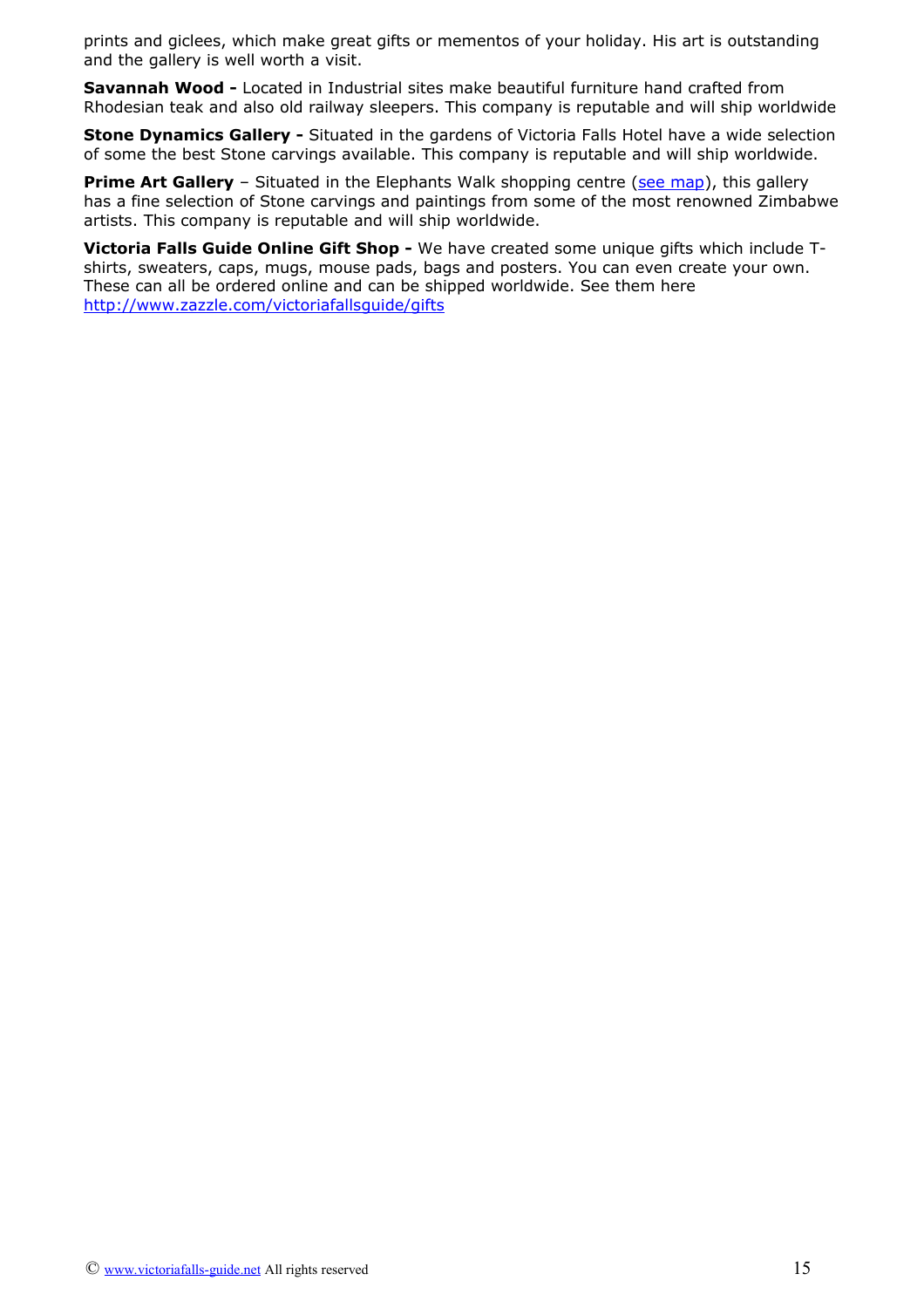## <span id="page-15-0"></span>*Eating Out*

Since there are so many hotels and lodges in Victoria Falls there are many restaurants to choose from. If you are staying for more than a couple of days you might want to venture further afield than your own hotels restaurants. There are also a few other restaurants dotted around town offering a variety of different foods. More details and reviews can be seen on our website [Victoria Falls Restaurants.](http://www.victoriafalls-guide.net/victoria-falls-restaurants.html)

Here is a full list:

#### **Light meals/ café style**

River Brewing Co – Elephant's Walk Mall – cell: 0773 799 896 Shoestrings Café and Take away – Shoestrings Backpackers – 2840167 In-da-belly Restaurant – Victoria Falls Rest Camp – 2842749 Bridge café - Victoria Falls Bridge - +260 (213) 324231 [\(Full details incl menu, specials etc\)](http://www.victoriafalls-guide.net/bridge-cafe.html) Rainforest Restaurant – Victoria Falls entrance gate Shearwater Café – Livingstone Way (temporarily closed) Lookout Café – The Wild Horizons high wire

#### **A la Carte menu – Family restaurants**

Kasibi Restaurant – Elephant Hills Hotel – 2844793-9 / 2844503-5 Makuwa-kuwa Restaurant – Victoria Falls Safari Lodge – 2843202 -11 Mama Africa Restaurant – Landela Centre – 2841725 / cell: 0772 380 430 Nam Took Thai Restaurant – Elephant's Walk Mall – 2846709 3 Monkeys Restaurant – Livingstone Way - 2847326

#### **A la Carte Menu – Formal dining**

Palm Restaurant – Ilala Lodge - 2844737-9 / 2844223 The Livingstone Room – Victoria Falls Hotel - 2844490 / 2844593 / 2844883

#### **Buffet – Family restaurant**

Amulonga Restaurant – A Zambezi River Lodge – 2844561-3 Jungle Junction – Victoria Falls Hotel – 2844490 / 2844593 / 2844883 Samukele Restaurant – Elephant Hills Hotel - 2844793-9 / 2844503-5 Simujinga Restaurant - Rainbow Hotel – 2844585 / 2845871-4 The Boma Restaurant - Victoria Falls Safari Lodge – 2843202 / 2843211

#### **Take aways**

Chicken Inn / Pizza Inn / Creamy Inn – Food court or take away – Town centre – Park Way Haefeli - Swiss bakery / coffee shop – Food Court or take away - Town Centre - Park Way Little Monkey – Breakfast, lunch, snacks, sushi – Take away – Town Centre – Park Way Nandos Chicken– Eat in or take away - Sawanga Mall – Mosi oa Tunya Way Chicken Hut – Eat in or take away – Sawanga Mall – Mosi oa Tunya Way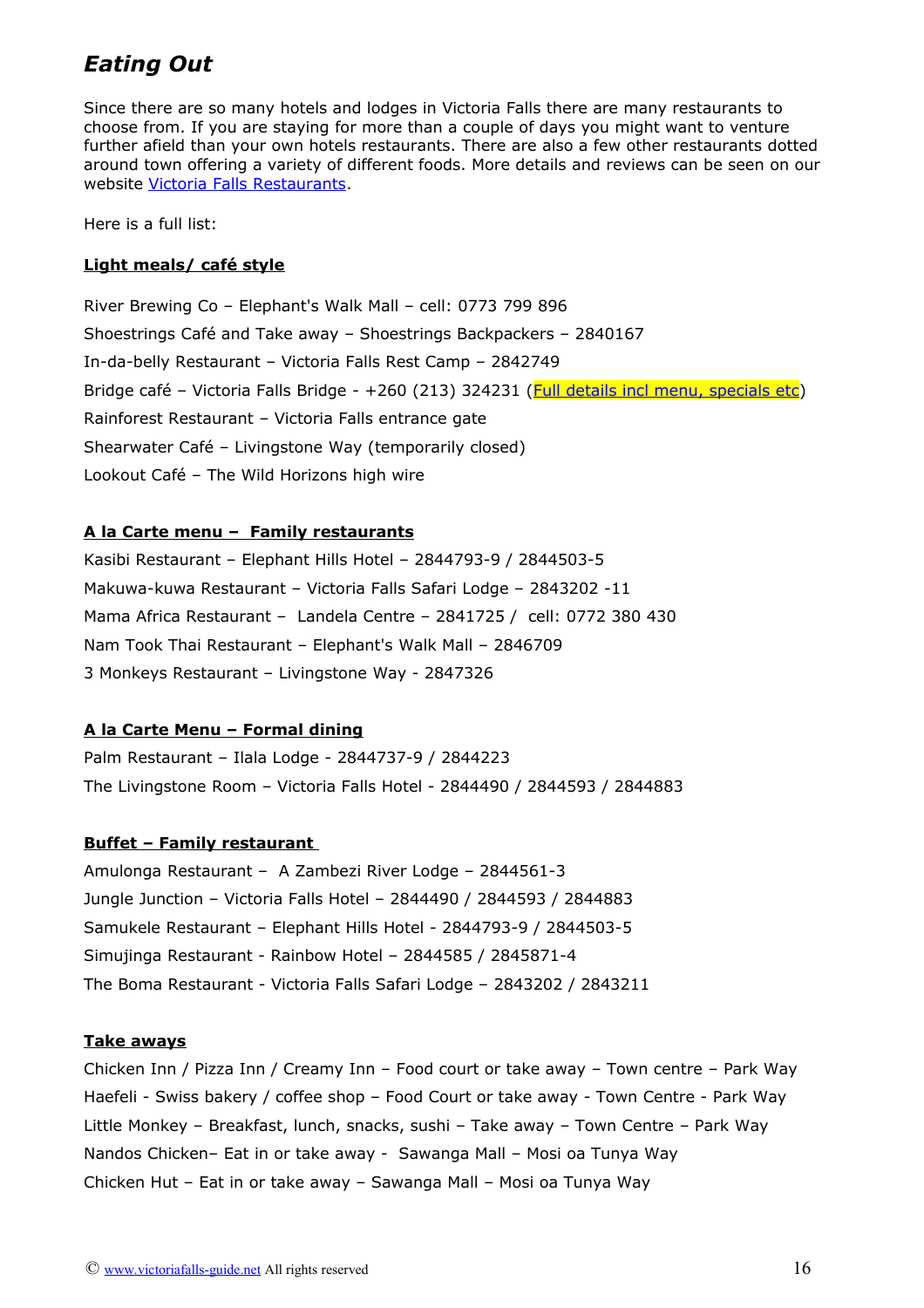## **Our Top 5 Dinner Choices**

- ➔ Zambezi Explorer This magnificent 3 tier boat docks on the banks of the Zambezi river after completing its sunset cruise. Then from 7pm onwards it servers platters and main courses on the signature deck under the stars. This is a little known experience and one that truly should not be missed, especially on moonlit evenings. Requires a taxi or transfer
- → Jungle Junction Superb buffet dinner at the Victoria Falls Hotel. Huge selection of mouthwatering dishes. Entertainment from local traditional dancers.
- → Makuwa-Kuwa Restaurant Award winning dining in Victoria Falls Safari Lodge over looking their floodlit waterhole.
- ➔ Palm Restaurant Ilala Lodge well known for its delicious food . A la carte menu which includes some local dishes – piano player and rumblings from the mighty Victoria Falls.
- → Shearwater Café (temporarily closed) Central location in town centre on a busy corner serving a delicious dinner menu for the whole family.

## **Our Top 5 Lunch Choices**

- → Rainforest Restaurant Situated just inside the entrance gates to the Victoria Falls this will be a welcomed stop after having wandered around the Victoria Falls for a couple of hours taking in the spectacle of this natural wonder of the world. Excellent food.
- → Lookout Café Outstanding location overlooking the dramatic gorges and Zambezi river below. This is where Wild horizons conduct their high wire activities – tasty food at a very reasonable price – very good value. Requires a short walk to get to from either the Victoria Falls entrance gate, Kingdom Hotel or Victoria Falls Hotel.
- → Shearwater Café (temporarily closed) Central location in town centre on a busy corner serving a really tasty light food menu.
- → Ellie Cafe Elephants Walk shopping centre. What used to be Africa Café, then Dean's, it is a nice spot for an unforgettable dining experience. They serve breakfast, lunch drinks and coffee, plus you can also do some peaceful curio shopping.
- → Bridge café overlooking the Victoria Falls Bridge enjoy a tasty burger and salad menu whilst watching the bungee jump and hire wire activities take place. Cool spot, good food and great view.

## <span id="page-16-0"></span>**Entertainment Night Spots**

All the hotels and lodges have their own bars, some have their own entertainment laid on. Apart from that there is not a huge amount of night life activity for those of you wanting to have a good party, but listed below are the few local places one can go for a bit of fun.

**Shoestrings** - located close to the town centre [\(see map\)](http://www.victoriafalls-guide.net/map-victoria-falls.html) is a vibrant backpackers lodge, licensed till midnight. This is by far the most popular place for the mostly young or young at heart travellers to go. There is a bar, casual restaurant, pool table and satellite TV. Live entertainment is often available from drummers and musicians to fire jugglers. If you have any special talents they will encourage you to perform. After the bar closes at midnight musicians often gather to jam the night away. Very laid back and good fun.

**Boat Club** – Located close to the Zambezi National Park right on the banks of the Zambezi River approx 6kms from the town centre. This is private club for the residents of Victoria Falls. If you happen to meet and get friendly with someone living in the Falls and then get invited to the Boat Club, it's well worth going. You will have and excellent evening and get a chance to mingle with the residents who are friendly vibrant community with some legendary characters. Good burgers and the cheapest drinks in town.

**Lorries B & B –** Located in the residential part of Victoria Falls [\(see map\)](http://www.victoriafalls-guide.net/map-victoria-falls.html). This is small friendly pub, frequented by many of the characterful residents of Victoria Falls. Lorrie, Clive and George serve behind the bar and know everyone and everything in this interesting little town.

**In-da-belly –** Located at the Victoria Falls Rest Camp [\(see map\)](http://www.victoriafalls-guide.net/map-victoria-falls.html). This is not such lively scene but is a great place to go if you don't want to miss your favourite sporting event on TV while you are way. Good burgers and cheap drinks.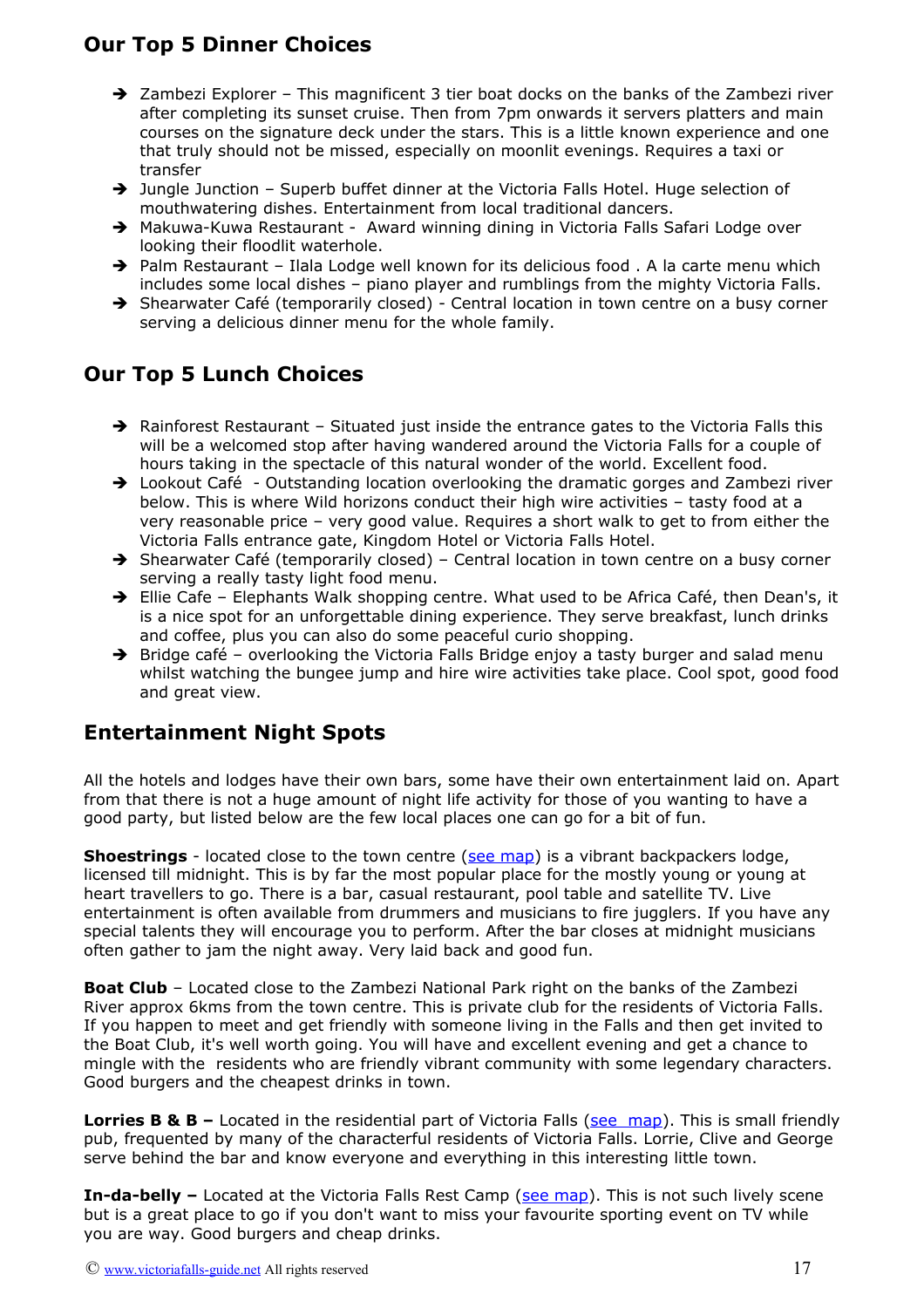# <span id="page-17-0"></span>**Victoria Falls Calendar**

| <b>Month</b> | <b>Seasonal Shift</b>                                                                                                                                                                                                                                                              | <b>What's happening</b>                                                                                                                                                                                                                                                     | <b>Sunrise</b><br>/Sunset | Ave<br><b>Temp</b><br>$\mathbf C$     | <b>River</b><br>Level<br>Rain                                   |
|--------------|------------------------------------------------------------------------------------------------------------------------------------------------------------------------------------------------------------------------------------------------------------------------------------|-----------------------------------------------------------------------------------------------------------------------------------------------------------------------------------------------------------------------------------------------------------------------------|---------------------------|---------------------------------------|-----------------------------------------------------------------|
| Jan          | Height of rainy season; hot<br>and humid with thunderstorms<br>and torrential downpours; Can<br>get several days of continuous<br>rain; Victoria Falls becomes<br>more intense with increased<br>river flow. White water rafting<br>will normally change to the<br>high water run. | Thick vegetation growth; animals<br>disperse widely across the veld,<br>therefore not the best time for game<br>viewing; rainforest very damp; most<br>rainforest flowers in bloom; grass at<br>its most nutritious; lots of bird<br>activity as many nestlings are raised. | 05h53<br>18h58            | Min<br>18 C<br>Max<br>30 C            | Medium<br>to Low<br>Ave<br>Days<br>Rain<br>14                   |
| Feb          | Hot days and warm nights,<br>plenty of rain; "the smoke that<br>thunders" (spray from the<br>falls) rises high in the sky;<br>most of the rainforest is under<br>constant shower; river level<br>rises significantly. High water<br>white water rafting run.                       | Dramatic bush growth because of the<br>rains: foliage dense; African ebony<br>trees come into fruit; Waterbuck<br>breeding season; many nursery herds<br>evident in Zambezi national park.                                                                                  | 06h10<br>18h51            | Min<br>18 C<br>Max<br>29 C            | High<br>Water<br>Ave<br><b>Days</b><br>Rain<br>10               |
| March        | Hot days and warm nights;<br>rainy season coming to an end<br>but river levels very high and<br>Falls are pumping furiously.<br>Rafting often closes due to<br>high water levels.                                                                                                  | Migrant birds start to depart; Kudu<br>and buffalo breeding peak; grasslands<br>in full seed; Baobab trees start to bear<br>fruit                                                                                                                                           | 06h19<br>18h31            | Min<br>17 C<br>Max<br>30 <sub>C</sub> | High<br>Water<br>peak<br>Ave<br>Days<br>Rain<br>7               |
| April        | End of rainy season, but the<br>water from the catchment area<br>upstream in Zambia has<br>arrived; Victoria Falls at its<br>highest flow with an average<br>of 500 million litres of water<br>per minute. Highest ever<br>recorded was 700 million<br>litres in 1958.             | Most animals in peak condition at the<br>end of the rainy season, due to the<br>volume of food available; impala,<br>wildebeest and warthog rutting<br>season; final departure of migrant<br>birds                                                                          | 06h26<br>18h07            | Min<br>14C<br>Max<br>29 C             | High<br>Water<br>Peak<br>Ave<br><b>Days</b><br>Rain<br>2        |
| May          | Beginning of Autumn; days<br>are warm to hot with a chill<br>coming into the evening air;<br>Zambezi flowing strongly<br>despite advent of the dry<br>season                                                                                                                       | Deciduous trees begin to lose their<br>leaves; best month for fishing in the<br>Zambezi; white backed vulture<br>breeding season; wild dogs breed.                                                                                                                          | 06h35<br>17h51            | Min<br>10 <sub>C</sub><br>Max<br>27 C | High<br>Water<br>Ave<br><b>Days</b><br>Rain<br>1                |
| June         | Autumn gives way to winter;<br>warm to hot days, dry<br>weather, chilly at night;<br>Zambezi river levels drops.<br>The Falls are still very full<br>with lots of spray.                                                                                                           | Raptor courtship displays more<br>evident; game starts to become<br>concentrated near water as the grass<br>cover recedes                                                                                                                                                   | 06h45<br>17h49            | Min<br>6 C<br>Max<br>25 C             | High<br>Water<br>Ave<br><b>Days</b><br>Rain<br>$\boldsymbol{0}$ |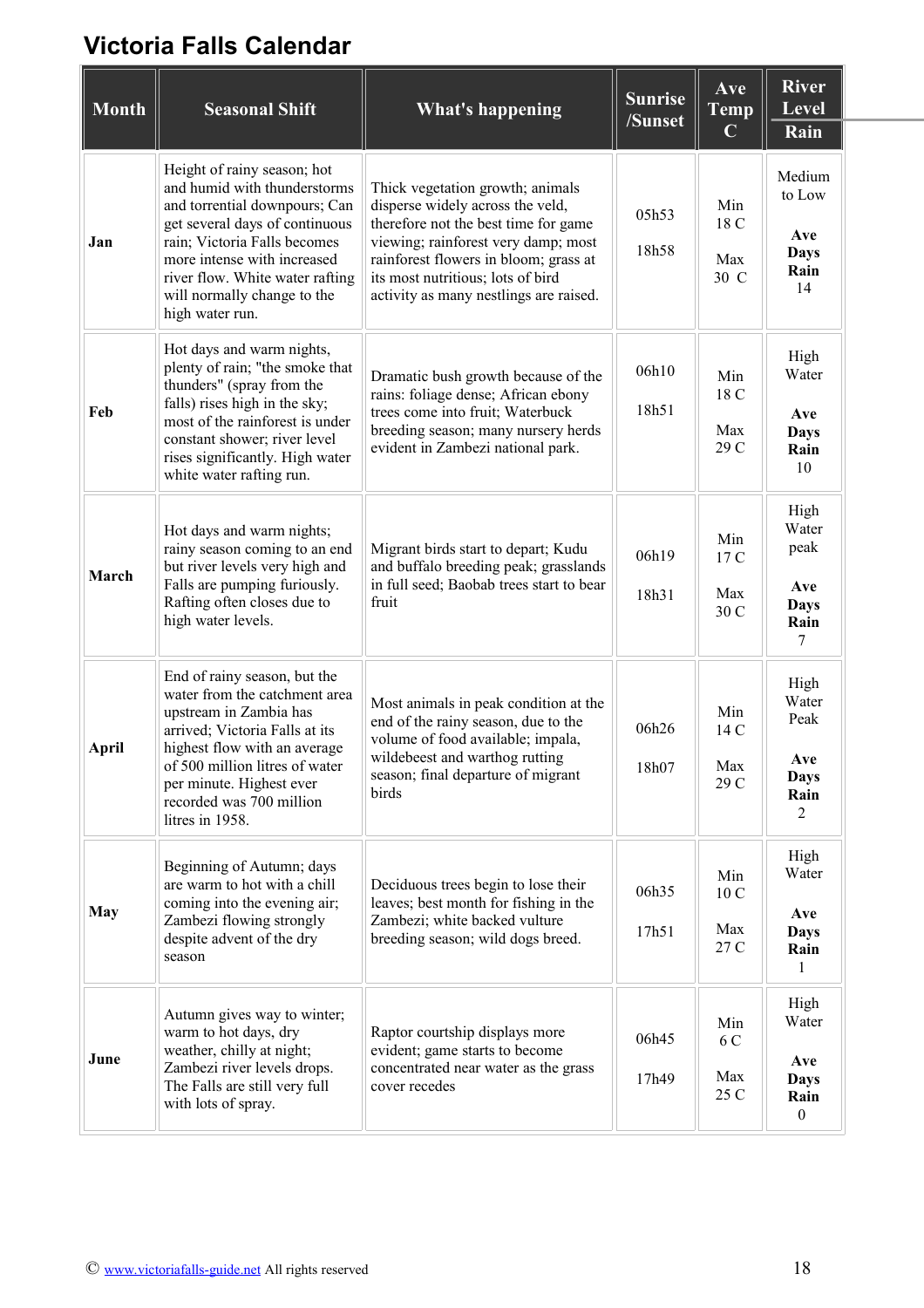| <b>Month</b> | <b>Seasonal Shift</b>                                                                                                                                                                                                                                                                                                                                     | <b>What's happening</b>                                                                                                                                                                                                                                                               | <b>Sunrise</b><br>/Sunset | Ave<br><b>Temp</b><br>$\mathbf C$ | <b>River</b><br><b>Level</b><br>Rain                             |
|--------------|-----------------------------------------------------------------------------------------------------------------------------------------------------------------------------------------------------------------------------------------------------------------------------------------------------------------------------------------------------------|---------------------------------------------------------------------------------------------------------------------------------------------------------------------------------------------------------------------------------------------------------------------------------------|---------------------------|-----------------------------------|------------------------------------------------------------------|
| July         | Height of dry season coincides<br>with mid winter: days on the<br>whole are still warm, but you<br>can get a cold spell creeping in<br>for a few days; nights are very<br>chilly; definitely bring<br>something warm; no rain.<br>Zambezi level is dropping, and<br>Falls now have less spray.                                                            | Elephants migrate to winter pastures;<br>raptor breeding season; mopane<br>leaves begin taking on their<br>distinctive winter hue of burnt orange.                                                                                                                                    | 06h48<br>17h57            | Min<br>6 C<br>Max<br>25 C         | High to<br>Mid<br>Water<br>Ave<br>Days<br>Rain<br>$\theta$       |
| Aug          | Dry, warm days and cool<br>nights; sometimes windy,<br>signalling a shift in the<br>seasons; Eastern cataract in<br>Zambia often becomes<br>exposed due to low water<br>levels of the Zambezi                                                                                                                                                             | Increase in Elephant population on<br>Zambian side of river, which is the<br>winter feeding ground for elephants<br>from northern Zimbabwe and<br>Botswana.                                                                                                                           | 06h36<br>18h06            | Min<br>8 C<br>Max<br>28 C         | Mid to<br>Low<br>Water<br>Ave<br><b>Days</b><br>Rain<br>$\theta$ |
| <b>Sept</b>  | Spring brings noticeable<br>increase in temperatures; hot<br>days, nights becoming warmer;<br>excellent white water rafting as<br>the water levels drop and<br>rapids become exposed. Great<br>time to see the Falls.                                                                                                                                     | First migrant bids arrive from Europe<br>and elsewhere in Africa; weavers<br>begin breeding; knob thorn acacia<br>trees begin flowering indicating a<br>change in season.                                                                                                             | 06h12<br>18h12            | Min<br>13 C<br>Max<br>32 C        | Mid to<br>Low<br>Water<br>Ave<br>Days<br>Rain<br>1               |
| Oct          | Hottest month of the year,<br>often known as suicide month<br>because it is so hot; building<br>up towards the start of the<br>rainy season, with the<br>occasional storm taking the<br>edge off the heat; eastern<br>cataract usually dry. White<br>water rafting still excellent.                                                                       | Breeding plumage appears in certain<br>birds and heightened courtship<br>displays; marulas in flower; long tail<br>cassias display beautiful yellow<br>flowers; new mopane leaf growth.                                                                                               | 05h48<br>18h17            | Min<br>17C<br>Max<br>33 C         | Low<br>Water<br>Ave<br><b>Days</b><br>Rain<br>$\overline{4}$     |
| <b>Nov</b>   | Usually the start of the rainy<br>season although rains may be<br>late or early; days are very hot<br>and nights are warm; Victoria<br>Falls is at its lowest ahead of<br>the upstream rainy season.<br>White water rafting still<br>excellent                                                                                                            | Baobab trees in flower; mopane trees<br>exhibit new growth; blood lilies in<br>flower; white gardenia flowers are<br>out; elephants begin to disperse back<br>to Zimbabwe and Chobe; impala<br>calving season; more migrant birds<br>arrive; dramatic increase in insect<br>activity. | 05h33<br>18h30            | Min<br>18 C<br>Max<br>32 C        | Low<br>Water<br>Ave<br><b>Days</b><br>Rain<br>8                  |
| Dec          | Hot and humid as the rainy<br>season works towards its peak;<br>cooler than October because of<br>cloud cover; Can get several<br>days of continuous rain; Falls<br>are still quite low but levels are<br>starting to rise with rains from<br>the localised catchment area.<br>Eastern cataract still exposed.<br>White water rafting still<br>excellent. | The Lwindii ancestral worship<br>ceremony at the Falls; dragonflies at<br>their most active in the rainforest;<br>flame lily and other rainforest flowers<br>in bloom; wildebeest breeding season                                                                                     | 05h36<br>18h48            | Min<br>18 C<br>Max<br>30 C        | Low<br>Water<br>Ave<br>Days<br>Rain<br>13                        |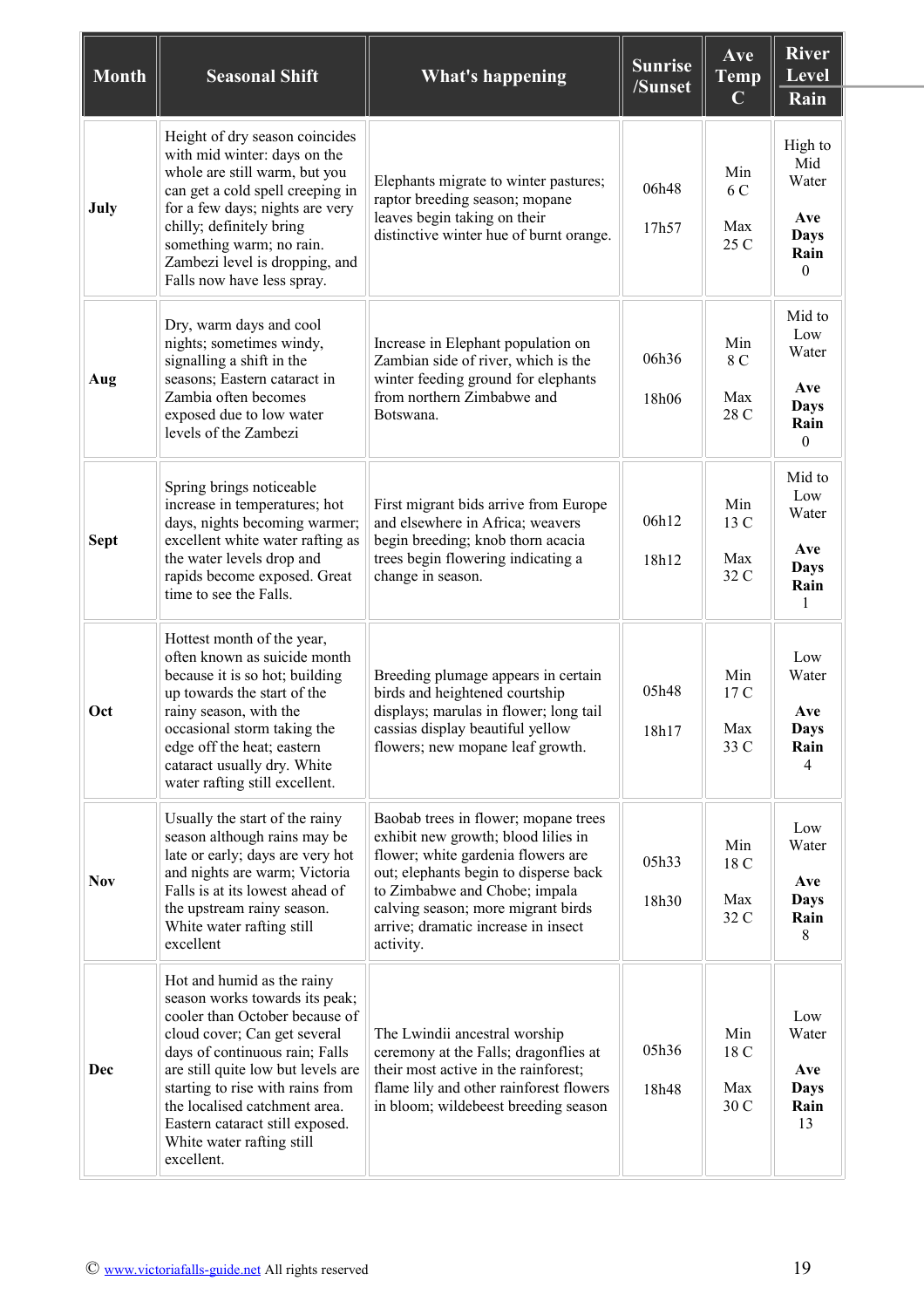## <span id="page-19-0"></span>*Accommodation*

(Zimbabwean Side Only)

There is a wide variety of accommodation in Victoria Falls (Zimbabwe) to suit most budgets. We have made up this quick reference table below which lists most of your options. We hope you find it useful, when making your decision on where to stay.

Don't forget to have a look at the **Accommodation Page** on our website for much more detail. For each establishment we also have a dedicated webpage, which you can see by clicking on the name of the hotel/lodge in the left hand column in tables below.

You can read or write reviews on any of the accommodation by [clicking here](http://www.victoriafalls-guide.net/victoria-falls-accommodation-reviews.html)

A map of Victoria Falls detailing the locations of hotels and lodges can be found [here.](http://www.victoriafalls-guide.net/map-victoria-falls.html)

Price given below are standard **2021 Prices**. However, some **hotels do have [special offers](http://www.victoriafalls-guide.net/victoria-falls-specials.html)**. Please contact us via this [enquiry form](http://www.victoriafalls-guide.net/booking-enquiry-form.html) for the latest specials available or if you would like us to make a hotel reservation for you.

| Hotel / Lodge                           | <b>Star</b><br>Rating | <b>Approx US\$</b><br>per person per<br>night/sharing                                                           | <b>Distance to</b><br><b>Vic Falls</b><br>entrance | <b>Accommodation in Victoria Falls</b><br><b>Brief Description</b>                                                                                                                                                                                                               |
|-----------------------------------------|-----------------------|-----------------------------------------------------------------------------------------------------------------|----------------------------------------------------|----------------------------------------------------------------------------------------------------------------------------------------------------------------------------------------------------------------------------------------------------------------------------------|
| N1 Hotel &<br>Campsite                  | Average               | <b>TBA</b>                                                                                                      | 1 <sub>kms</sub>                                   | Close to the town centre and activities; Just over 1<br>kilometre from Victoria Falls; Clean and comfortable<br>with a few accommodation options; Suitable for<br>singles, couples, friends on a budget and campers                                                              |
| <b>Cresta Sprayview</b><br><b>Hotel</b> | $\overline{2}$        | Low Season<br>Std Double<br>\$133<br>Exec Suite \$160<br>High Season<br>Std Double<br>\$165<br>Exec Suite \$198 | 2 <sub>kms</sub>                                   | Refurbished in 2013 this hotel has upgraded itself to<br>"middle of the range" family accommodation. Now<br>owned and managed by the Cresta group. Motel Style -<br>ideal for self drive. In the same range as the Rainbow<br>Hotel but now probably a slightly better standard. |
| <b>Rainbow Hotel</b>                    | 3                     | Std Double<br>\$161<br>Deluxe \$210                                                                             | $1.5$ kms                                          | Affordable family accommodation, situated close to<br>town and only 1.5kms from the Falls entrance. Great<br>pool and bar                                                                                                                                                        |
| <b>Elephant Hills Hotel</b>             | 4                     | Std Double<br>\$137<br>Exec Double<br>\$212<br>Delux Double<br>\$243                                            | 4kms                                               | Magnificent view of Zambezi river and spray of the<br>Falls; own golf course, only one in town; casino on<br>site; lovely pool area; conference facilities. Very well<br>priced for such a posh hotel.                                                                           |
| Kingdom Hotel                           | 3                     | Std Double<br>\$137<br>Suite Double<br>\$174                                                                    | $<$ 1 $km$                                         | 5 minutes walk from Vic Falls entrance; great family<br>hotel; casino on site; food court; great pool area;<br>amazing design.                                                                                                                                                   |
| A Zambezi Hotel                         | 4                     | River Std \$218<br>Back Std \$195                                                                               | 5.5kms                                             | Only Hotel to be situated on the banks of the Zambezi<br>River; close to Zambezi national park; out of town feel.<br>Completely refurbished 2011                                                                                                                                 |
| Ilala Lodge                             | 4                     | Std Double<br>\$234<br>Std Suite \$334<br>Delux Double<br>\$271<br>Exec Suite \$387                             | $<$ 1 $km$                                         | 5 minute walk to Vic Falls entrance; small personalised<br>upmarket hotel; exceptional service; bedrooms all open<br>onto a private balcony or lawn. Expensive but exclusive<br>and you pay for high quality.                                                                    |
| <b>Palm River Hotel</b>                 | 4                     | Del Room \$271<br>Exec Suite \$387                                                                              | 5km                                                | Only 5 minutes away from the city centre; Luxury<br>rooms and bathrooms are elegantly designed, making<br>for a very comfortable stay; Rooms are well appointed<br>with views of the Zambezi River; Complimentary<br>shuttle taking guests to and from town; Privately<br>owned  |

## **Hotels and Lodges**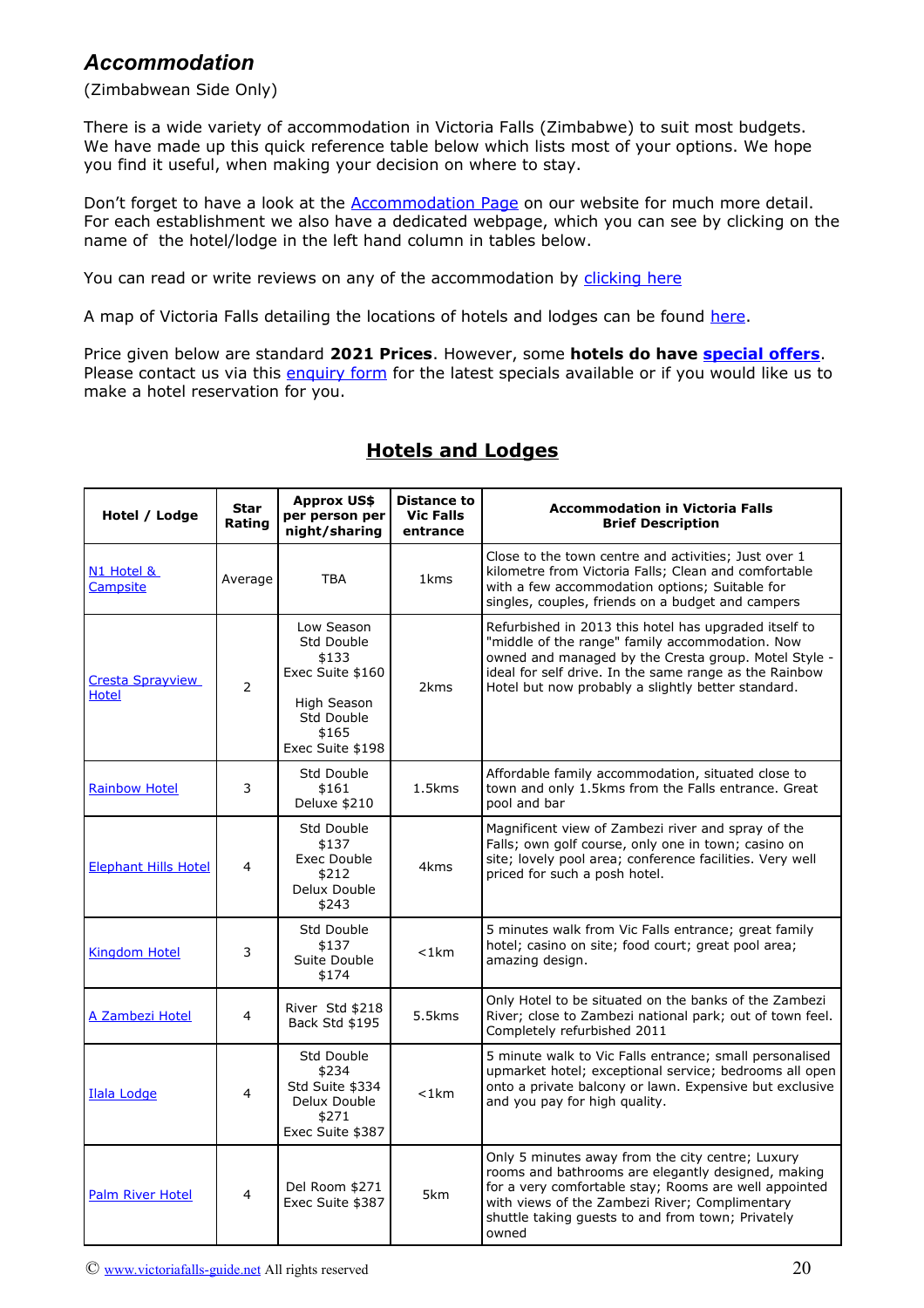| <b>Victoria Falls Hotel</b>            | 5 | Low Season<br>Classic Double<br>\$287<br>Premium<br>Double \$575<br>High Season<br>Classic Double<br>\$313<br>Premium<br>Double \$622                             | 1km   | Colonial old hotel steeped in history; 10 minute walk to<br>the Vic Falls entrance; only hotel with view of gorges<br>and famous bridge; famous high tea on the Stanley<br>terrace.                                                                                                                                                                                                                                                                                                                                                     |
|----------------------------------------|---|-------------------------------------------------------------------------------------------------------------------------------------------------------------------|-------|-----------------------------------------------------------------------------------------------------------------------------------------------------------------------------------------------------------------------------------------------------------------------------------------------------------------------------------------------------------------------------------------------------------------------------------------------------------------------------------------------------------------------------------------|
| Victoria Falls Safari<br>Lodge         | 4 | Green Season<br>Standard<br>Double \$224<br>Waterhole<br>Facing Double<br>\$255<br>High Season<br>Standard<br>Double \$245<br>Waterhole<br>Facing Double<br>\$278 | 5kms  | Stunning views over the National park and game<br>viewing waterhole; Lovely thatched design - rooms<br>have ethnic decor and private balconies which overlook<br>the waterhole; exceptional service. Expensive but this<br>is probably the most popular hotel in Vic falls.                                                                                                                                                                                                                                                             |
| Victoria Falls Safari<br><b>Club</b>   | 5 | Low Season<br>Double/Single<br>\$298<br>High Season<br>Double \$332<br>Single \$415                                                                               | 5kms  | Stunning views over the National park and game<br>viewing waterhole; new lodge with the highest<br>standards of luxury and personal service; private and<br>exclusive location on the Victoria Falls Safari Lodge<br>grounds with access to all other resort facilities and<br>services. Modern yet ethnic decor and design.<br>Expensive for what you get.                                                                                                                                                                             |
| Victoria Falls Safari<br><b>Suites</b> | 4 | Per Lodge<br>Green Season:<br>2 b/room \$750,<br>3 b/room \$995<br>High Season: 2<br>b/room \$825, 3<br>b/room \$1095                                             | 4.6km | Lovely setting overlooking the national park; Finished<br>and furnished to a luxury specification; ideal for<br>families and small groups who enjoy staying together<br>in one unit rather than in separate hotel rooms; lovely<br>open plan living area with private balconies to socialise<br>and relax; no cooking facilities but mini kitchen counter<br>with preparation sink and fridge; private and exclusive<br>location on the Victoria Falls Safari Lodge grounds with<br>access to all other resort facilities and services. |

## **Bed and Breakfast**

| <b>Bed and</b><br><b>Breakfast</b>          | <b>Quality</b> | <b>Approx US\$</b><br>per person per<br>night/sharing | <b>Distance to</b><br><b>Vic Falls</b><br>entrance | <b>Accommodation in Victoria Falls</b><br><b>Brief Description</b>                                                                                          |
|---------------------------------------------|----------------|-------------------------------------------------------|----------------------------------------------------|-------------------------------------------------------------------------------------------------------------------------------------------------------------|
| Lorries B&B                                 | Average        | Low Season<br>Double \$73<br>Triple \$60              | 3 <sub>kms</sub>                                   | Good value; managed and run by very friendly and<br>helpful owners; friendly family atmosphere; lively pub<br>and a favourite spot for Vic falls residents. |
|                                             |                | High Season<br>Double \$76<br>Triple \$63             |                                                    |                                                                                                                                                             |
| <b>Amadeus Garden</b><br><b>Guest House</b> | Good           | Single \$158<br>Double/Triple<br>\$107                | 3 <sub>kms</sub>                                   | Good quality accommodation: German speaking staff;<br>very helpful managers; WiFi connection; nice pool and<br>bar area.                                    |
| Nguni Lodge                                 | Good           | Standard<br>Double \$80<br>Deluxe Double<br>\$105     | 3.5kms                                             | Located in a quiet part of town; Owner run; Small in<br>size - just 14 rooms; Clean, quality establishment;<br>Price is good                                |
| Livingstone Lodge                           | Good           | Standard \$35<br>Deluxe \$55                          | 4.5kms                                             | Eco-friendly, quiet and peaceful, great for families,<br>self-catering                                                                                      |
| <b>Bayete Lodge</b>                         | Good           | Green Season<br>\$98<br>High Season<br>\$115          | 3.6kms                                             | Quiet and comfortable; great for families, groups and<br>special occasions; good value; friendly owners                                                     |
| Pamusha Lodge                               | Average        | Low Season<br>Double \$60                             | $3.6$ kms                                          | Small and personal quest lodge; New build so is<br>modern and refreshing; Rooms and bathrooms are                                                           |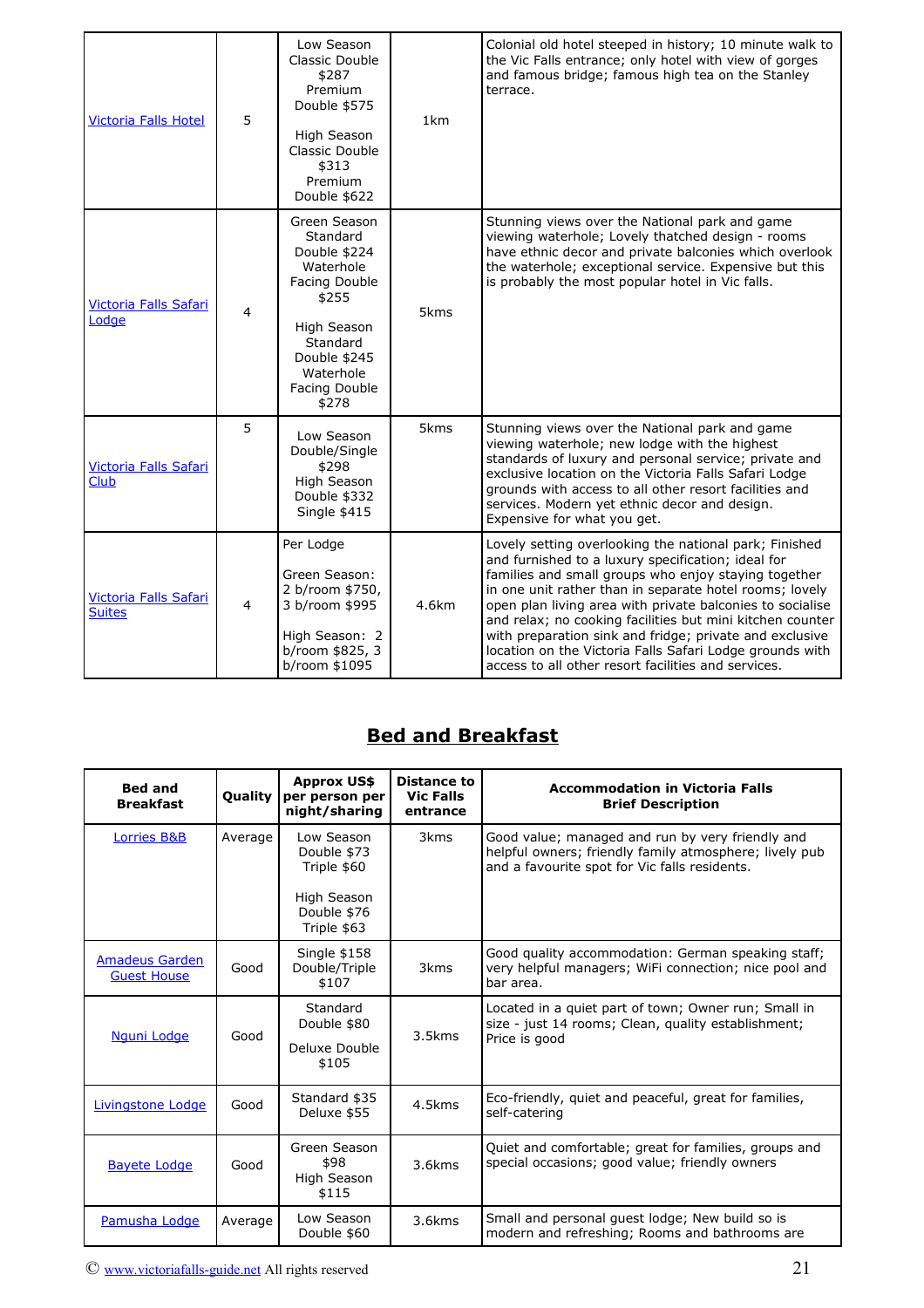|                                |      | Single \$100<br>High Season<br>Double \$75<br>Single \$120                                |                  | tastefully designed and decorated, making for a very<br>comfortable stay; Great indoor and outdoor dining;<br>Close to town centre and activities - only 2.5kms from<br>the Victoria Falls entrance; Eco-friendly lodge; Super<br>friendly and helpful staff; Great for groups and couples,<br>as well as business visitors |
|--------------------------------|------|-------------------------------------------------------------------------------------------|------------------|-----------------------------------------------------------------------------------------------------------------------------------------------------------------------------------------------------------------------------------------------------------------------------------------------------------------------------|
| Phezulu Lodge                  | Good | Low Season<br>Double \$98<br>Single \$140<br>High Season<br>Double \$112<br>Single \$150  | 3.5km            | In the quiet part of town; Just 3.5kms from Victoria<br>Falls and other activities; Clean and comfortable;<br>Suitable for couples and smaller groups; Family friendly                                                                                                                                                      |
| <b>Pioneers Guest</b><br>Lodge | Good | Double \$110<br>Single \$157                                                              | 3km              | Located in the heart of the quiet residential area; Close<br>to town centre and activities - only 3kms from the<br>Victoria Falls entrance; Owner-run, personalised<br>service; Great for all types of visitors                                                                                                             |
| <b>Nkosi Guest Lodge</b>       | Good | Double \$130<br>Single \$170                                                              | 3.5km            | Located in a quiet park of town; Elegant, clean and<br>spacious; Family-friendly; Owner-run; Just 3.5kms<br>from the Victoria Falls                                                                                                                                                                                         |
| <b>Explorers Village</b>       | Good | Double \$75<br>Single \$95                                                                | 1.2kms           | Very central location, within minutes' walk of most<br>attractions in town; Clean, modern and comfortable;<br>Reasonably priced chalets; Social and friendly<br>atmosphere; Good quality restaurant                                                                                                                         |
| <b>Batonka Guest</b><br>Lodge  | Good | B&B \$174<br>Half Board \$202                                                             | 2.5kms           | Close to town centre and activities; In a nice quiet part<br>of town; Eco-friendly lodge; Very elegant design; Great<br>for groups and couples as well as business visitors                                                                                                                                                 |
| <b>Shongwe Lookout</b>         | Good | June to<br>November<br>Studio \$88<br>Deluxe \$96<br>December                             | 3 <sub>kms</sub> | Affordable bed and breakfast rates; Beautiful facilities<br>for a relaxing stay; Located in the quiet part of town;<br>Just 3kms from the Victoria Falls; Unique lookout tower<br>offering awesome views                                                                                                                    |
|                                |      | Studio \$110<br>Deluxe \$120                                                              |                  |                                                                                                                                                                                                                                                                                                                             |
| <b>528 Victoria Falls</b>      | Good | Low Season<br>Double \$140<br>Single \$185<br>High Season<br>Double \$150<br>Single \$195 | 2.5kms           | Only 7 rooms, therefore small and personal - yet still a<br>proper lodge; Good value for money; Owner run; Clean<br>and Fresh; Great decor and design; Roof-Top honesty<br>bar, with lovely views; Lush gardens and swimming<br>Pool; Whole house can be rented for groups at a<br>discounted rate                          |

## **Out of Town Safari Lodges**

| Safari Lodges                     | <b>Quality</b> | <b>Approx US\$</b><br>per person per<br>night/sharing                                                    | Distance to<br><b>Vic Falls</b><br>entrance | <b>Accommodation in Victoria Falls</b><br><b>Brief Description</b>                                                                                                                                                                                                          |
|-----------------------------------|----------------|----------------------------------------------------------------------------------------------------------|---------------------------------------------|-----------------------------------------------------------------------------------------------------------------------------------------------------------------------------------------------------------------------------------------------------------------------------|
| Imbabala Safari<br>Lodge          | Luxury         | Low Season<br>\$344<br>High Season<br>\$383                                                              | 80kms                                       | Situated right on the Zambezi river; 4000 acre private<br>concession; 11 kms of Zambezi river frontage;<br>excellent game viewing and outstanding birdlife; good<br>fishing; private camp; personal service; excellent<br>staff: ** Good value **.                          |
| <b>Stanley and</b><br>Livingstone | Luxury         | Bed & Breakfast<br>Low Season<br>Double/Single -<br>\$247<br>High Season<br>Double \$475<br>Single \$713 | 15kms                                       | Small luxury hotel; situated in Victoria falls private<br>game reserve yet still close to town; overlooks private<br>waterhole; each suite has unique décor its own<br>lounge and Victorian bathroom. Exclusive and<br>Upmarket; Includes one game viewing activity per day |
| <b>Ursula's Homestead</b>         | Good           | Bed &Breakfast<br>Low Season<br>Double /Single<br>\$114                                                  | 12kms                                       | Situated on the Victoria Falls private game reserve;<br>ideal self drive accommodation; whole camp<br>accommodates max 8 people; very nice setting with<br>plenty of game; close enough to town to enjoy<br>activities and shuttle service is available                     |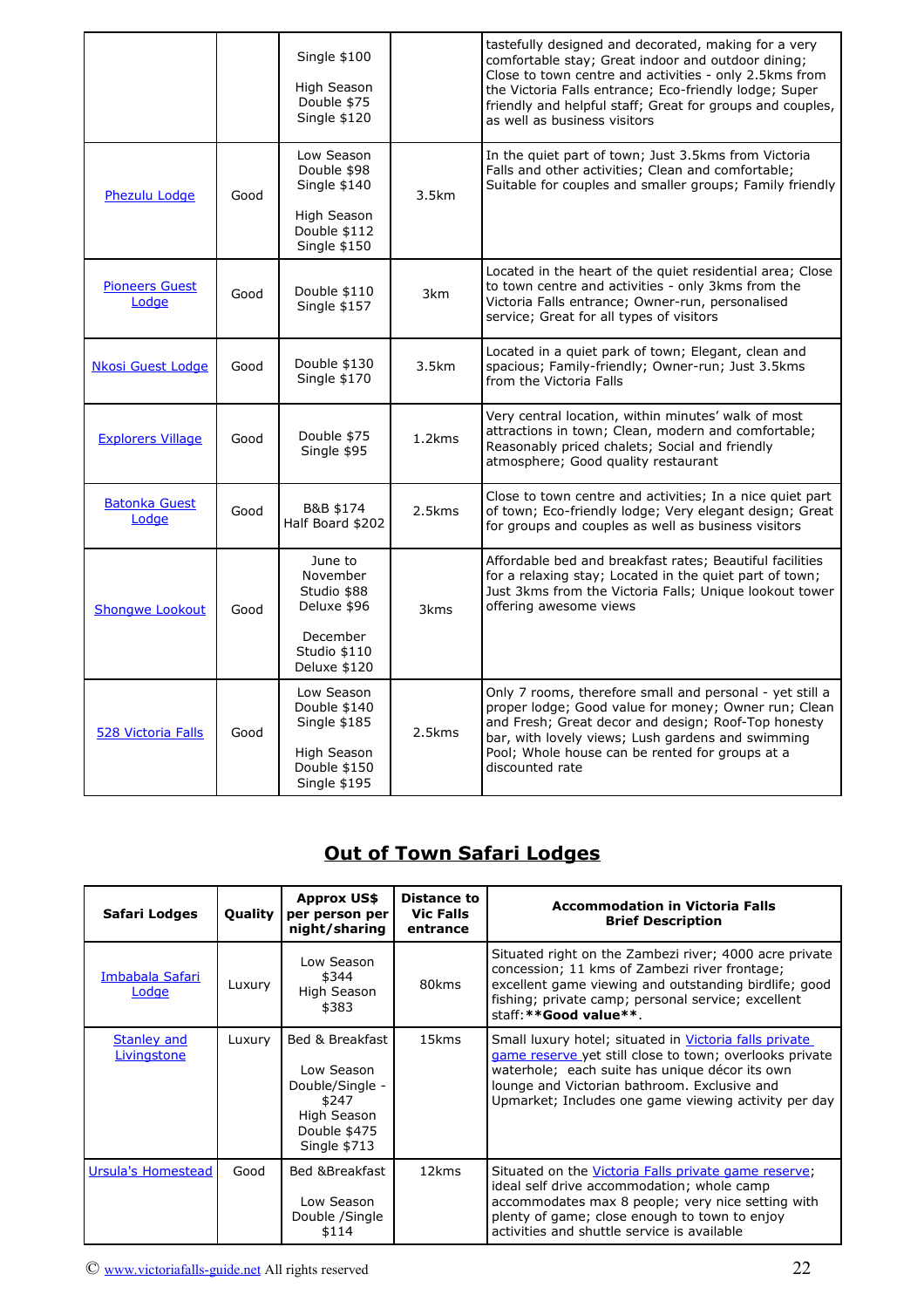|                                           |        | High Season<br>Double \$210<br>Single \$315                                                                                |                   |                                                                                                                                                                                                                                                                                                                                                                                                                                                                                                                                                                                                                                                                                              |
|-------------------------------------------|--------|----------------------------------------------------------------------------------------------------------------------------|-------------------|----------------------------------------------------------------------------------------------------------------------------------------------------------------------------------------------------------------------------------------------------------------------------------------------------------------------------------------------------------------------------------------------------------------------------------------------------------------------------------------------------------------------------------------------------------------------------------------------------------------------------------------------------------------------------------------------|
| Old Drift Lodge                           | Luxury | Fully Inclusive<br>Low Season<br>Double/Single<br>\$470<br>High Season<br>Double \$586<br>Single \$880                     | 10kms             | Luxury accommodation on the banks of the Zambezi<br>River, and on a private concession in the Zambezi<br>national park; Fully inclusive game viewing activities<br>(Morning and evening game drives; Morning and<br>afternoon boat cruises; Walking safaris), plus also a<br>Guided tour of Victoria Falls; Easy access to Vic Falls<br>town yet far from the hustle and bustle; Highly<br>recommended                                                                                                                                                                                                                                                                                       |
| <b>Elephant Camp</b>                      | Luxury | Fully Inclusive<br>Low Season<br>Double/Single<br>\$470<br>High Season<br>Double \$586<br>Single \$880                     | 10 <sub>kms</sub> | Built in 2011 - luxury accommodation; private wildlife<br>concession with stunning views of the Zambezi gorges<br>and Victoria Falls rising spray; personal service;<br>interaction with Wild Horizon's elephant on this<br>concession; courtesy transfers into town.                                                                                                                                                                                                                                                                                                                                                                                                                        |
| <b>Matetsi River Lodge</b>                | Luxury | Low Season<br>\$850<br>High Season<br>\$1200                                                                               | 45kms             | Easy access and close proximity to Victoria Falls;<br>Beautiful position right on the Zambezi River;<br>Enormous private game concession (only accessible to<br>Matetsi River lodge guests); Exceptional amenities in<br>central areas and the rooms; Top quality game<br>viewing vehicles; Land and water based activities.                                                                                                                                                                                                                                                                                                                                                                 |
| <b>Victoria Falls River</b><br>Lodge      | Luxury | River Lodge<br>Low Season<br>\$560<br>High Season<br>\$688<br>Island Lodge<br>Low Season<br>\$924<br>High Season<br>\$1016 | 14kms             | Exclusive Safari Camp, situated right on the boundary<br>of the Hwange National Park, in its own private<br>concession. Phenomenal game viewing and<br>outstanding bird life in a quality camp. A Real Africa<br>Experience!!                                                                                                                                                                                                                                                                                                                                                                                                                                                                |
| The Hide<br>(Hwange)                      | Luxury | Green \$390<br>Mid \$495<br>High \$695                                                                                     | 220kms            | Exclusive Safari Camp, situated right on the boundary<br>of the Hwange National Park, in its own private<br>concession. Phenomenal game viewing and<br>outstanding bird life in a quality camp. A Real Africa<br>Experience!!                                                                                                                                                                                                                                                                                                                                                                                                                                                                |
| <b>Bomani Tented</b><br>Lodge<br>(Hwange) | Luxury | Bungalow \$475<br>SaddleBill \$490<br>Spurwing \$490                                                                       | 190kms            | Bomani Tented Lodge is situated on a 5000 acre<br>private wildlife reserve within the Ngamo Forest Area<br>on the remote and unspoilt south eastern boundary of<br>the Hwange National Park. There are no fences simply<br>a railway line that separates the private reserve from<br>the Hwange National Park, therefore game roams<br>freely between the two. Game drives and walks are<br>conducted on both the private reserve and within the<br>National park. We highly recommend Bomani Tented<br>Lodge for a great African Safari, knowledgeable game<br>guides, a wonderful camp location and a bit of<br>community awareness as well. They have sister lodges<br>in Victoria Falls. |
| <b>Elephants Eye</b><br>(Hwange)          | Luxury | Green Season<br>\$350<br>Mid Season<br>\$485<br>High Season<br>\$610                                                       | 175kms            | Elephants Eye is a beautiful, intimate lodge situated in<br>its own 6000 acre private concession just outside the<br>Hwange National Park, only 13km from the park<br>entrance. It is one of the easiest lodges to access<br>being located only 175km from the Victoria Falls on<br>good tar road.                                                                                                                                                                                                                                                                                                                                                                                           |

# **Self Catering**

| Self catering<br>units | <b>Ouality</b> | <b>Approx US\$</b><br>per lodge per<br>niaht | Distance to<br><b>Vic Falls</b><br>entrance | <b>Accommodation in Victoria Falls</b><br><b>Brief Description</b> |
|------------------------|----------------|----------------------------------------------|---------------------------------------------|--------------------------------------------------------------------|
|------------------------|----------------|----------------------------------------------|---------------------------------------------|--------------------------------------------------------------------|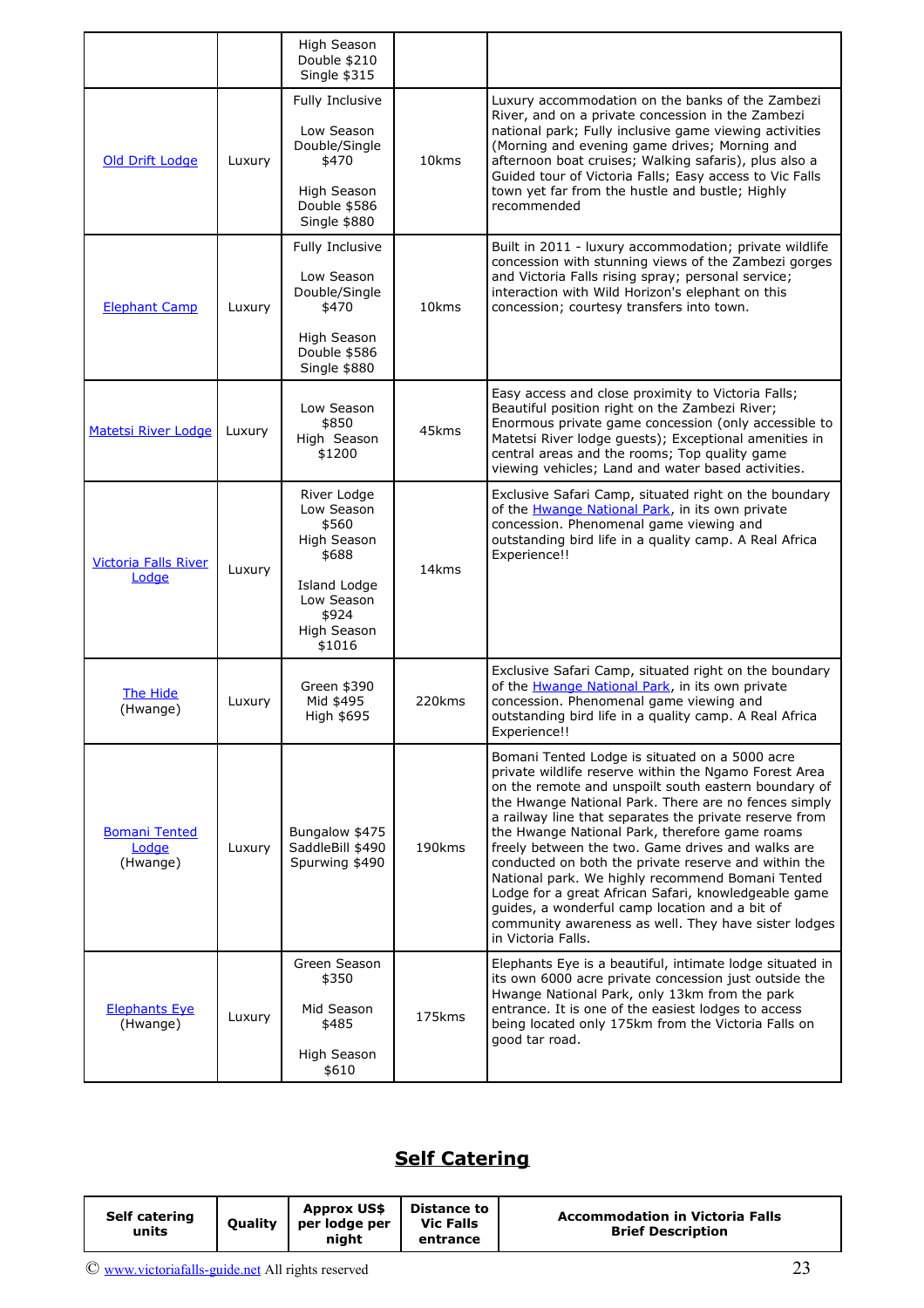| Zambezi National<br>Parks            | Average          | Rates not<br>available                                                                                                                        | 6 <sub>kms</sub> | Close to <b>Zambezi National park</b> ; fantastic setting<br>right on the river; abundant bird and wildlife around<br>cottages. Owned and managed by Zimbabwe<br>national parks.                                                          |
|--------------------------------------|------------------|-----------------------------------------------------------------------------------------------------------------------------------------------|------------------|-------------------------------------------------------------------------------------------------------------------------------------------------------------------------------------------------------------------------------------------|
| <b>Victoria Falls Rest</b><br>Camp   | Average/<br>Good | Chalet \$92 -<br>sleeps 4<br>Lodge \$161 -<br>sleeps 4                                                                                        | 1 <sub>km</sub>  | Very central location; good value; clean and<br>functional, lovely large grounds, good value<br>restaurant and lovely pool area. Variety of different<br>unit sizes. Some units refurbished 2010 and 2011                                 |
| Lokuthula Lodges                     | Very<br>Good     | Low Season<br>2 Bed \$185<br>(sleeps 6)<br>3 Bed \$330<br>(Sleeps 8)<br>High Season<br>2 Bed \$250<br>(sleeps 6)<br>3 Bed \$435<br>(Sleeps 8) | 6 <sub>kms</sub> | Gold Crown Timeshare Status; Fantastic setting;<br>good quality self catering family accommodation;<br>For a group much cheaper than even a cheap hotel;<br>good restaurant and lovely pool area; 6 & 8 sleeper<br>fully equipped lodges. |
| <b>Homestay</b><br><b>Properties</b> | Good             | \$300 to \$500                                                                                                                                |                  | Good value; private; quiet and peaceful<br>atmosphere; great for families or close group of<br>friends.                                                                                                                                   |

## **Camping and Backpackers**

| <b>Camping and</b><br><b>Backpackers</b>       | <b>Quality</b>        | <b>Approx US\$</b><br>per person per<br>night/sharing | Distance to<br><b>Vic Falls</b><br>entrance | <b>Accommodation in Victoria Falls</b><br><b>Brief Description</b>                                                                                                                                                         |
|------------------------------------------------|-----------------------|-------------------------------------------------------|---------------------------------------------|----------------------------------------------------------------------------------------------------------------------------------------------------------------------------------------------------------------------------|
| <b>Shoestrings</b><br><b>Backpackers Lodge</b> | Good for<br>the price | Double \$30<br>Dorms \$15<br>Camping \$8              | 1 <sub>km</sub>                             | Very central location; best nightlife in Vic Falls, this<br>place rocks; lots of musicians, drummers etc; ideal for<br>young at heart, budget travellers who want to meet<br>the locals and rave; small camping area only. |
| <b>Victoria Falls Rest</b><br>Camp             | Good for<br>the price | Camping \$11<br>Dorms \$20<br>Luxury Tent \$58        | 1km                                         | Very central location; good value; big clean ablution<br>blocks; well maintained lovely large grounds; good<br>value restaurant and lovely pool area. Can't go wrong.                                                      |
| N1 Hotel &<br>Campsite                         | Average               | TBA                                                   | 1 <sub>kms</sub>                            | Close to the town centre, just over 1km from the<br>Victoria Falls entrance; Clean with a few<br>accommodation options; Suitable for singles, couples,<br>friends on a budget and campers                                  |

## <span id="page-23-0"></span>*Activities*

Some people quite understandably think they would rather wait till they get to Victoria Falls before deciding what to do, they possibly feel that they will get a better understanding of what is available once their feet are on the ground.

However if you can try to figure out what you want to do before leaving home, it's best to prebook and pay online before you go, this has some distinct advantages:-

- $\triangleright$  It will save you enormous time and frustration. Once you are at the Falls you will find that there are innumerable booking agents all scrambling for your booking. You will be approached on the street by vendors asking you to come to their booking office. This is where it gets confusing because you don't know who operates what, who you are going with or comparative prices. You really don't want to be spending your valuable holiday time planning your itinerary or traipsing around the various booking agencies trying to get the best deal. When you can do the research from the comfort of your own home.
- ➢ Many people think it will be cheaper when you get there. It's NOT, the operators have set prices and packages and they just don't discount to walk-in customers. Most online agents offer exactly the same prices as agents/operators in Victoria Falls itself. In some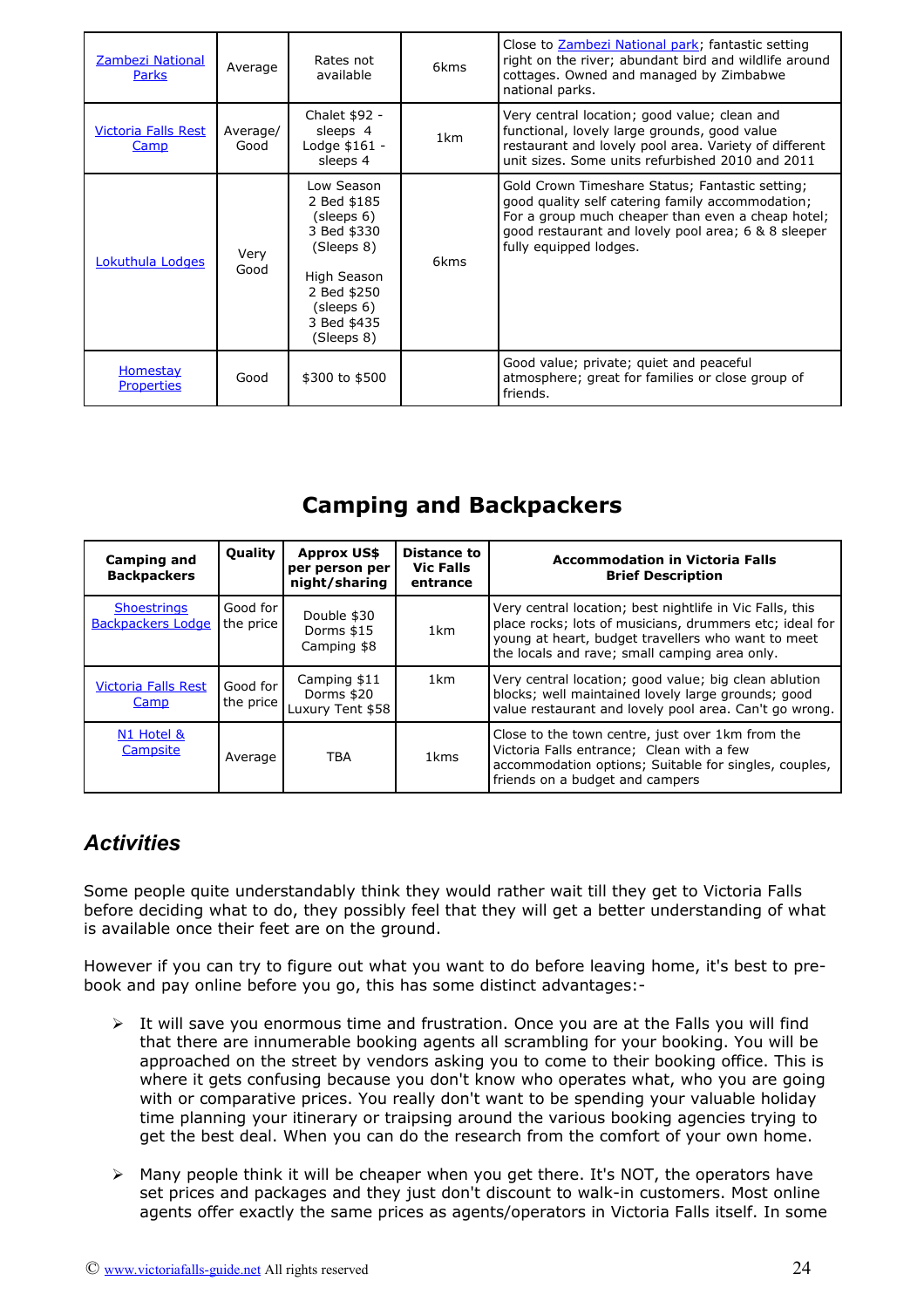cases even cheaper. Generally prices are pretty consistent across all the operators, on the whole they do not undercut each other.

- ➢ Some activities do get fully booked. So if you leave it to the last moment you might NOT be able to get onto your chosen activity at your preferred time or day.
- ➢ Some activities and transfers will only run with a minimum of 2 or 4 people. Therefore if you arrive on the day hoping to book, you might be disappointed that they can't run the trip for you. By booking in advance this problem is often alleviated.
- ➢ If you are planning on doing several activities your online agent **should** also be able to advise you on the best package price for combined activities which can save you a lot of money.
- $\triangleright$  It saves you having to worry about payment when you are there. Not all companies accept credit cards so you either have to draw cash from the ATM or take money with you, it's much **easier and cheaper** to pay before you go and all you have to do is carry the vouchers.





<span id="page-24-0"></span>**Tip 2:** Activities in Zambia are quite a lot more expensive than doing the same activity in Zimbabwe.

**Tip 3:** Pre-book your activities, by doing so you will not be disappointed with activities being full or time slots not available. It can take us days sometimes to get an itinerary exactly right for someone, you don't want to be wasting your holiday doing this, you want to be relaxing knowing that everything is organised.

**Tip 4:** Find an online agent who knows **Vic Falls well** and who will offer you activities from **ALL the operators**, so they don't just sell their product but rather make sure that you get what's best for you.



**Tip 5:** Get your online agent to organize an itinerary for you, Thereby maximizing your time. With their local knowledge of each activity they can package it together nicely so you are not rushed off your feet trying to get from one activity to the next.

**Tip 6: Very important** – on many of the morning activities the pick up time is before breakfast is served at your hotel. So it is advisable to tell your hotel the night before that you will be leaving early and they will do a packed breakfast for you. Some activities will include a breakfast or light snacks a little later, some nothing at all (like rafting).

Listed below are all the major activities which are available from the various tour companies that we are **confident to recommend**. Please refer to the separate **"Activities Fact File"** included in your download files for in-depth information on each activity. There is so much on offer and what appears to be so many companies that it really can get quite confusing.

So in order to simplify it for you we have broken these down into the four sections so you can clearly see what's on offer.

- **1) Adrenaline and Adventure.**
- **2) Wildlife and Safari.**
- **3) Guided and Scenic Tours.**
- **4) Cultural Activities.**
- **5) Specialised Safaris.**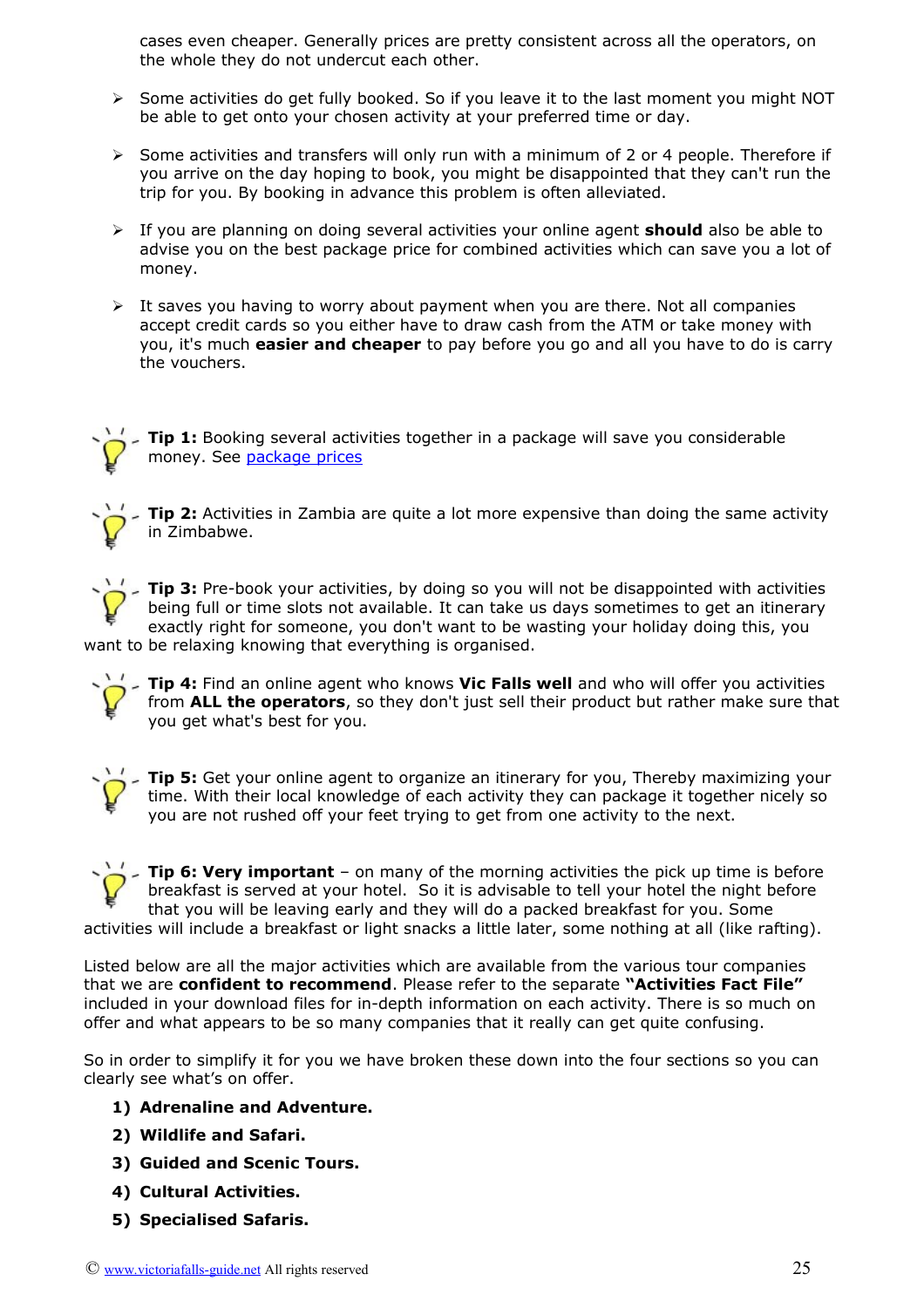It goes without saying that the main activity here is to see and experience The Victoria Falls. This Waterfall is awe inspiring and is justifiably considered a Natural Wonder of the World. Words are inadequate to describe its beauty.

Clicking on the **blue links** below will take you through to our website for more details. If you would like our help with an itinerary or to pre-book any activity simply go to this web page **[Booking/Enquiry Form](http://www.victoriafalls-guide.net/booking-enquiry-form.html)**.

Once you have made your booking, you will be issued with a voucher. Your tour operator will pick you up from your Hotel or Lodge at the specified time for your booking. Simply wait at the reception with vouchers in hand and you will be collected and then returned at the end of your trip.

#### **Prices shown are valid for 2021**

All activities include collection and drop off from your hotel in Victoria Falls unless otherwise stated.

#### <span id="page-25-0"></span>**Adrenaline and Adventure Activities**

[Low Water White Water Rafting](http://www.victoriafalls-guide.net/victoria-falls-white-water-rafting.html) – US\$120 per person + US\$10 National Parks fee. This grade 5 river is regarded as the best one day rafting trip in the world. Low Water rafting covers rapids #1 to #19 (07h00 to 14h30).

[High Water White Water Rafting](http://www.victoriafalls-guide.net/victoria-falls-white-water-rafting.html) - US\$120 per person + US\$10 National Parks fee. Although this is a grade 5 river, during the high water season the Zambezi River is not as exciting as it is in the Low water season. The trip is shorter, missing out some of the good rapids and the rapids on the whole are not as big. High Water rafting covers rapids #11 to #24 (07h00 to 14h30).

#### **Victoria Falls Bridge High Wire**

[Bungee Jump](http://www.victoriafalls-guide.net/bungee-jumping.html) – US\$160 per person - Daily from 09h00 to 17h00 - Jump 111 meters off the Vic Falls Bridge - total adrenalin rush. Described as one of the most spectacular bungee jumps in the world. I haven't personally done this but my son says it is awesome! Does Not include transfers.

[Bridge Swing](https://www.victoriafalls-guide.net/victoria-falls-bridge-activities.html#bridge-swing) – US\$160 or tandem US\$250 – You are harnessed in a seated position (unlike bungee where you are attached at the ankles) and jump off a platform, free falling approx 70 m before the rope becomes taught swinging you in a long pendulum arc. Does Not include transfers.

[Bridge Slide](https://www.victoriafalls-guide.net/victoria-falls-bridge-activities.html#bridge-slide) - US\$45 or tandem US\$65 – Your harness is attached by pulley to a cable spanning the gorge. Run and jump, then fly across the gorge, 125m above the valley floor. Much more sedate than bungee or the gorge swing but still very exhilarating. Does not include transfers.

**Big Air Experience -** A combo of Bridge Swing, Bridge Slide and Bungee Jump - \$220 (save  $$145$ 

**Gruesome Twosome -** Rafting & Bungee Combo \$260 (save \$20)

#### **Wild horizons High Wire**

**\****A US\$3 Park fee will be added to your highwire booking.*

[Gorge Swing](http://www.victoriafalls-guide.net/high-wire.html) – US\$100 or tandem US\$150 + US\$3 park fees – You are harnessed in a seated position (unlike bungee where you are attached at the ankles) and jump off a platform, free falling approx 70 m before the rope becomes taught swinging you in a long pendulum arc.

[Flying Fox](http://www.victoriafalls-guide.net/high-wire.html) - US\$50 per person + US\$3 park fees - Your harness is attached by pulley to a cable spanning the gorge. Run and jump, then fly across the gorge, 125m above the valley floor. Much more sedate than bungee or the gorge swing but still very exhilarating.

[Zip Line](http://www.victoriafalls-guide.net/high-wire.html) – US\$80 or tandem US\$121 + US\$3 park fees - You are harnessed in a seated position, attached to a pulley and cable above you. The cable is set across the gorge at a very steep angle, so as you let go you accelerate at a tremendous speed, reaching 160 km/h and travelling 425m across the gorge. It's wicked!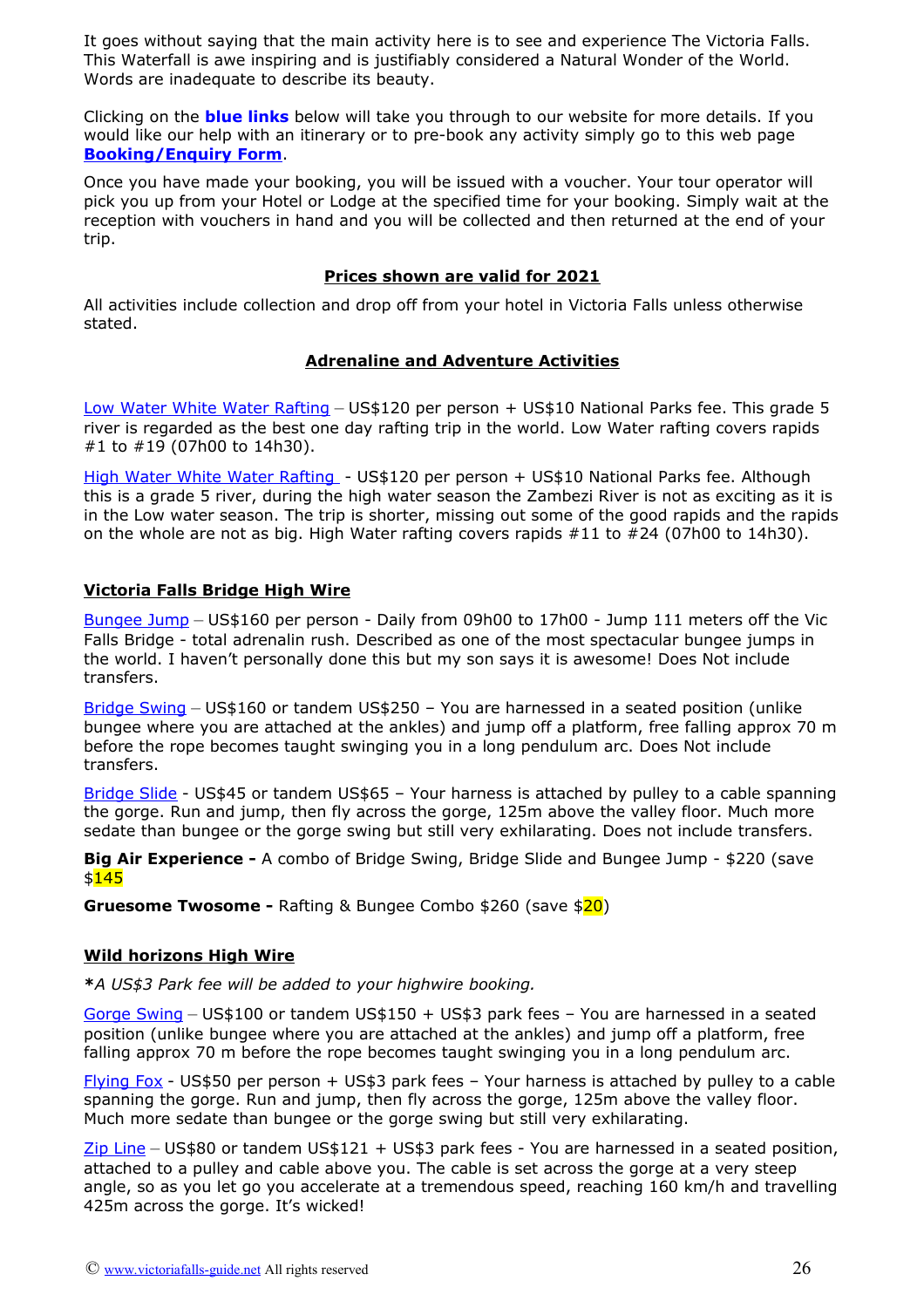[Canopy Tours](http://www.victoriafalls-guide.net/victoria-falls-canopy-tour.html) – US\$61 per person + US\$3 park fees - The network of slides, trails and rope bridge walkways within the canopy of the hardwood forest of the [Zambezi gorges](http://www.victoriafalls-guide.net/gorge.html) offers amazing views of the turbulent rapids, the [Victoria Falls Bridge](http://www.victoriafalls-guide.net/victoria-falls-bridge.html) and spray of the Falls. This unique experience is suitable for adventure seekers of all ages including families and groups. Moonlight canopy tours are available. [Contact us](http://www.victoriafalls-guide.net/contact-us.html) to learn more about them.

**Half Day High Wire** – A combo of Gorge swing, Flying fox and Zip line – US\$155 (save \$75) + US\$3 park fees

**Highwire & Canopy Tour Pass** – Gorge swing, Zipline, Flying fox and Canopy tour – US\$ 195  $(save $96) + US $3$  park fees

[Livingstone Island Tour and Devil Swim](http://www.victoriafalls-guide.net/devils-pool.html) – US\$ 110 per person – 07h30, 09h00, 10hh30/ Lunch Trip 12h30 – US\$ 175 per person / High Tea Trip 15h30 – US\$ 150 per person (High season surcharge applies July to November) – This activity operates on the Zambian side of the Victoria Falls and is very seasonal (for obvious safety reasons) according to the water levels of the Zambezi River, which fluctuate dramatically from year to year.

The activity is broken into two sections. The Livingstone Island tour (which includes a meal or high tea) and a swim in one of the pools.

The Livingstone island tour normally opens in June and closes late March.

The Angel's Pool opens mid to late July, and then again in January till March, this is also on the edge and a similar experience as the Devils Pool.

The Devils Pool opens mid to late August and closes late December/early January. Please check with us which pools are open on your dates of travel.

Five trips are offered throughout the day each trip lasting about 1.5 to 2 hrs. A five-minute boat ride speeds you through the current of the Zambezi River to the island, this in itself is an exhilarating experience as you head towards the rising column of spray from the Victoria Falls.

The guides then take you on a tour of this small island, which has unique and magnificent views of the falls. If it's a sunny day, the rainbows are just incredible. You then have an opportunity to swim in the Devils Pool or Angel's Pool if you wish, this is not compulsory.

Does not include transfers but there is a shuttle that goes from the Kingdom Hotel 4 times a day which costs \$15 per person and is paid directly to the driver.

The Batoka Gorge Hike and Ndebele Village Tour (All year) – US\$ 85 + US\$ 10 national parks fees

- This is activity can be enjoyed all year round.
- Pick Up from Hotels/Lodges in Victoria Falls between 06h00 06h30; Back around 1h00- 11h30.
- Total time 4½ hours; Hike time 2 ½ hours.

A 40-minute off-road drive through the Zimbabwean countryside to the starting point of the hike offers a glimpse into timeless African rural life. The Hike begins about 20km downstream of the Victoria Falls. After a safety talk and procedural briefing, you will hike the steep descent down to the Zambezi River. An hour's walk from Rapid 23 and to rapid 25 is followed by a swim in the Zambezi and a breather before the demanding climb out.

Once back at the top of the gorge, a short trail through the bush takes you to an authentic Ndebele homestead where you will get a chance to interact with the local headman and his family while having brunch under the thatched shade of their decorated mud huts. Your gracious hosts will explain their traditional culture and customs which have remained largely unchanged since humanity's first footsteps.

#### <span id="page-26-0"></span>**Wildlife and Safari Adventures**

[Upper Zambezi Canoeing](http://www.victoriafalls-guide.net/victoria-falls-canoeing.html) - US\$150 per person full day / + US\$10 National Parks fee. This is definitely one of my personal favourites. Paddle and drift down the Zambezi River – the game and bird watching is fantastic as is the wonderful scenery. There are a couple of grade 2 white water rapids to negotiate which are great fun and gets the heart racing.

Overnight [Upper Zambezi Canoeing](http://www.victoriafalls-guide.net/victoria-falls-canoeing.html) – US\$231 per person one night / US\$384 per person 1 night 2 days + National Parks fee. Experience the magic of the Zambezi as you paddle and drift down the River – the game and bird watching is fantastic as is the wonderful scenery. There are a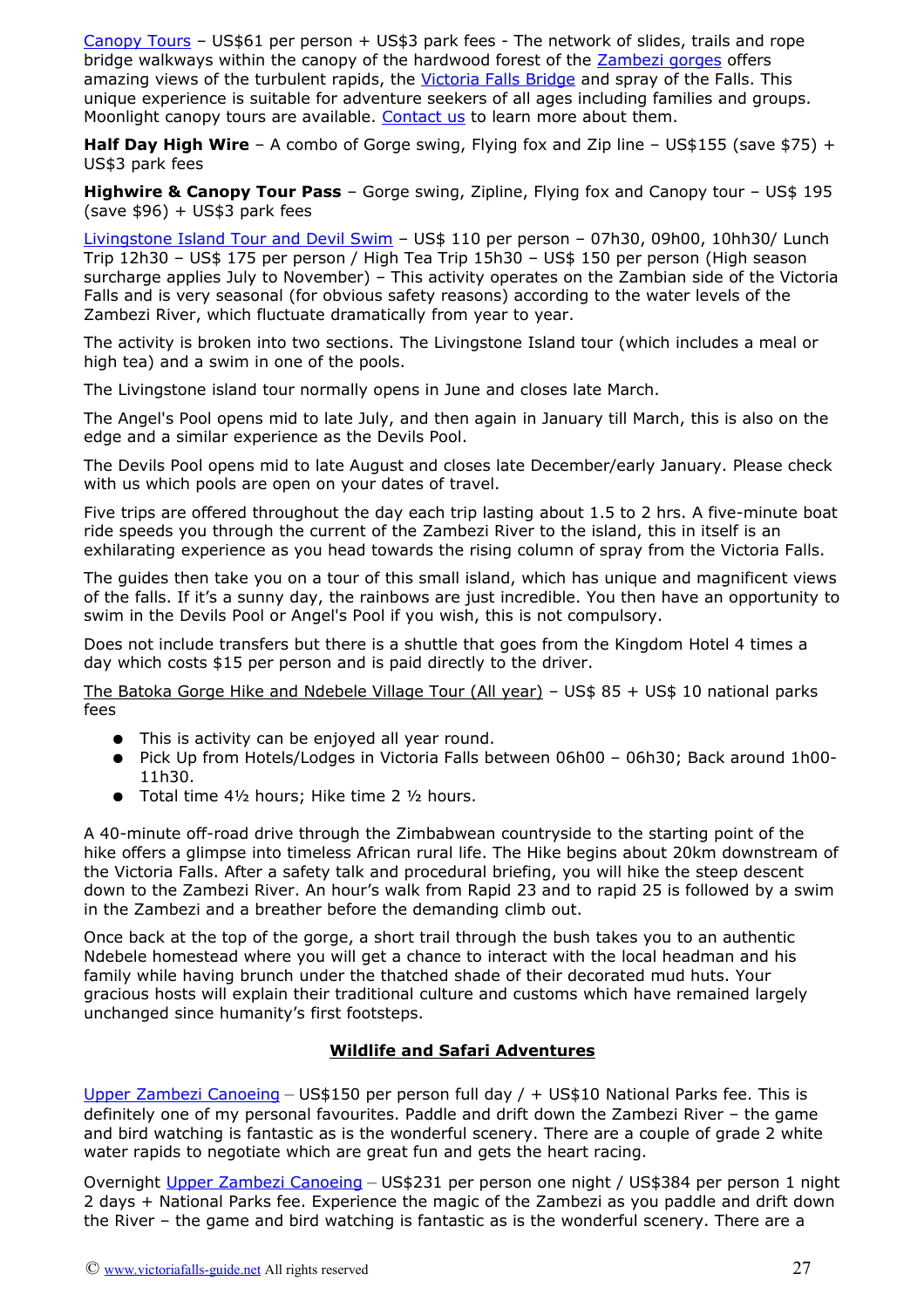couple of grade 2 white water rapids to negotiate which are great fun and gets the heart racing. Overnight in a tented camp on the banks of the river, it's a truly African experience.

[Game viewing safari in the Zambezi National Park](http://www.victoriafalls-guide.net/guided-photographic-safaris.html) - AM or PM (+/-3hrs) – US\$ 70 per person. Full Day - US\$140 + US\$15 National Parks fee. Game drives are in an open four wheel drive vehicle, this is no ordinary coke and buns tour, the guides are very knowledgeable and will ensure that you have a great bush experience. The Zambezi National Park bordering the Zambezi River covers an area of 56000 hectares and is home to a large variety of game including, elephant, buffalo, lion and leopard.

[Walking safari in the Zambezi National Park](http://www.victoriafalls-guide.net/guided-photographic-safaris.html) – Half day – US\$ 75 per person + US\$15 National Parks fee. Morning or afternoon game walks are available combining a game drive and a walk. The professional guide will share his intimate knowledge of the bush with you. Walking enables you to access parts of the park not accessible by vehicle, especially the springs lines, where good game congregates. The Zambezi National Park bordering the Zambezi river covers an area of 56000 hectares and is home to a large variety of game including, elephant, buffalo, lion and leopard.

[Birding Safaris](http://www.victoriafalls-guide.net/guided-photographic-safaris.html) - Half day - US\$ 75 per person + US\$15 National Parks fee. Catering for the keen bird watcher, safaris are tailor made dependant on which species need to be found. Either by safari vehicle, on foot or by boat your guide will search for that rare species in a variety of habitats. There are many endemic species to Victoria Falls, it is a paradise to the avid bird watcher.

[Siduli Hide](http://www.victoriafalls-guide.net/siduli-hide.html) – US\$ 60 per person – Two times a day 06h15 and 16h15. Please note that due to seasonal changes and the fact that this is an authentic wild experience, we cannot guarantee wildlife sightings. Saying this, the drier it gets, the more chance there is of having some very good close up encounters! Time spent in the hide will vary, but we sell it as a minimum of a two hour sit. Further points to consider: Guests must be able to sit quietly for long periods of time and should not suffer from claustrophobia! This activity is ideal for photographers and wildlife enthusiasts, who are after a 'non-touristy" experience.

Short Bush Walk – US\$ 50 per person – 2 hours. Setting off either in the early morning or late afternoon, this shorter walk offers guests a chance to explore the bush surrounding the Victoria Falls Safari Lodge. An armed Professional Guide leads the walk and offers an educational experience looking at nature and all of its intricacies. Focusing on all things small or large, this walk allows guests a chance to study animal's tracks, learn new bird species or even track Cape Buffalo!

[Night Drive and Bush Dinner](file:///C:/Users/Faniso/OneDrive%20-%20victoriafalls-guide.net/Shared%20Documents/C:%5CUsers%5CTony%5CAppData%5CLocal%20Settings%5Cwww.victoriafalls-guide.net%5CV3-package%5CAJ%20Fluid%5Cnight-drive.html) – US\$150 per person - 16h00 to 21h00. This safari is conducted on the Victoria Falls Private Game reserve. You are transferred by vehicle (takes about 30mins) and then enjoy  $a +/2$  hour game drive in the late afternoon. After a sundowner and snacks the spotlight is switched on and the safari continues into the night in search of the nocturnal residents of the reserve. Once the drive is done you are treated to a bush dinner under the stars of the great African sky.

 [Chobe](http://www.victoriafalls-guide.net/Chobe-day-trip.html) [Day Trip](http://www.victoriafalls-guide.net/Chobe-day-trip.html) – US\$170 per person. After transferring to Botswana the rest of the morning will be spent game viewing on a Chobe River cruise. After the cruise at about 12.30 you will be taken to a hotel on the river bank for lunch. After lunch you will board safari vehicles for an afternoon game drive in the Chobe National Park where there is an abundance of wildlife. After the game drive you will be transferred back to your hotel in Zimbabwe. Includes all transfers, park fees and lunch.

\* All minors under the age of 18 years will be required to produce certified copies of unabridged birth certificates in addition to their valid passports to enter Botswana. In the event of one parent not travelling with the child the other parent's affidavit consent should be available.

 [Chobe](http://www.victoriafalls-guide.net/Chobe-day-trip.html) [Overnight Trip –](http://www.victoriafalls-guide.net/Chobe-day-trip.html) US\$ 250 (Low Season) or US\$ 267 (High Season) per person. After transferring to Botswana the rest of the morning will be spent game viewing on a Chobe River cruise. After the cruise at about 12.30 you will be taken to a hotel on the river bank for lunch. After lunch you will board safari vehicles for an afternoon game drive in the Chobe National Park where there is an abundance of wildlife. Shortly after sunset return to camp for drinks and dinner. You are woken at dawn and after a quick cup of tea embark on another game drive in the National park. Mornings are often the best time for game viewing. Return to the border at about 9am to catch your transfer to your hotel in Zimbabwe. Include park fees and meals. Excludes transfers.

Lion Encounter – US\$ 80 per person. The first part of the activity is a truly one-of-a-kind lion feeding experience that we have affectionately named, "The Feast of Beasts" encounter. We all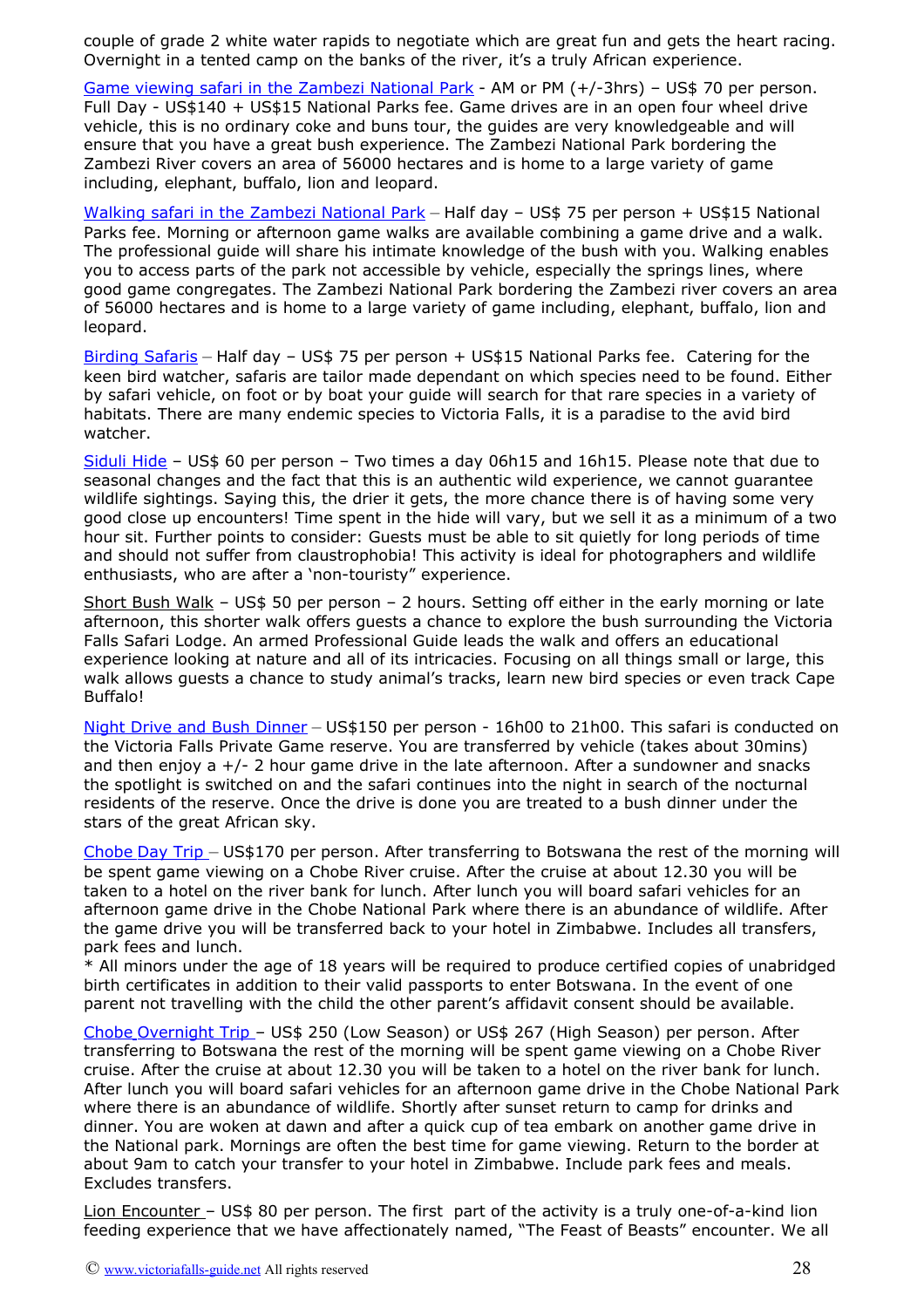know the reputation lions have when it comes to feeding, and this is no different with our lions. What started as an enrichment exercise has now become an incredibly unique opportunity to see a side of lions not commonly seen, and from an eye level perspective.

The second part of the activity is an opportunity to be immersed into the life of a lion pride. A drive through experience, known as our "Into the Pride" encounter. Take a scenic drive through a 25 acre enclosure strategically placed within our teak forest housing a pride of 5 lions.

[Elephant Encounter](https://www.victoriafalls-guide.net/elephant-encounter.html) - US\$ 120 + US\$10 park fees per person (Duration 2.5 to 3 hrs). The elephant encounter is an inspiring and educational activity which will let you witness the special relationship between the Elephant Sanctuary elephants and their handlers. Learn the story of the elephants and how they came to be in the sanctuary, and spend the day out in the bush with these gentle giants.

[Horse Back Safari](http://www.victoriafalls-guide.net/african-horse-safari.html) - Morning or Afternoon – US\$95 excludes US\$20 National Parks fee – Duration +/- 2.5 hrs. Novice or experienced you will be split into different groups. It's a truly exhilarating experience to ride through the African bush. Quiet and peaceful, you feel at one with nature. In a vehicle, you are remote from the excitement around you; on horseback your senses come alive.

Horse Back Safari - Tailor made long ride - US\$ 160 excludes US\$20 National Parks fee -Duration +/- 4 hrs. Experienced riders only. It's a truly exhilarating experience to ride through the African bush. Quiet and peaceful, you feel at one with nature. In a vehicle, you are remote from the excitement around you; on horseback your senses come alive.

[Zambezi River Fishing](http://www.victoriafalls-guide.net/fishing-on-the-zambezi.html) – US\$ 138 per person (3 hours) or US\$ 264 per person (full day) - Excludes National Park fees US\$10 per person. Includes drinks, snacks, fuel, fishing equipment. The Zambezi river is renowned for the fighting tiger fish, but this area is also home to over 75 species of fish. This awesome section of the river offers some great fishing opportunities amongst the many channels that wind their way through the sandy, palm fringed islands. A great day out.

#### <span id="page-28-0"></span>**Guided and Scenic Tours**

 [Guided Tour of Vic Falls](file:///C:/Users/Faniso/OneDrive%20-%20victoriafalls-guide.net/Shared%20Documents/%5C%5CTONY-HP%5CUsers%5CTony%5CAppData%5CLocal%20Settings%5CTemporary%20Internet%20Files%5Cwww.victoriafalls-guide.net%5CV3-package%5CAJ%20Fluid%5Ctour-of-victoria-falls.html) – US\$20 excluding entrance fee \$30 international and \$20 regional – Includes guided tour by an experienced and knowledgeable guide plus collection and drop off from your hotel. Tour normally lasts about 2.5 to 3hrs

[Photographic Tour of the Falls](http://www.victoriafalls-guide.net/photographic-tour-of-the-falls.html) – Sunrise/Rainbow tour – US\$ 50 (excludes the park entrance fee of \$30, SADC \$20). This is a guided photographic tour of the falls at set times, with a local professional photographer who has years of experience in scenic and wildlife photography. The "Sunrise" and "Rainbow" tours are on the Zimbabwe side of the Victoria Falls. Tours normally last about 1 to 2hrs. \*Transfers are not included.

[Lunar Rainbow Tour](http://www.victoriafalls-guide.net/lunar-rainbow.html) – US\$20 excludes entrance fee \$40 – Only available during Full moon and one day either side. Rainbows are formed by the light of the moon - unique and spectacular experience. Includes tour (unguided) and collection and drop off from your hotel. Tour normally lasts about 1 hrs.

[Helicopter Flights-](http://www.victoriafalls-guide.net/victoria-falls-helicopter.html) Flight of The Angels - 12-13mins – US\$150 + US\$15 National Parks fee. Highly recommended way to see the Falls. Totally different perspective to viewing them from ground level. You circle the falls several times in both directions

[Helicopter Flights-](http://www.victoriafalls-guide.net/victoria-falls-helicopter.html) Zambezi Spectacular -25 mins - US\$284 + US\$15 National Parks fee. Highly recommended way to see the Falls. Same as the 12-13min flight except add on a spectacular 12min flight up the Zambezi river affording you the opportunity of seeing plenty of game from the air.

[MicroLight Flight](http://www.victoriafalls-guide.net/victoria-falls-microlight.html) – 15 mins US\$179 + US\$6 ZAA fees - One person and an experienced pilot take a 15-minute microlight flight over the Victoria Falls and the Zambezi River. Microlight flights begin at 06h30 and end at 09h30 am in the morning and start again at 15h00 and end at last light. \*Personal cameras are not permitted due to safety factors\*. Excludes transfers Livingstone lodges.

 [MicroLight Flight](http://www.victoriafalls-guide.net/victoria-falls-microlight.html) – 30mins US\$360 + US\$6 ZAA fees - One person and an experienced pilot take a 30-minute microlight flight over the Victoria Falls, the Batoka Gorge, the Zambezi River and the Mosi-oa-Tunya National Park. Microlight flights begin at 06h30 and end at 09h30 am in the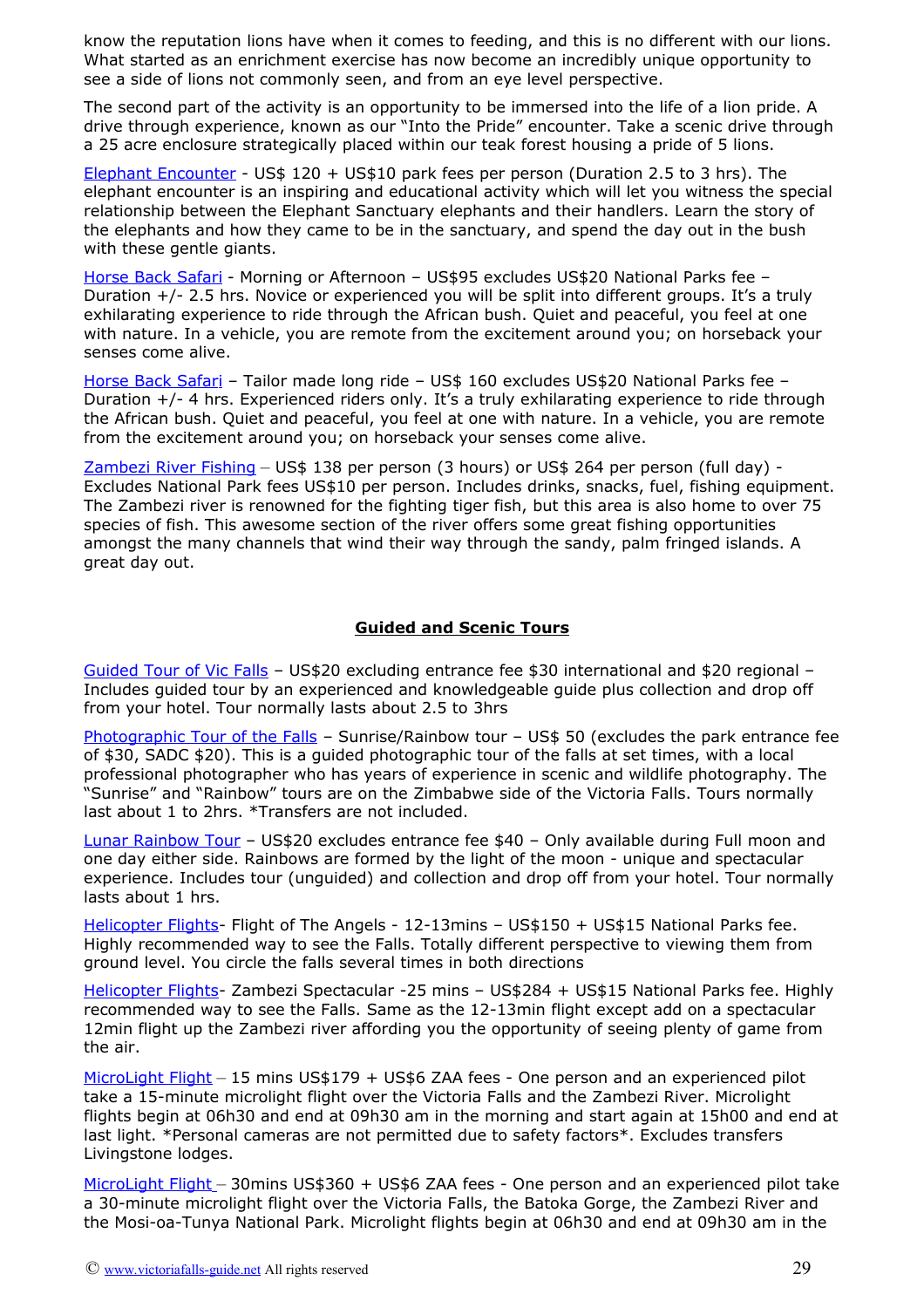morning and start again at 15h00 and end at last light. \*Personal cameras are not permitted due to safety factors\* Excludes transfers Livingstone lodges.

Personalised Shopping Tour - US\$ 30 per person. A shopping guide picks you up from your hotel, and takes you around the shopping areas in town, including the craft and curio markets. Having a guide means that you get good prices and not hiked up street prices, as your guide will help you with the bargaining as well. After your shopping tour, you will be dropped off at your lodging.

[Breakfast Cruise –](http://www.victoriafalls-guide.net/zambezi-explorer.html) US\$65 per person + US\$10 National Parks fee (6am to 8:30am) – Watch the mist rise off the water as the new sun rays warm your face as you soak up the abundant birdlife and capture this precious time of day in all it's glory. Choose from a delectable array of pastries, cereals and fresh fruit as well a freshly made tea and coffee, just the way you like it. The Breakfast Cruise is the ultimate way to welcome a new day as you celebrate the sunrise on The Mighty Zambezi River.

[Lunch Cruise –](http://www.victoriafalls-guide.net/zambezi-explorer.html) US\$ 65 per person + US\$10 National Parks fee (12pm to 2:30pm) - Cruise the tranquil scenery of the unspoilt Zambezi River upstream. With frequent sightings of gigantic crocodiles, pods of hippo and herds of elephants bathing in the river, the lunch cruise is a luxury safari on water. Enjoy a gourmet lunch prepared onboard by our executive chef using the finest fresh ingredients. With a bar onboard, guests can choose from a selection of premium beverages. All that's left to do is sit back, relax and enjoy Zambezi style gourmet cuisine, excellent service and the spectacular scenery.

[Evening Sunset Cruise](http://www.victoriafalls-guide.net/zambezi-river-cruise.html) – US\$40 per person + US\$10 National Parks fee - (4pm to 7pm) – This is a really great way to experience the magnificent Zambezi River, very relaxing and as much as you can drink. You will definitely see hippos, crocs and many species of birdlife, but there is also the chance of spotting lots of other game including Elephant which cross the river to feed on the islands. This is definitely a favorite of mine.

[Evening Sunset and Dinner cruise](http://www.victoriafalls-guide.net/zambezi-dinner-cruise.html) – US\$ 75 per person + US\$10 National Parks fee. This cruise starts off by watching the sunset on the Zambezi River with snacks and drinks. Once the sun has set you will be served a three-course dinner on the boat and complimentary drinks – romantically light with candles – gently floating down river. Dinner often consists of locally caught fish. It's a magnificent experience on the Zambezi.

[Classic River Safari](http://www.victoriafalls-guide.net/victoria-falls-jetboat.html) – US\$ 60 per person + US\$10 National Parks fee. A smaller more personal sunset cruise – being a jet boat they are able to go where the bigger boat cannot so this cruise gets to within viewing distance of the spray of the Falls. Zambezi jet boat safari's go "Where others want to go" meandering between the islands taking in the flora and fauna on the Zambezi River above Victoria Falls, away from the other cruise boats. A Sunrise cruise is also available.

[The Victoria River Safari](http://www.victoriafalls-guide.net/victoria-falls-jetboat.html#The_Victoria) - US\$85 per person + US\$10 National Parks fee. Take an upmarket river safari downstream towards the edge of the river, whilst lounging in comfort. The Victoria takes you into the body of islands that form the entrance to the Falls. Indulge in ultimate comfort aboard The Victoria, designed to mirror the style and sophistication of Old English safari, and relax while a Victoria Falls Hotel chef prepares sushi and other gourmet canapés.

[Birding Safari](http://www.victoriafalls-guide.net/victoria-falls-birding-safari.html) – US\$ 110 per person  $+$  US\$ 10 National Parks fees. This is a great activity for birding and wildlife enthusiasts – an early morning cruise to capture the beauty of the wonderful bird (and animal) species on the mighty Zambezi River. It is done via a small jet boat, exploring the smaller channels and islands on the river.

[Photographic Safari](http://www.victoriafalls-guide.net/victoria-falls-photographic-safari.html) – US\$110 per person + US\$10 National Parks fee – Both professional photographers and amateurs can enjoy this scenic photographic safari while cruising on the Zambezi River. Capture the Zambezi's flora and fauna with the assistance of a local professional photographer, while on a small jet boat which goes where no other cruise boats go. Morning and afternoon trips are available.

[Ra-Ikane Sunset Cruise](https://www.victoriafalls-guide.net/ra-ikane.html) – US\$75 per person. A very unique and special boat called the Ra-Ikane, she takes a maximum of 12 pax only, small exclusive not a big booze cruise. Canapes and premium brand drinks are served on her. River park fees included.

[Ra-Ikane Birding Cruise](https://www.victoriafalls-guide.net/ra-ikane.html) - US\$75 per person. If you're a keen bird-watcher, don't miss out on this cruise. Enjoy tea and pastries whilst the great Zambezi awakens Expert guides will supply you with reference books and all the pertinent information. Includes a continental breakfast, tea & coffee, soft drinks, transfers and river usage fees.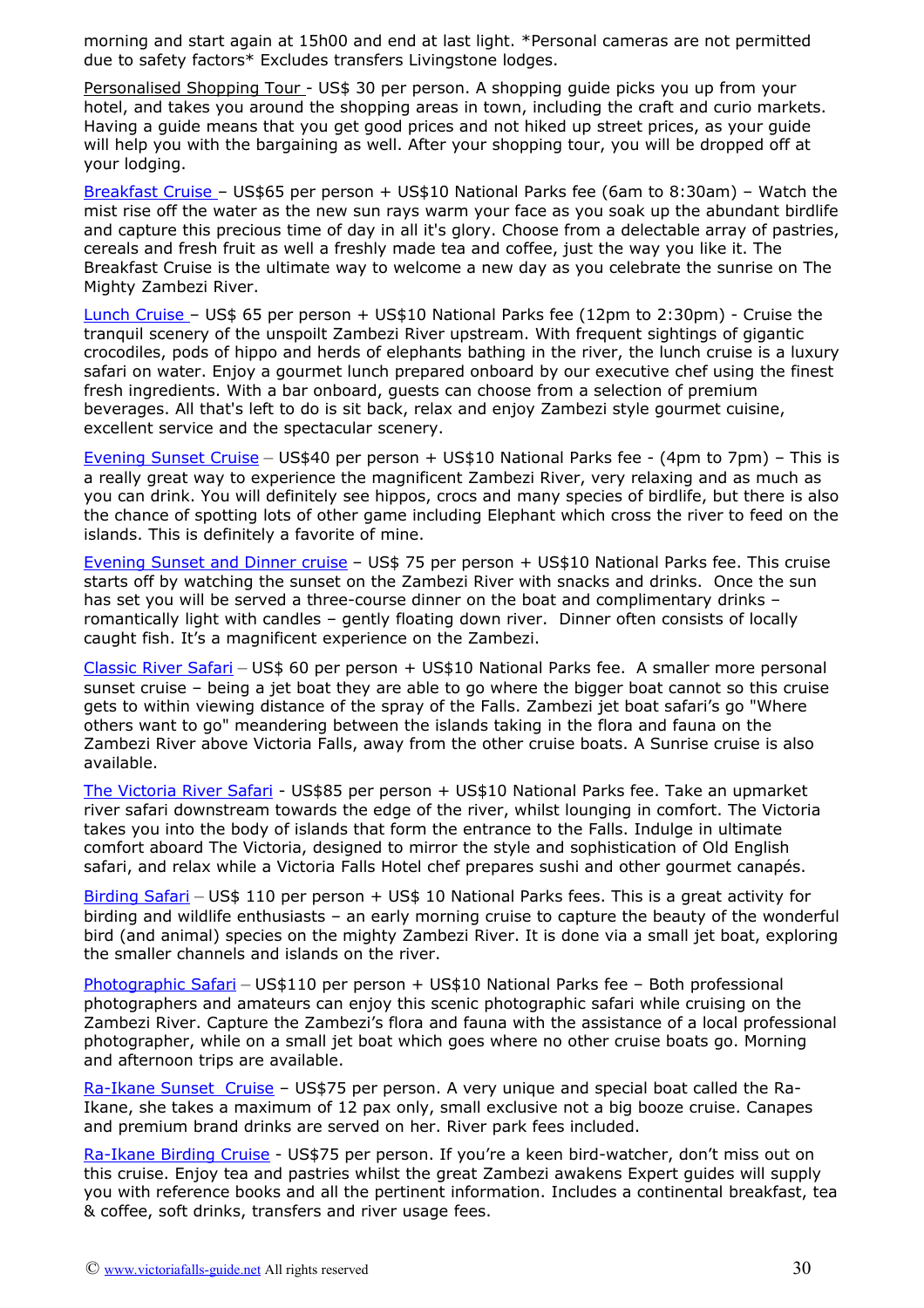[Zambezi Explorer Signature Deck](http://www.victoriafalls-guide.net/zambezi-explorer.html) - US\$ 85 per person + US\$ 10 National Parks fees - Luxury Deck – US\$ 55 + US\$ 10 national parks fees. This is an upmarket sunset cruise done on the wonderful Zambezi Explorer – you will be served snacks and drinks included in the price. The signature deck is the top of this three storey boat – giving you a bird's eye view of the river and sunset.

[Steam Train](http://www.victoriafalls-guide.net/steam-train-trips.html) - Bushtracks Express Dinner Run - US\$ 195 per person - Bushtracks offers guests an opportunity of a picture perfect experience on the steam train from Victoria Falls Station onto the magnificent Victoria Falls Bridge. This luxurious steam train will travel to the Victoria Falls Bridge and out to Jafuta Siding, serving light snacks, followed by a gourmet meal and drinks. Courtesy of the prestigious Victoria Falls Hotel. \*Runs every Tuesday, Friday and Sunday.

[The Royal Livingstone Express Steam Train](https://www.victoriafalls-guide.net/steam-train.html) - US\$ 195 per person - The Victoria Falls & Livingstone Steam Train Company offers guests an opportunity of a picture perfect experience on the steam train from Livingstone onto the magnificent Victoria Falls Bridge. After tickets are collected, guests board the train and a welcoming drink will be served. The Dinner trip will incorporate a classic steam expedition with fine dining. \*Runs every Wednesday and Saturday.

[Guided Bike Tours](http://www.victoriafalls-guide.net/victoria-falls-bike-tour.html) – US\$45 per person - This is a unique way to get around Victoria Falls, see sights and experience the area in a way that not many visitors do. The morning, mid-morning or afternoon tour lasts a maximum of 2 hours. Starts and ends at the Lookout Cafe, and takes you to the Victoria Falls Bridge, then through interesting spots around the town, then out on Zambezi drive to the Big Tree and along the Zambezi River.

[Historical Bridge tour](http://www.victoriafalls-guide.net/victoria-falls-bridge-tour.html) - US\$65 per person - The historical Victoria Falls Bridge completed in 1905 is the areas second most visited landmark. This unique tour begins with a  $+/-$  45 min entertaining and fascinating presentation by and actor impersonating Mr George Imbault who was the chief engineer during the bridge's construction. Followed by a tour of the interpretive centre and an optional under the bridge walk, where you get the chance to get up close and marvel at this real wonder of Victoria Engineering. Duration +/- 2.5 hrs

#### <span id="page-30-0"></span>**Cultural Activities**

[The Boma](http://www.victoriafalls-guide.net/the-boma.html) – Place of Eating – US\$ 59 per person - an unforgettable African experience infused with Zimbabwean cuisine. Ndebele performances, African drumming and traditional storytelling. This restaurant has firmly established itself as a "Must Do" activity for visitors to Victoria Falls. Specializing in a superb selection of Traditional Zimbabwean dishes served on cast iron plats. The Boma's four course meal combines a choice of starters with a barbeque buffet.

[Meet the People Tour](http://www.victoriafalls-guide.net/craft-village-in-victoria-falls.html) – Traditional Village – US\$ 30 per person – Unique opportunity to visit an authentic rural african village, which is +/- 20 km from Victoria Falls. Watch and interact with the villagers as they go about their daily chores. You will get a chance to see rural life first hand. Duration +/- 2.5 hrs

#### [Art of Africa Workshops -](http://www.victoriafalls-guide.net/art-of-africa.html)

· Breakfast River Cruise US\$95 + US\$10 national park fees per person (includes breakfast & beverages)

- · Sunrise Cultural Village tour US\$95 per person (includes traditional meal and drinks)
- · Sunset Cultural Village tour US\$115 per person (includes traditional meal and drinks)
- · Art & Elephant Encounter US\$150 + US\$10 park fees per person (includes lunch and drinks)

· Riverside Picnic & Safari US\$155 + US\$15 national park fees per person (includes snacks and drinks)

· Painting in the Rainforest US\$85 + US\$30 national park fees per person (includes lunch at the Lookout Café)

Includes transfers, materials and meals. Choose from a serene river cruise, an authentic Ndebele cultural experience, a wildlife encounter with the largest land mammal in the world, a Zambezi riverside picnic and game drive or the mighty Victoria Falls, while you diarise and capture your unique souvenir on your canvas or wood block.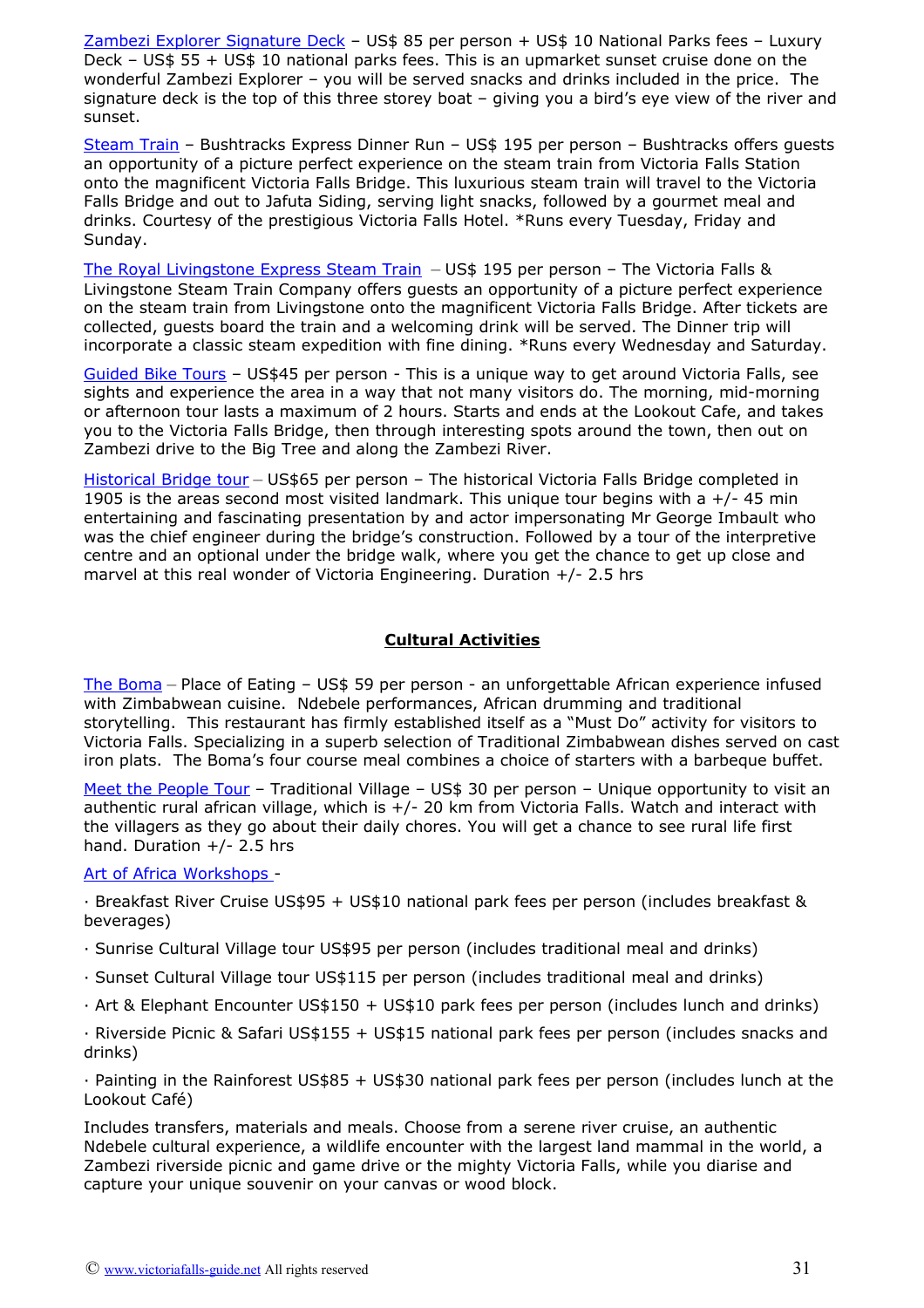### <span id="page-31-0"></span>**Package Prices**

**Tick It To Adventure 1 – US\$320 + National Parks fees per person** – A sunset cruise plus your choice of any TWO activities – listed below

**Tick It To Adventure 2 – US\$385 + National Parks fees per person** – Your choice of any THREE activities – listed below

Rafting / Bunji Jump / Bridge Swing / Bridge Swing / 12 min Helicopter Flight / Game Walk / Night Drive + Bush Dinner

**Gruesome Twosome \$260 + US\$ 10 national parks fees -** Rafting & Bungee Combo (save \$20)

**Full Monty \$250 + US\$55 national parks fees** – Sunset cruise, Heli Flight, Guided Falls tour, Historical Bridge tour

**No Fly Zone – US\$115 + US\$ 40 national parks fees –** Sunset cruise, Guided Falls Tour, Historic Bridge Tour

**Basic – US\$ 62 + US\$ 40 national parks fees –** Sunset Cruise, Guided Tour of the Falls

**Adventure pass – US\$302 + National Park fees** - Sunset cruise plus your choice of any TWO activities – from the following list: White water rafting, Canoeing, ½ day High Wire, Lion encounter, 12min helicopter flight.

**Cultural Pass** – **US\$ 81** - Home hosted lunch + Traditional Village Tour

**Victoria Falls Classic** – **US\$ 48 + US\$ 30 National parks fees** – Tour of the Falls + Lunch at the Lookout Café

**Zambezi Classic** – **US\$ 120 + US\$ 10 National parks fees** - Sunset cruise, Tour of the Falls + Lunch at the Lookout Café

**Golden Favourites – US\$ 255 + US\$25 National Parks fees –** Sunset and Dinner cruise, Tour of the Falls, 12-min Helicopter Flight

**Adventure Activities – US\$ 415 (\$410 low season) + US\$10 National Parks fees** - Livingstone Island & Devils Pool, Whitewater rafting, Bungee jump, Tour of the Falls

 **Photographic Package – US\$ 325 + US\$ 85 National Parks fee** - Photographic sunset cruise, Zambezi National Park game drive, Rainbow Photographic tour of the Falls, Siduli Hide, Sunrise Photographic tour of the Falls

**Simply the Best – US\$ 667 (\$662 low season) + US\$ 25 National Parks fees –** The Victoria luxury sunset cruise, 12-min Helicopter Flight, Tour of the Falls, Rhino game drive & bush dinner, Chobe Day trip, Livingstone Island & Devils Pool

**Wildlife Activity – US\$ 465 + US\$ 50 National Parks fees** - 12min Helicopter Flight, Classic River Safari, Zambezi National Park game drive or walk, Tour of the Falls, Siduli hide, Boma Experience, Elephant Encounter

**Ultimate Thrill – US\$ 302 + National parks fees** - Sunset cruise plus your choice of any TWO activities – listed below White water rafting / Canoeing / 1/2 day High Wire / Lion encounter / 12min helicopter flight

**Family Adventure – US\$ 280 + US\$ 23 National Parks fees** - Elephant Enounter, Canopy Tour, Boma Experience, Classic River Safari

**Safari Adventure – US\$ 304 + National Parks Fees** - Combine a Full Day Chobe Day trip with ONE other activity below: White water rafting / Canoeing / 1/2 day High Wire (gorge swing, zipline and flying fox) / 12-min Helicopter flight / Game drive & bush dinner

**Braveheart – US\$ 260 + US\$ 10 or US\$ 13 National Parks fees** - Whitewater rafting, Bungee jump OR Half day Highwire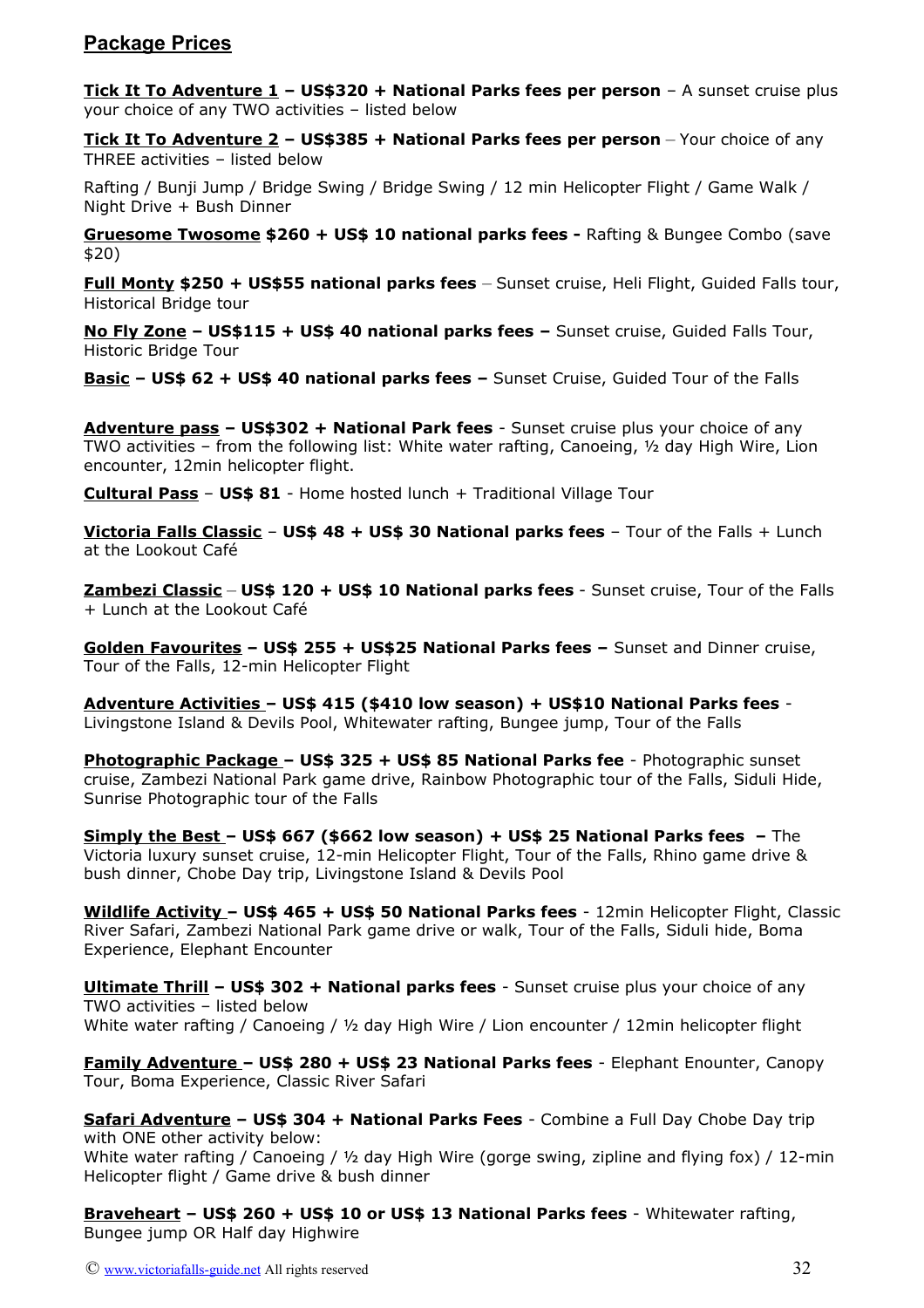**Kings of the Wild – US\$ 155 + US\$ 10 Conservation fees** – Elephant Encounter + Lion Encounter

**Terrific Two – US\$ 240 + US\$15 National Parks fees** – Helicopter Flight + Rhino Game drive and bush dinner

**Adrenalin Pass – US\$ 155 + US\$ 3 National Parks fees** – Gorge swing, zip line, flying fox

**Romantic Gold – US\$ 325 + US\$ 10 National Parks fees** - Bushtracks Express Steam Train, Sunset & Dinner Cruise, Tour of the Falls, Lunch at Lookout Café

**Classic Day Out – US\$ 352 (\$347 low season) + US\$ 25 National Parks fees** - Livingstone Island & Devils Pool, 12-min Helicopter Flight, Classic River Safari, Tour of the Falls

**Dining Out – US\$ 274+ US\$10 National Parks fees** - Sunset & Dinner Cruise, Boma Experience, Night Drive & Bush Dinner

**Nice & Easy – US\$ 158 + US\$ 10 National Parks fees** - Zambezi Explorer Signature deck cruise, Lunch at Lookout Café, Tour of the Falls

**Bronze Favourites \$230 + US\$25 national parks fees** – Sunset cruise, Heli flight, Guided Falls tour

## <span id="page-32-1"></span>*Fast Facts*

- ➔ Falls width 1708 meters
- **→** Maximum height 108 meters (Rainbow falls)
- → Lowest height 62 meters (Devil's cataract)
- → Highest water flow (March /April) approximately 500 million litres per minute
- → Lowest water flow (Late November/ early December) Approximately 10 million litres per minute
- ➔ Greatest ever flow recorded March 1958 700 million litres per minute

## <span id="page-32-0"></span>**The Formation of the Victoria Falls**

About 150 to 200 million years ago large amounts of volcanic magma were extruded in the Victoria Falls area. This magma (Basalt Rock) cooled quickly developing enormous cracks or faults as it met with the cooler air and water. Then due to shifts of the earth's plates and much higher rainfall, the whole area became submerged under a huge freshwater lake.

During this period these large fault lines were filled with mainly sand deposits, time and pressure hardened the sand to form sandstone. Later Tectonic movements (earthquakes) caused the lake to drain and the Zambezi River changed its course and found its present day route to the Indian Ocean.

The strong erosive action of the river found the first of these sandstone fault lines some 150 000 years ago. The water eroded through the softer sandstone quicker than through the hard basalt rock therefore forming the first waterfall.

Over the next 150 000 years the river slowly eroded 7 of these fault lines and each one would have been a different waterfall from the one we know today. The current day waterfall is on the 8<sup>th</sup> fault line.

The ninth waterfall has already started cutting back through the next fault line. This can be seen to the side of the Devil's Cataract through Cataract Island. This large east-north-east fault line across the river is where the next full width falls will form.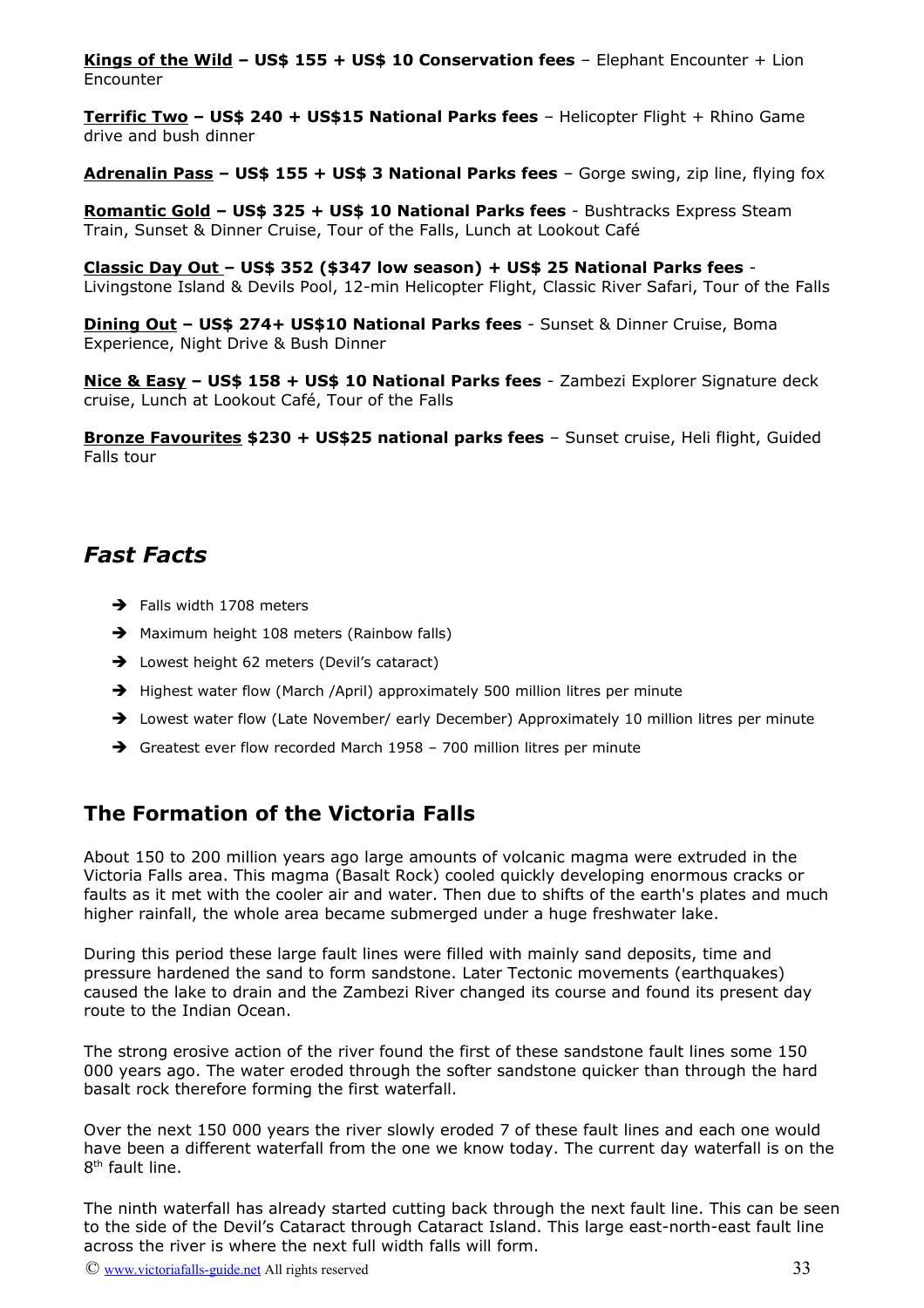What's amazing is that archaeological diggings have shown that early man lived in this region some 200 000 years ago, meaning that they would have seen the very first set of Falls that were formed. Therefore man has witnessed over time this extraordinary change in the landscape.

| <b>Parameters</b>         | Victoria Falls |         | Niagara Falls   |         | Iguazu Falls |           |
|---------------------------|----------------|---------|-----------------|---------|--------------|-----------|
| Height in metres/feet     | 108m           | 360ft   | 51 <sub>m</sub> | 167ft   | 64-82m       | 210-269ft |
| Width in metres/feet      | 1708m          | 5603ft  | 1203m           | 3947ft  | 2700m        | 8858ft    |
| Flow rate units (vol/sec) | $m^3/s$        | cu ft/s | $m^3/s$         | cu ft/s | $m^3/s$      | cu ft/s   |
| Mean annual flow rate     | 1088           | 38422   | 2406            | 85000   | 1745         | 61659     |
| Highest recorded flow     | 12600          | 444965  | 8264            | 292000  | 12792        | 452000    |

## <span id="page-33-3"></span>**Size and flow rate chart of Victoria Falls compared to Niagara and Iguazu**

## <span id="page-33-2"></span>*Victoria Falls Bridge*

Cecil John Rhodes had a vision of a railway line stretching from Cape Town to Cairo. The Zambezi River was just one of the huge obstacles that would have to be overcome to accomplish this feat. He initiated plans for the first bridge across the mighty Zambezi River at Victoria Falls and was insistent that the bridge should be built in a place that the spray from the Falls would be felt by passengers on the passing trains.

The Victoria Falls bridge was completed in April 1905, and although this was the brainchild of [Cecil John Rhodes](http://www.victoriafalls-guide.net/cecil-rhodes.html) he died in 1902 before its completion.

The main credit for designing the Victoria Falls Bridge must go to **George Andrew Hobson** of London based consultants **Sir Douglas Fox and Partners**, not as is often stated, **Sir Ralph Freeman**, who designed the famous Sydney Harbour Bridge. At the time of the design of the Victoria Falls Bridge, Freeman was still only an assistant in the firm, although he was involved in calculating the preliminary stresses involved with the steelwork design and was credited by Hobson for his involvement. Sir Douglas Fox and Partners later became Freeman, Fox and Partners.

This magnificent bridge 650ft long, spans the batoka gorge. The height from low water level to the rails on the bridge is 420ft. The famous view of the Bridge with the Falls behind it is best seen from the view point just below Victoria Falls Hotel. Today you may well see tourists bungee jumping from the bridge.

We highly recommend the **[Historical Bridge Tour](http://www.victoriafalls-guide.net/victoria-falls-bridge-tour.html)** (see the activity fact file for details) which gives an in depth perspective of this historic bridge allowing you the opportunity to become immersed in the fascinating history of this area and the incredible engineering feat of this construction at the turn of the 20<sup>th</sup> century. A trip to Victoria Falls without it is incomplete.

The name given to the steam trains puffing along the tracks in Africa were "shongololos" In the local language this means centipede. This was apt given their unusual appearance to anything witnessed by the local people before.

# <span id="page-33-1"></span>**Tour Of The Falls**

## <span id="page-33-0"></span>**Introduction to the Falls**

It always amazes us somewhat to see the number of visitors that travel half way around the world and then spend only an hour or so at the Waterfall, rushing along, mostly in a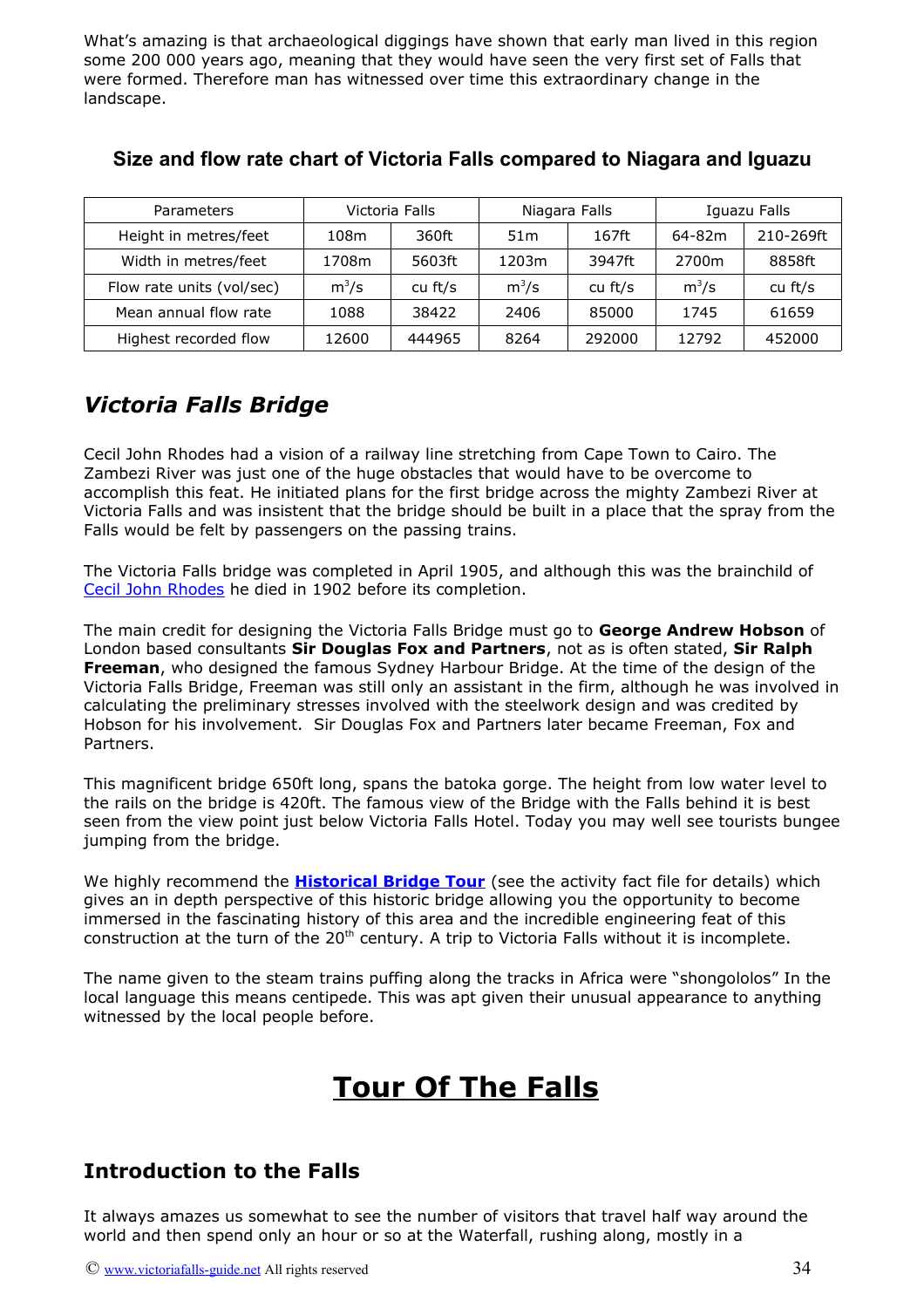photographic trance, trying to get the best photograph, not really taking in this spectacle which is a Natural Wonder of the World.

There is also so much more here than just a waterfall; the rainforest which has constant rain 24/7 from the never ending spray of the Falls, has become it own ecosystem. It is a botanists dream and bird lovers paradise. There are species here that don't occur anywhere else, and our recommendation is to look just a little beyond the pathway and the numerous viewpoints.

We have tried to write this guide putting our minds into someone visiting here for the very first time, aware that they have very little idea of what they are about to witness.

The object is to make it as interesting as possible, our suggestion would be to print this chapter and place it in a plastic cover that you can take with you into the rainforest. It will get ruined from the incessant rain, but the beauty is you can just print out another one, unlike an expensive book.

Before starting it is worth remembering a few facts. Most importantly is that Victoria Falls is part of a Protected Nature Reserve and therefore care must be taken to treat it with respect adhering to the rules and the pathways provided so as not to damage the finely balanced ecosystem. As the old saying goes take nothing but photographs and leave nothing but foot prints.

One of the beauties is that the area has not become over commercialized. In fact, once you are standing by the Falls your view will not be much different to that of David Livingstone's who first saw the Falls in 1855. There are a few buildings on the Zambian side, but if you get your angles right you can blot these out.

Make your way to the entrance gate where you pay to get in. Here there are toilets and information boards about the Falls and Zimbabwe. There is a new restaurant and curio shop plus a couple of drink vending machines; this is the only place that you are able to purchase drinks, so if you haven't brought your own and you plan on spending a few hours here it's a good idea to stock up. The walk is a couple of kilometres and it does get very hot. There are two drinking water taps on route, one is close by this entrance and the other is at Livingstone's Statue.

The pathway system has been well designed to take you to the best viewing points. There is no need to go off the pathway; in fact it is illegal to do so. Some viewpoints have only a few thorny branches acting as a barrier between you and the gorge, 100m below. In other places there is absolutely no barrier at all! So the onus is on you to be careful and diligent, your life depends on it. In this regard it is unique and wonderful; if these Falls were anywhere in the first world there would be metal and concrete barriers to protect you from falling, but these in turn would spoil the natural aesthetics.

Do Not Forget that there is spray 24/7 so the rocks are very slippery. Extreme caution and appropriate footwear should be worn. On New Years Eve 2005 a South African tourist fell to his death by Rainbow Falls. He was taking photographs and accidentally dropped his spectacles. As he bent down to recover them he slipped on the rocks, lost his footing and fell into the gorge.

It is worthwhile noting here that the Falls vary considerably throughout the year depending on the levels of the Zambezi river. See our [Victoria Falls Calender](#page-17-0)

In mid December the river starts to rise with the onset of the rainy season and this high water continues right through until about June. During this time the volume of water plummeting over the Falls is enormous, there will be lots of spray and you will get very wet, camera equipment etc. needs to be protected. If you don't want to get wet take a raincoat. However it is somewhat of a cleansing experience to get soaked to the skin by these magnificent Falls. Generally the weather is hot to very hot and the cool spray is very welcoming. On overcast cold days it would be a different story.

In June the flood waters start to recede and by September the Falls are quite dry and by November many parts of the Falls have actually dried up completely. Main Falls and Devils Cataract are the only sections still flowing.